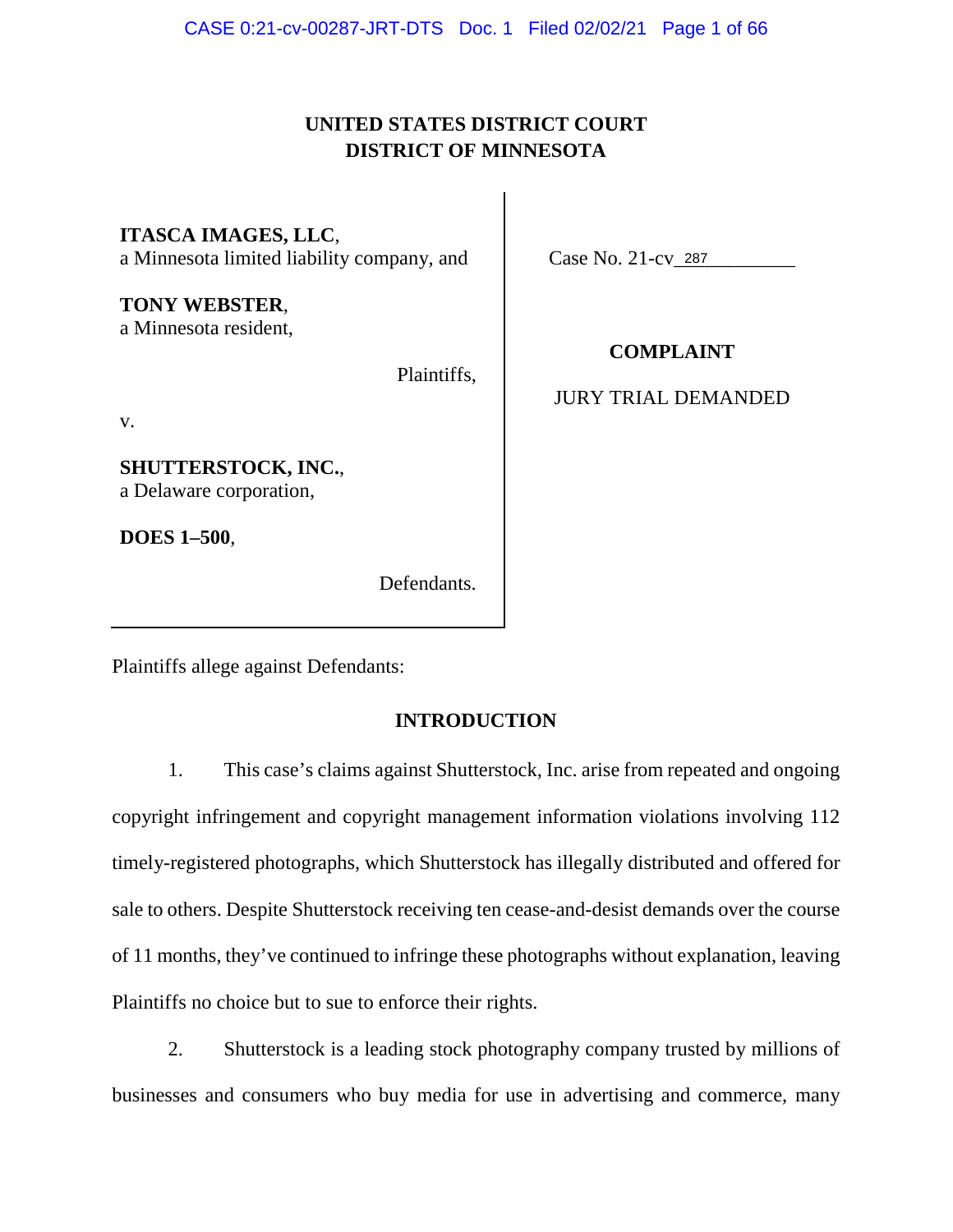### CASE 0:21-cv-00287-JRT-DTS Doc. 1 Filed 02/02/21 Page 2 of 66

believing that when they pay to license and download such artwork, they are doing the right thing by supporting the artist while staying safe from claims of infringement. That's the promise Shutterstock makes with marketing terminology like "worry-free licensing" and "you're protected." In Shutterstock's Q3 2020 investor report, its executive chairman Jon Oringer claims: "we give our clients peace of mind by rigorously clearing content so it can be used by businesses for commercial use." This statement is false. In reality, many images Shutterstock offers for sale have been stolen from the true artist, and Shutterstock never had authority to make and distribute copies of the images or grant licenses to their customers—depriving photographers of their rights and income, degrading the integrity of their art, and exposing Shutterstock's customers to existential threats of infringement liability. Shutterstock does not adequately inform its customers of the legal, financial, and reputational risks that can arise from buying images from Shutterstock.

3. That Shutterstock is a hotbed for stolen images is not news to Shutterstock. They maintain a forum where artists routinely complain about their work being wrongly sold by Shutterstock, and that when caught, Shutterstock does little to nothing to promptly cease infringement, while keeping the profits and claiming to be immune from suit. Photographers have made comments on Shutterstock's forum going back years, such as: "Shutterstock doesn't care," "This happens a lot," "SS is turning into a pirate site / black market free-for-all," "They [Shutterstock] don't have time for trivialities like that [stopping infringement]. They need all their capacity to count their money," "[It's] almost impossible to get [Shutterstock] to act or do anything about it," "I think [Shutterstock] just relies on nobody being big enough to take them to court. Ultimately, unless that happens, [it's] of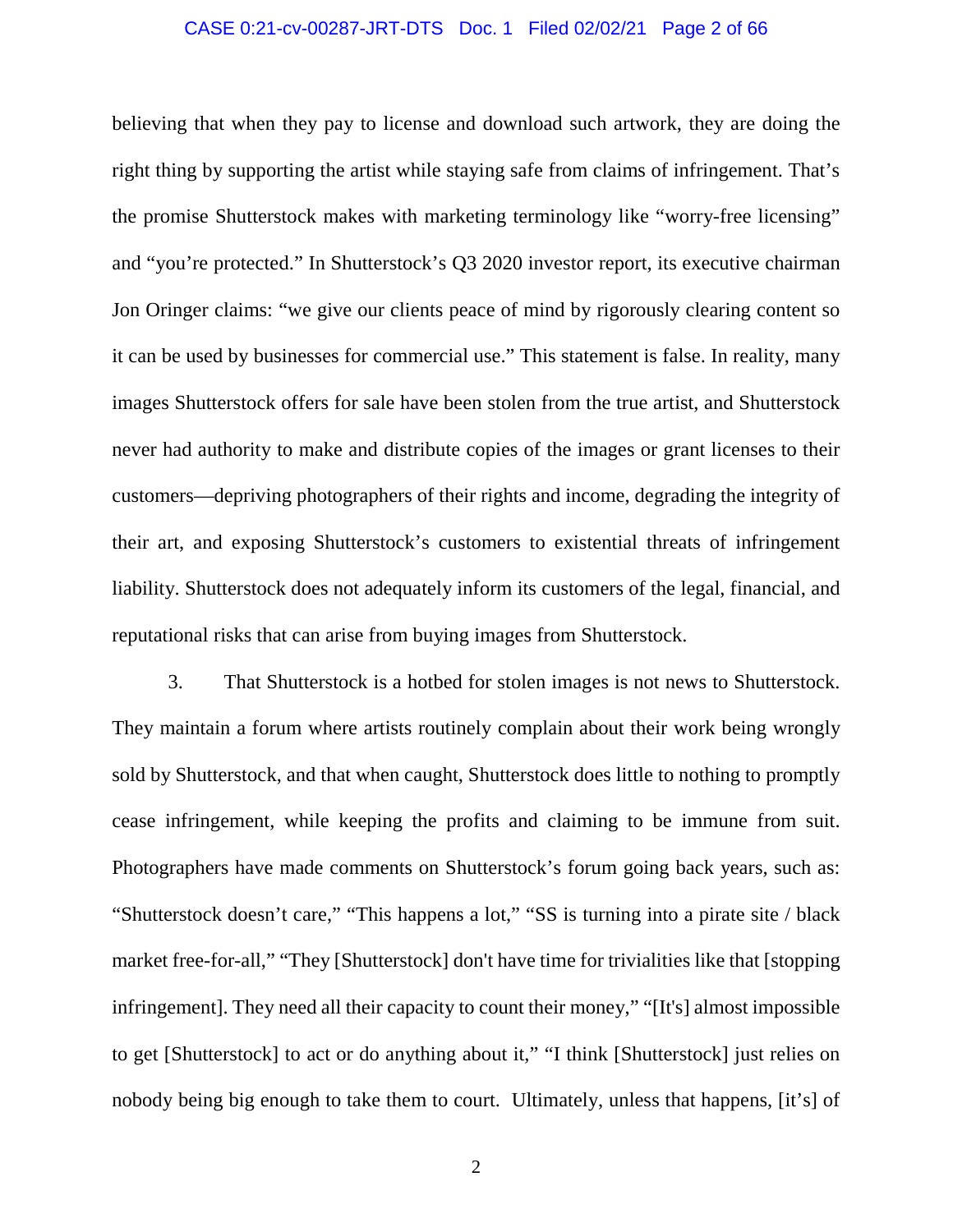### CASE 0:21-cv-00287-JRT-DTS Doc. 1 Filed 02/02/21 Page 3 of 66

no consequence to them at all—they make money either way," and "The ONLY thing that will make a difference here is if one of the copyright holders of the images that have been illegally uploaded to Shutterstock sues them."

4. Plaintiff Itasca Images, LLC is the studio of photographer Tony Webster, an artist and photojournalist who created each of the 112 photographs in suit at great investment of time, cost, and creative energy—for example, some of the images required camping in subzero winter conditions in rural Minnesota, waking up before dawn, and hiking in the dark with a backpack full of camera gear. The photographs were protected with visible copyright notices and copyright management information embedded within the metadata, and some were intended to become limited edition fine art photographic prints. But Shutterstock copied these images and plastered their logo on top. For example:



5. Shutterstock displayed Plaintiffs' 112 photographs on their website and offered to sell licenses to third-parties, along with downloadable copies of the work. Shutterstock distributed the photographs to partners like Facebook for use in social media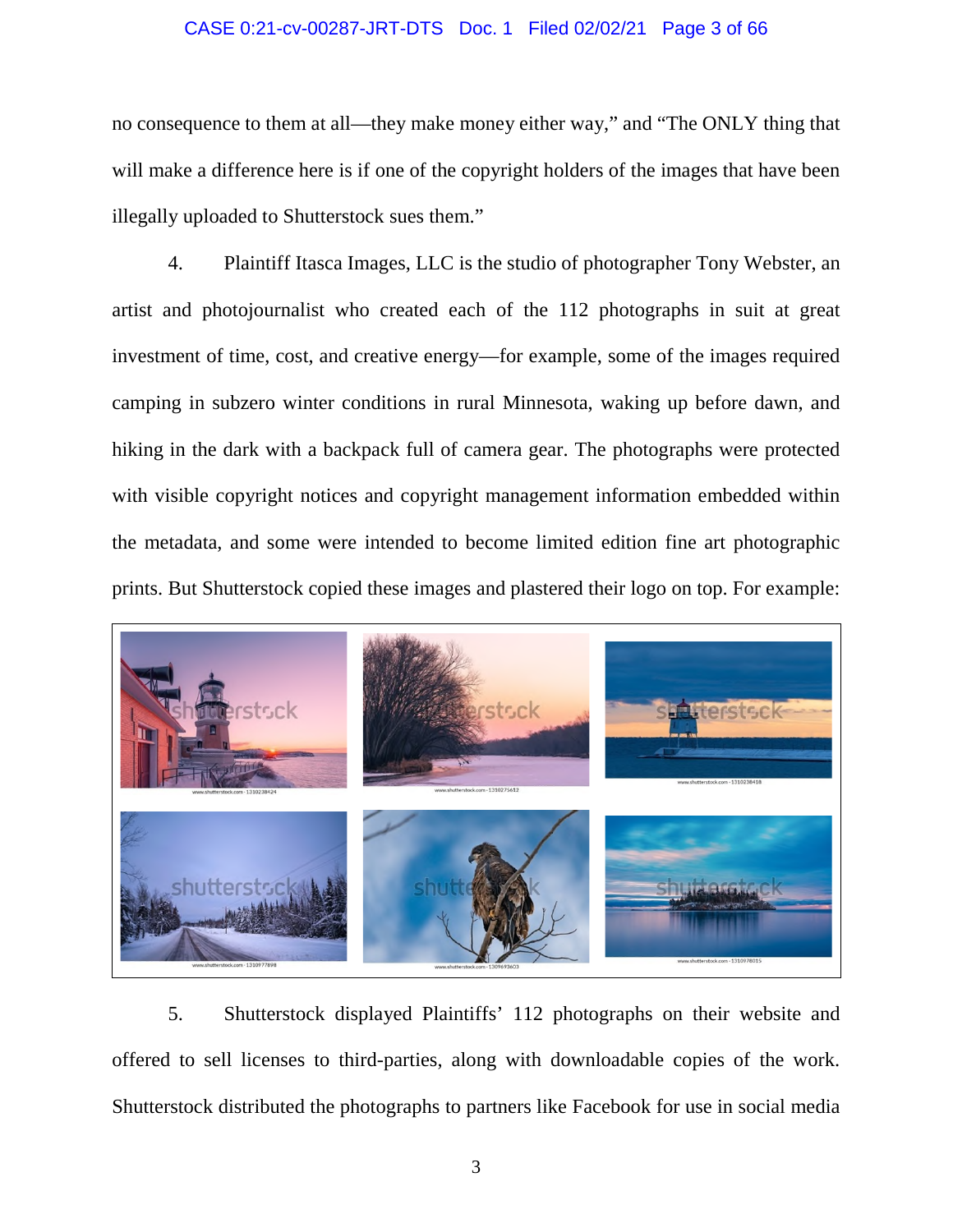### CASE 0:21-cv-00287-JRT-DTS Doc. 1 Filed 02/02/21 Page 4 of 66

advertising and to a company in China selling the images for as little as 29 cents each. Shutterstock also programmed their website to falsely declare to search engines like Google that Shutterstock's website was the authoritative place to buy Plaintiffs' images.

6. In March 2020, Plaintiffs sent four cease-and-desist letters to Shutterstock's headquarters, registered agent in Delaware, registered agent in Minnesota, and their "designated agent" on file with the U.S. Copyright Office. The images remained online. In September 2020, Plaintiffs sent Shutterstock another four cease-and-desist letters. Again, the images remained online, both by Shutterstock and some of their partners and affiliates. Shutterstock has ignored all of Plaintiffs' requests for information about who they have distributed the images to. In December 2020, Shutterstock started infringing another one of Plaintiffs' photographs. Plaintiffs immediately sent Shutterstock a cease-and-desist demand to its legal department and attorney, but now over a month later, that photograph still remains online and available for anyone to purchase on Shutterstock's website. As of the filing of this complaint, Shutterstock continues to infringe all 112 images.

### **PARTIES**

7. Plaintiff Itasca Images, LLC (hereafter "Itasca") is a Minnesota limited liability company, with its principal place of business in Hennepin County, Minnesota.

8. Plaintiff Tony Webster (hereafter "Webster") is an adult individual who resides in Hennepin County, Minnesota, and is the Managing Member of Itasca. Itasca and Mr. Webster are hereafter individually each a "Plaintiff" and collectively the "Plaintiffs."

9. Defendant Shutterstock, Inc. ("Shutterstock") is a Delaware corporation, with its principal place of business in New York, New York.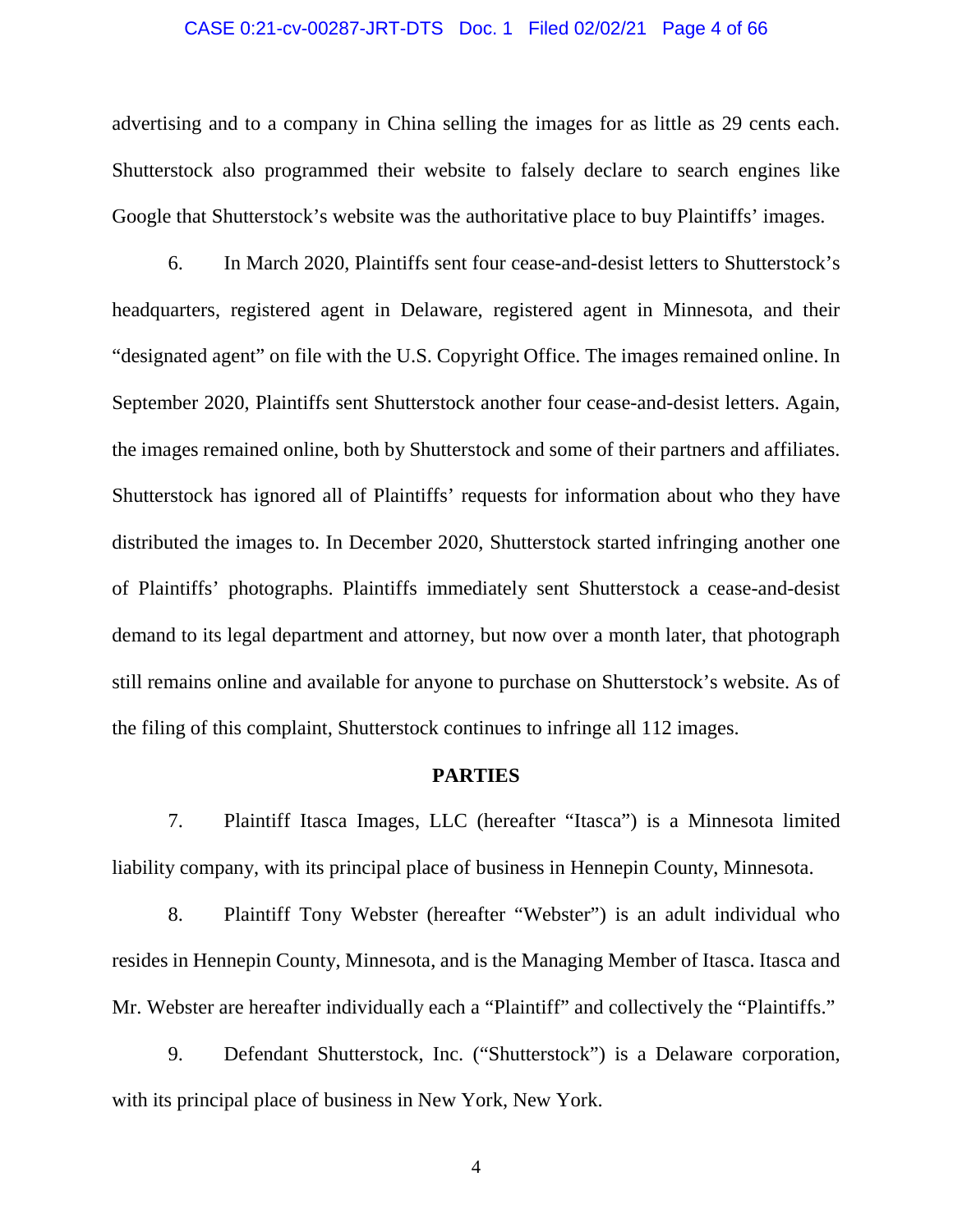10. Defendants Does 1–500 are parties whose identities are currently unknown to Plaintiff, including those who Shutterstock unlawfully licensed or distributed the photographs in suit to, who displayed the photographs at Shutterstock's direction, who may have provided images to Shutterstock, or participated in the infringement scheme. Plaintiffs intend to amend this Complaint once such identities become known.

### **JURISDICTION AND VENUE**

11. This action arises under the Copyright Act, 17 U.S.C. § 101, *et seq*.

12. This Court has jurisdiction over this action pursuant to 27 U.S.C. § 1331 as a federal question, and original jurisdiction pursuant to 27 U.S.C. § 1338(a) as arising from an Act of Congress relating to copyrights.

13. This Court has personal jurisdiction, and venue is proper here, because Shutterstock has consented to personal jurisdiction in this district by registering with the Minnesota Secretary of State as a foreign corporation and appointing a registered agent here. Shutterstock does substantial business in Minnesota through selling photography, copies of photography, photography licenses, and subscriptions to Minnesota consumers and businesses. Personal jurisdiction and venue as to all defendants is proper because: (1) the majority of the photographs in suit were created in Minnesota; (2) the infringement injured a Minnesota limited liability company and Minnesota resident; (3) Shutterstock and others who participated in the infringement scheme knew the creator of the photographs was a Minnesota resident; (4) Shutterstock offered to sell Plaintiffs' photographs into Minnesota; (5) Shutterstock served and offered the digital image files which represent copies of Plaintiffs' photographs from a server physically located in Minnesota; and (6)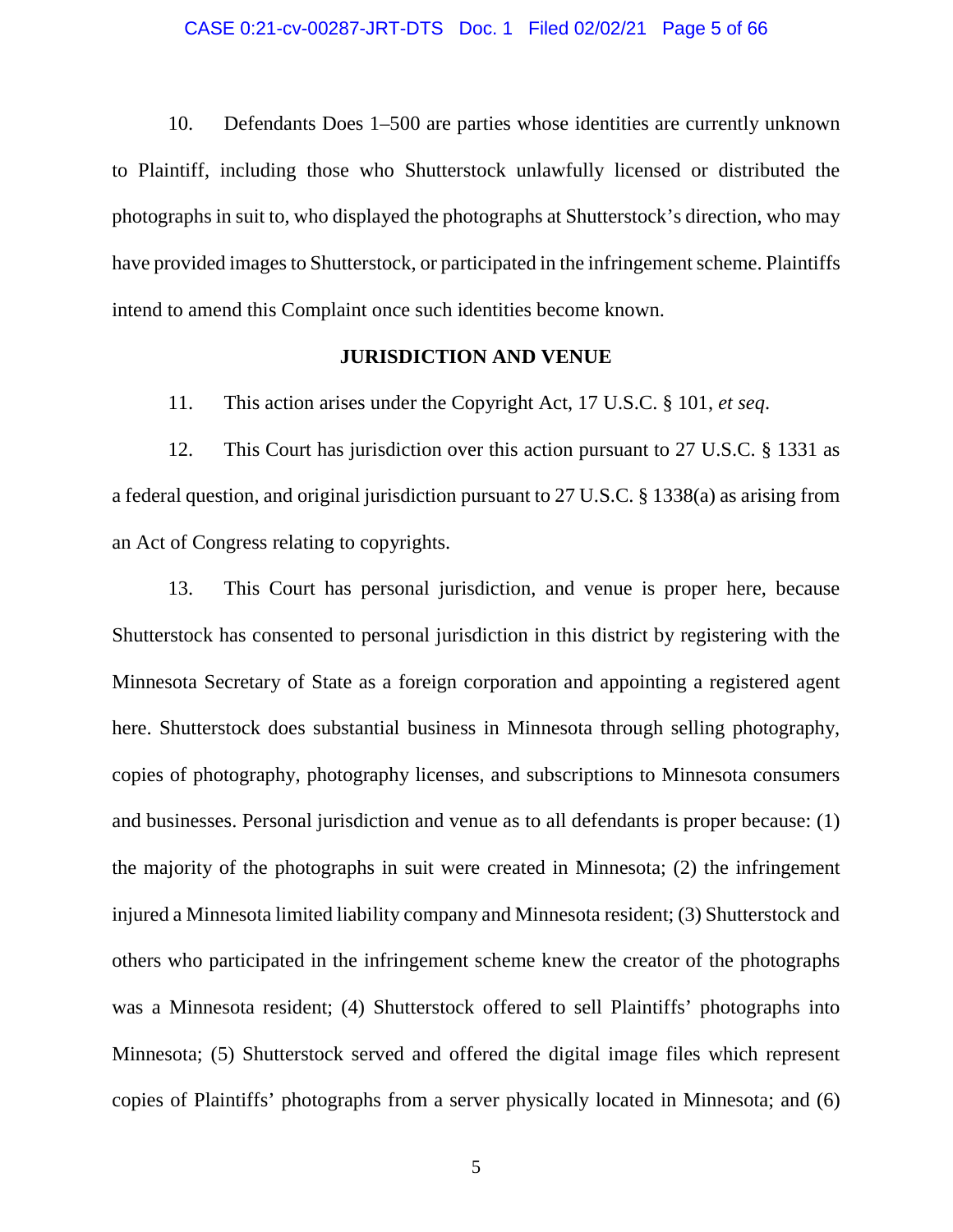Shutterstock has at least one employee who resides in and works from Minnesota. The Court has personal jurisdiction over any foreign Doe Defendants because they have sufficient minimum contacts with the United States, satisfying the due process requirements of the Fifth Amendment.

### **FACTS**

### **I. Shutterstock infringed a significant quantity of Plaintiffs' photographs, all of which were timely registered with the U.S. Copyright Office**

**(A) All of the Photographs were timely registered, entitling Plaintiffs to seek statutory damages at their election** 

14. This action involves 112 photographs, which are identified in the list attached hereto as **Exhibit A** and incorporated as if set forth fully herein; each individually hereafter a "Photograph" and collectively the "Photographs."

15. Each of the Photographs was created by Tony Webster, a photographer and photojournalist who resides in Minneapolis, Minnesota. He is a member of the American Society of Media Photographers, National Press Photographers Association, Professional Photographers of America, and Society of Professional Journalists.

16. Each of the Photographs was deposited with the U.S. Copyright Office and registration issued with an effective date within three months of first publication.

17. The Photographs are registered across eight U.S. Copyright Office group registrations of published photographs ("GRPPH"), registration numbers: VA 2-229-733, VA 2-147-626, VA 2-147-455, VA 2-143-906, VA 2-142-502, VA 2-133-850, VA 2-133- 848, and VA 2-129-807, which are referenced hereafter individually each as a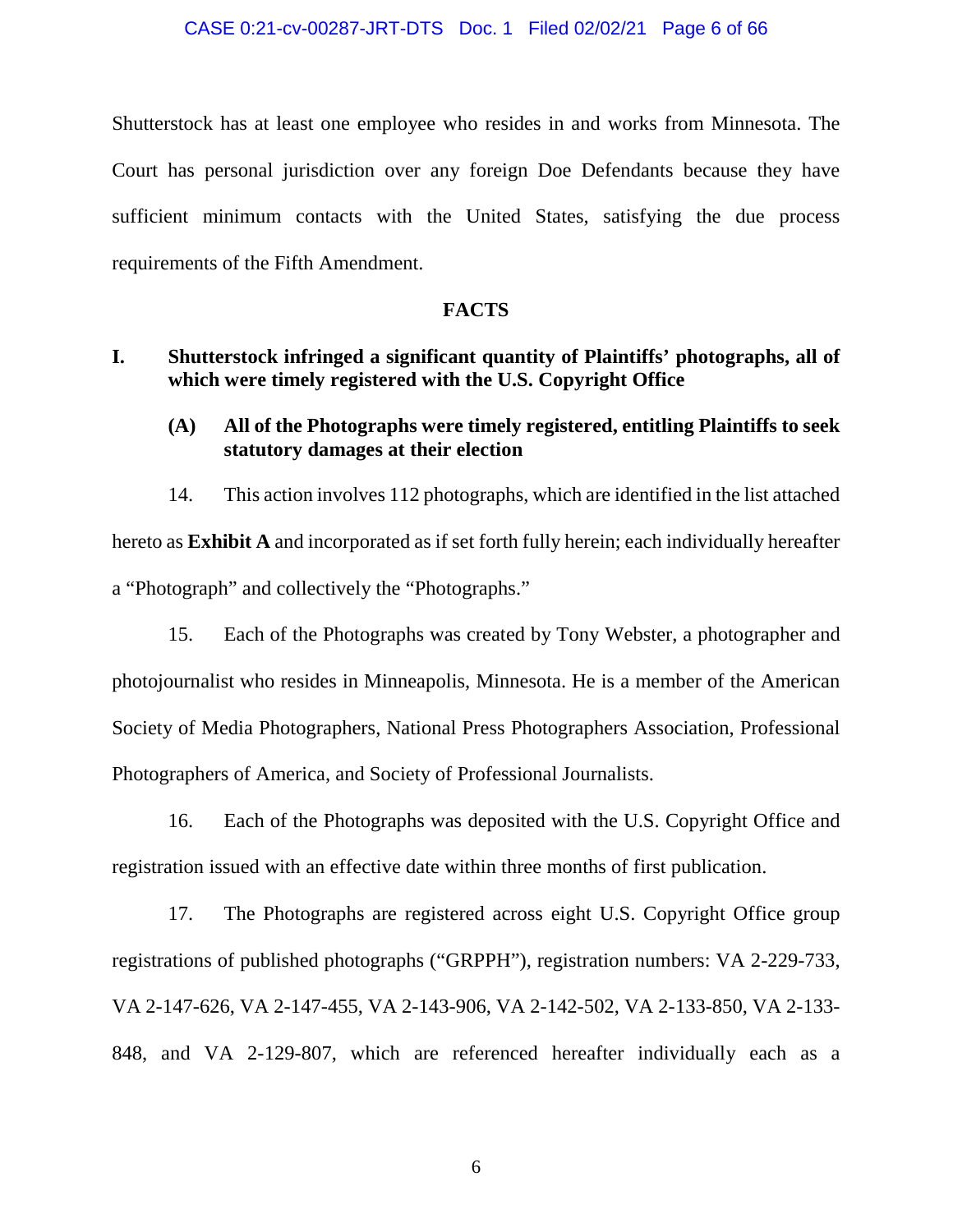#### CASE 0:21-cv-00287-JRT-DTS Doc. 1 Filed 02/02/21 Page 7 of 66

"Registration" and collectively as the "Registrations." Attached hereto as **Exhibit B** are true and correct copies of the certificates for each of the Registrations.

18. The Registrations have been assigned to Plaintiff Itasca Images, LLC.

### **(B) The Photographs infringed by Shutterstock were highly creative and represent a substantial investment of time, money, and effort**

19. The Photographs infringed by the Defendants required creative inputs depicting the artist's spirit and personality, investment of both time and money, technical skill, and physical, intellectual, and emotional labor, and were wholly original and copyrightable under the laws of the United States.

20. Many of the Photographs infringed by the Defendants were created during a 10-week-long photography project in the winter of 2018–2019, wherein Mr. Webster camped in harsh winter conditions in rural Minnesota, frequently waking up before dawn to begin his work. By way of example, one of the Photographs Defendants infringed depicted a snow-covered island on Minnesota's North Shore of Lake Superior at sunrise. To capture this photograph, Mr. Webster researched weather and sky conditions in advance, woke up and left his campsite before dawn, drove to a particular location, and hiked in subzero weather conditions in the dark with a heavy backpack full of camera equipment to the ideal location. The camera equipment used to capture this and other Photographs were substantial financial investments. To smooth the appearance of the water and blur the clouds in the sky, Mr. Webster used a neutral-density filter, an expensive optical-quality dark glass placed over the lens which reduces the amount of light intake to allow a long-exposure photograph to be taken during daylight. This glass is highly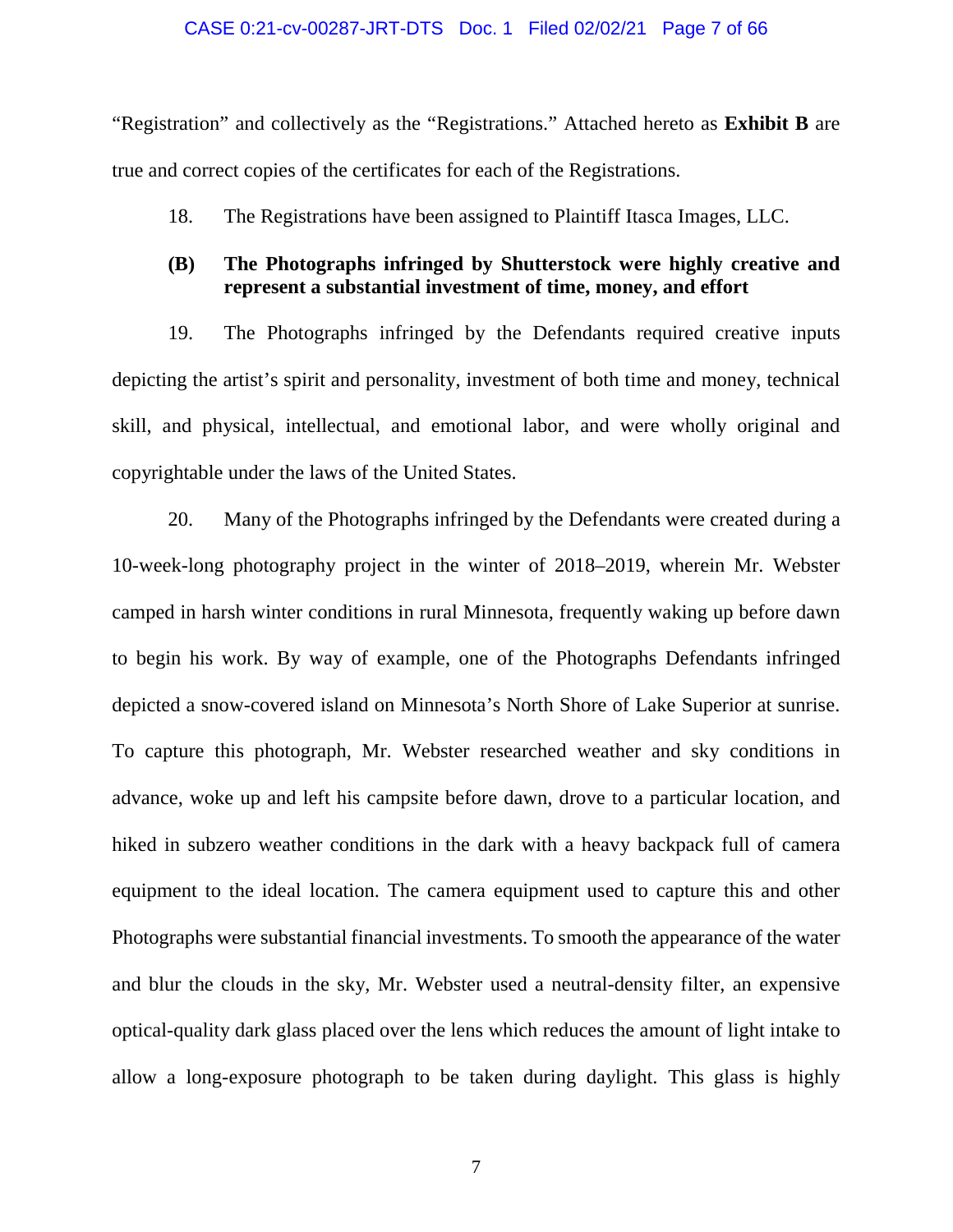#### CASE 0:21-cv-00287-JRT-DTS Doc. 1 Filed 02/02/21 Page 8 of 66

susceptible to breakage and required delicate handling while balancing heavy equipment on icy rocks on that cold, windy morning. Shutterstock unlawfully offered to sell this and other Photographs for commercial use, tarnishing the work.

- 21. Plaintiffs' Photographs are of good quality.
- 22. Plaintiffs' Photographs are aesthetically pleasing.
- 23. Plaintiffs' Photographs are valuable.
- 24. Plaintiffs' Photographs are unique.

25. Some of the Photographs were intended for exhibition purposes only, as limited-edition fine art photographic prints with 200 copies or fewer, signed and consecutively numbered by the artist.

- 26. Limited-edition photographic prints have a higher value.
- 27. The majority of the Photographs were captured in Minnesota.

### **(C) The Photographs were protected with copyright management information, including copyright notices visually next to the Photographs and embedded in the image metadata**

28. Each of the Photographs were originally published online by Plaintiff(s) with a visible copyright notice immediately below the Photographs which stated the photographer's name "Tony Webster" and "© All rights reserved." Some of the Photographs also had an additional copyright notice visible below the Photographs, which stated "© 2018 Tony Webster."

29. Each of the Photographs was captured with professional camera equipment configured to embed Mr. Webster's name and a copyright notice into the metadata of digital imagery files at the time of capture.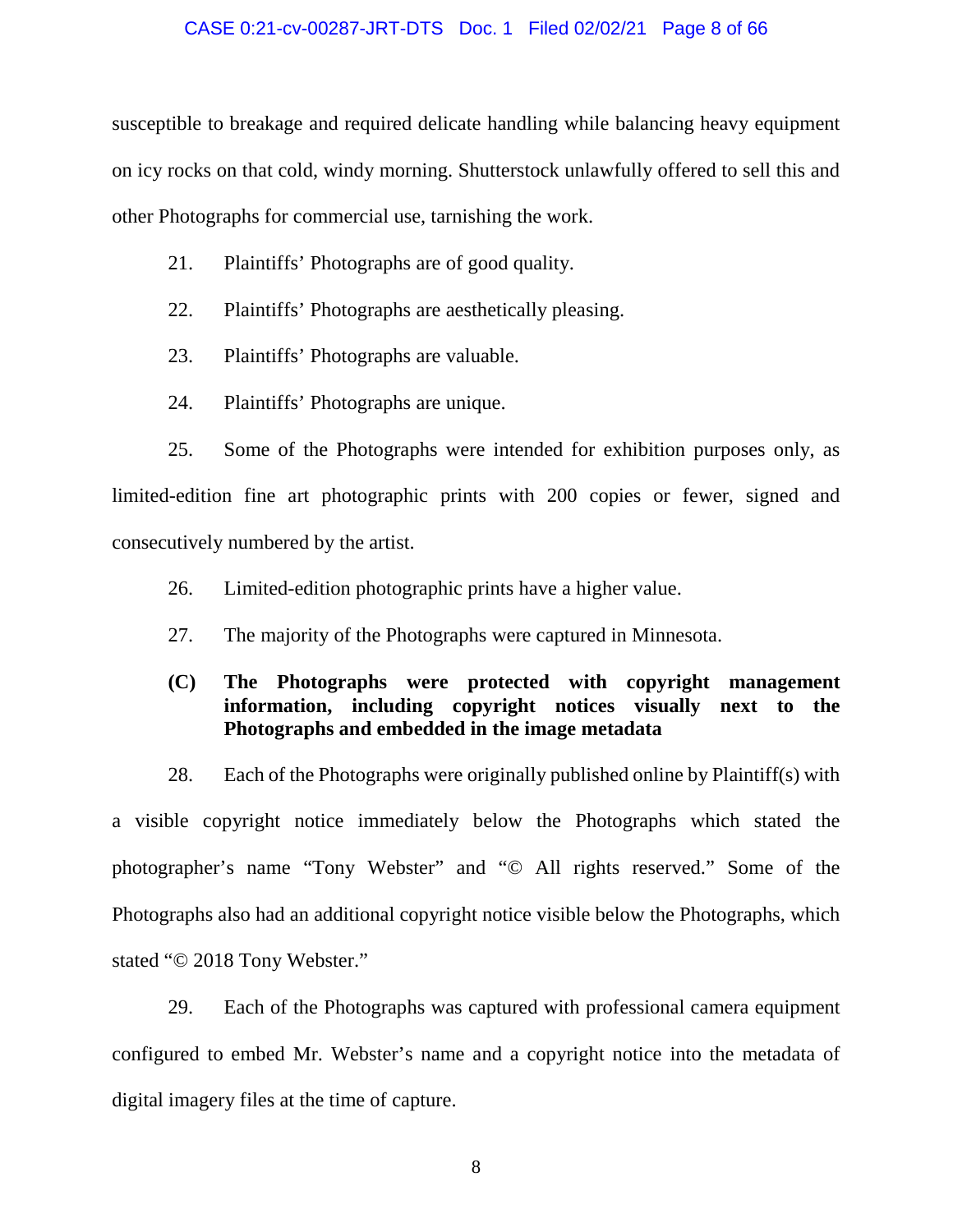### CASE 0:21-cv-00287-JRT-DTS Doc. 1 Filed 02/02/21 Page 9 of 66

30. After the Photographs were captured, they were painstakingly reviewed, edited, and prepared using specialized software and processes. As part of this, additional metadata was added to each of the Photographs, such as descriptions of what the Photographs depict and where the Photographs were taken; keywords; geographical coordinates; and copyright management information ("CMI") such as the photographer's name, city, state, email address, website link, publication date, credit line text, and copyright notices.

31. All of the photographs were originally published with metadata stating the photographer resides in Minnesota.

32. Exchangeable Image File Format ("EXIF") and International Press Telecommunications Council ("IPTC") are standard sets of metadata embedded within professional digital photography files.

33. EXIF metadata can contain, *inter alia*, information regarding the camera and lens make and model, exposure information like aperture and shutter speed, data documenting the timestamp and location of a photograph's capture, artist's name, copyright notices, and CMI.

34. By way of example, Mr. Webster captured a photograph of the Kettle River winding through St. Croix State Park in Minnesota (Ex. A, p. 2, the "Kettle River Photo"). Among other things, the EXIF metadata of the Kettle River Photo included:

| Artist         | Tony Webster        |
|----------------|---------------------|
| Copyright      | © 2018 Tony Webster |
| [Camera] Model | ILCE-7RM3           |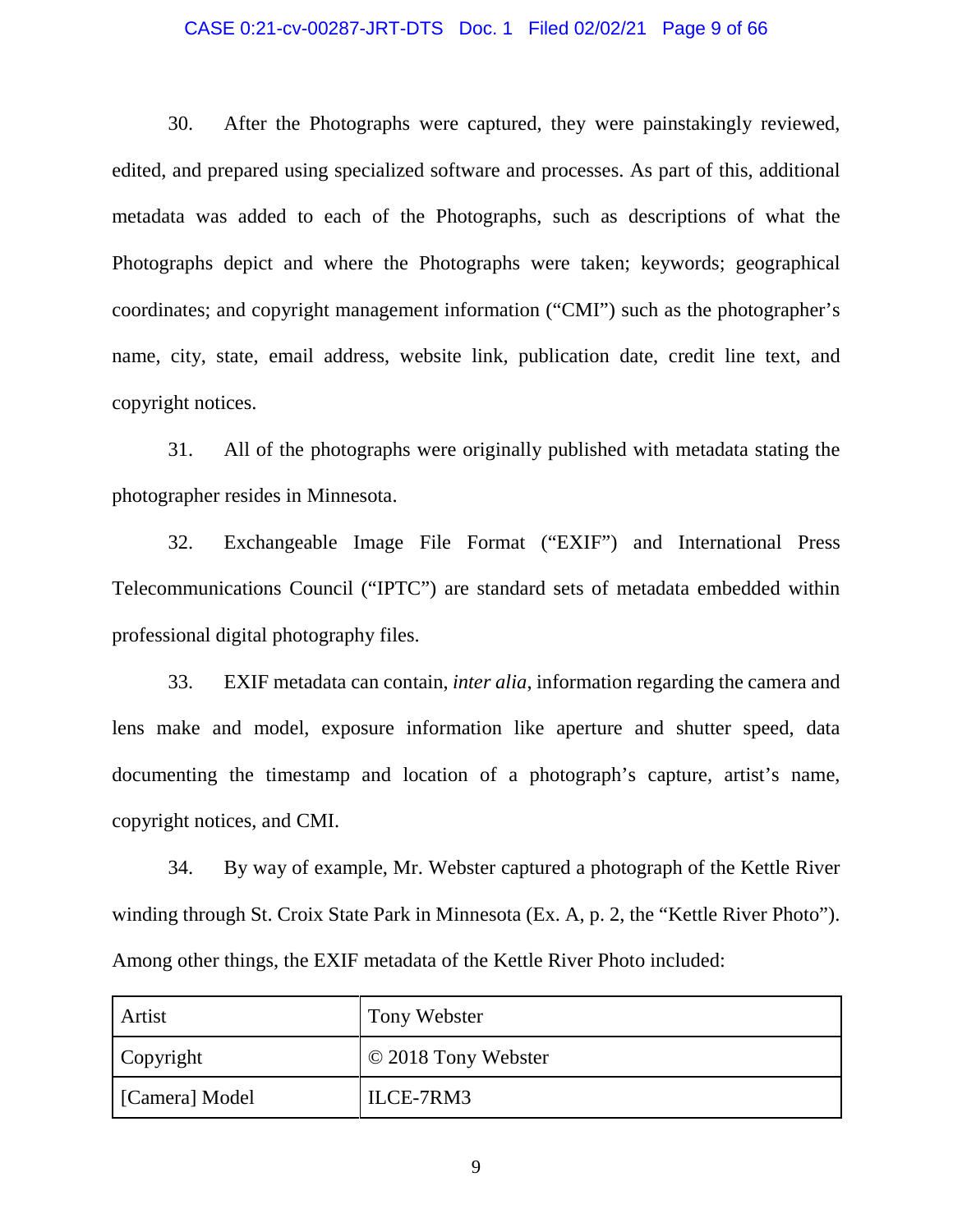### CASE 0:21-cv-00287-JRT-DTS Doc. 1 Filed 02/02/21 Page 10 of 66

| Lens Model          | FE 100-400mm F4.5-5.6 GM OSS |
|---------------------|------------------------------|
| Date/Time Original  | 2018:12:09 16:17:48          |
| GPSLatitude         | 45 deg 56' 42.59" N          |
| <b>GPSLongitude</b> | 92 deg 46' 37.11" W          |

35. The IPTC website states: "IPTC Photo Metadata sets the industry standard for administrative, descriptive, and copyright information about images" and "IPTC Photo Metadata standard is the most widely used standard because of its universal acceptance among photographers, distributors, news organizations, archivists, and developers."

36. IPTC metadata can include, *inter alia*, information describing a photograph, such as a title, description, captions, or keywords, geographical information, the photographer's name and contact information, copyright notices, and CMI.

37. By way of example, some IPTC metadata in the Kettle River Photo included:

| Description           | The Kettle River winds through St. Croix State Park, as<br>seen from the Maple Island Landing on a winter<br>afternoon sunset.                                                        |
|-----------------------|---------------------------------------------------------------------------------------------------------------------------------------------------------------------------------------|
| Keywords              | Kettle River, Maple Island, Maple Island Landing,<br>Minnesota, Saint Croix State Park, St. Croix State Park,<br>cold, ice, river, river landing, snow, state park, sunset,<br>winter |
| <b>State</b>          | Minnesota                                                                                                                                                                             |
| Artist                | Tony Webster                                                                                                                                                                          |
| Copyright Notice      | © 2018 Tony Webster                                                                                                                                                                   |
| <b>Usage Terms</b>    | Copyright (c) 2018 Tony Webster. All rights reserved.                                                                                                                                 |
| Copyright Flag        | True                                                                                                                                                                                  |
| <b>Creator Region</b> | Minnesota                                                                                                                                                                             |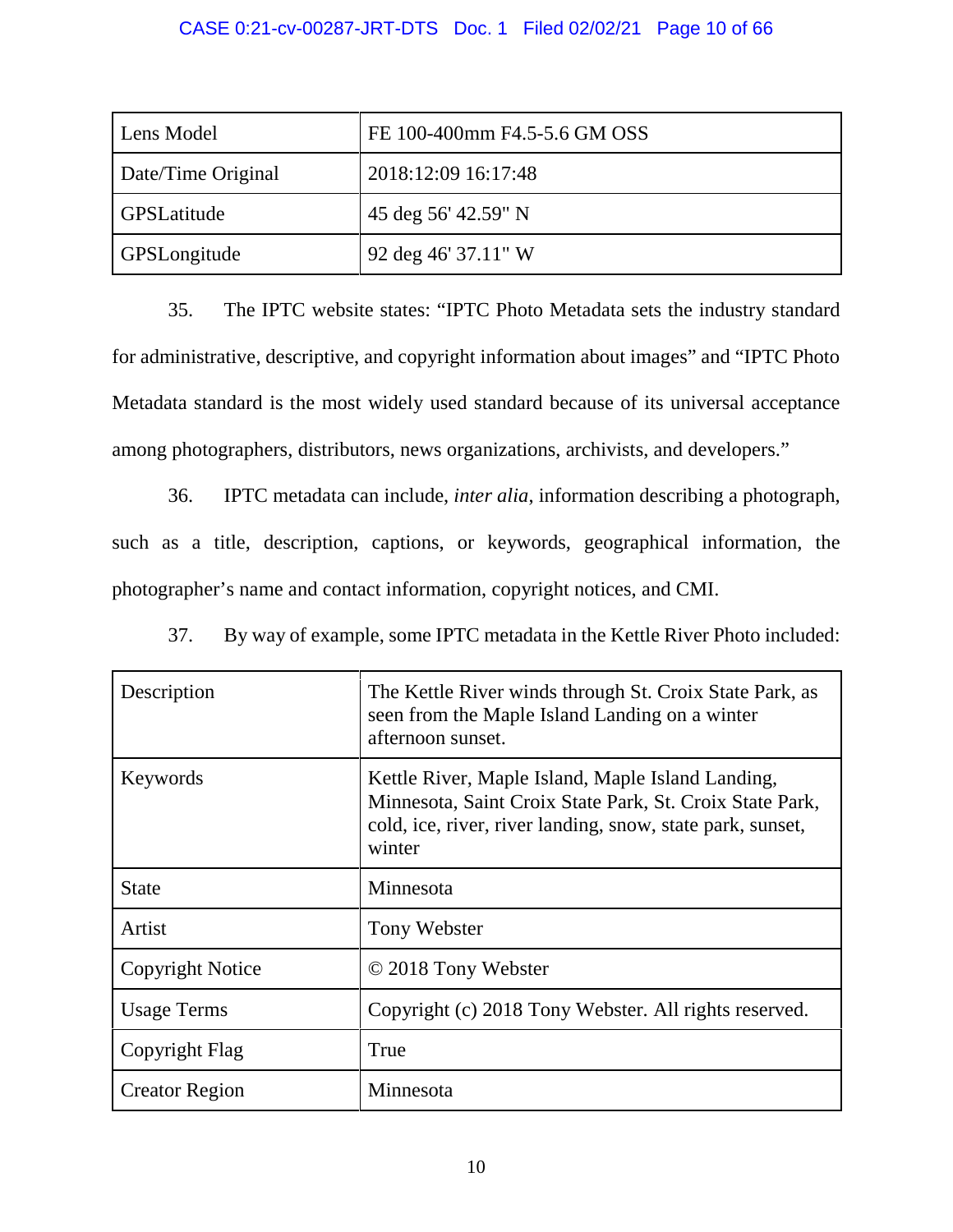### CASE 0:21-cv-00287-JRT-DTS Doc. 1 Filed 02/02/21 Page 11 of 66

| Creator Work Email            | tony@tonywebster.com |
|-------------------------------|----------------------|
| <b>Creator Work Telephone</b> | $+1$ 202-930-9200    |

38. All modern digital cameras write metadata into image files.

39. All modern photography-editing software writes metadata into image files.

40. Copyright notices in metadata are a standard measure used by copyright owners to identify and protect their copyrighted works.

41. Metadata is a standard technology used by the stock photography industry.

42. EXIF and IPTC metadata are contained within image files and are always transmitted along with the image, unless explicitly removed.

43. Accurate metadata is important.

44. Shutterstock has stated that "Metadata is important because it powers the search and discoverability of media content."

45. It is important to preserve copyright management information.

46. Some of the Photographs in suit, as infringed by Defendants, were modified from the original, such as being flipped on the vertical axis (*i.e.*, a mirror or reverse image), oversaturated in color, or with a red-pink tint applied. Plaintiffs did not apply these visual effects nor authorize any other person to apply these visual effects. As used in this complaint, the term "Photograph(s)" includes modified versions thereof.

### **II. Shutterstock has turned mass copyright infringement of artists' work into a revenue-generating business model**

47. Businesses and consumers seeking photography to use in advertising campaigns, mailers, promotional content, and newsletters turn to companies like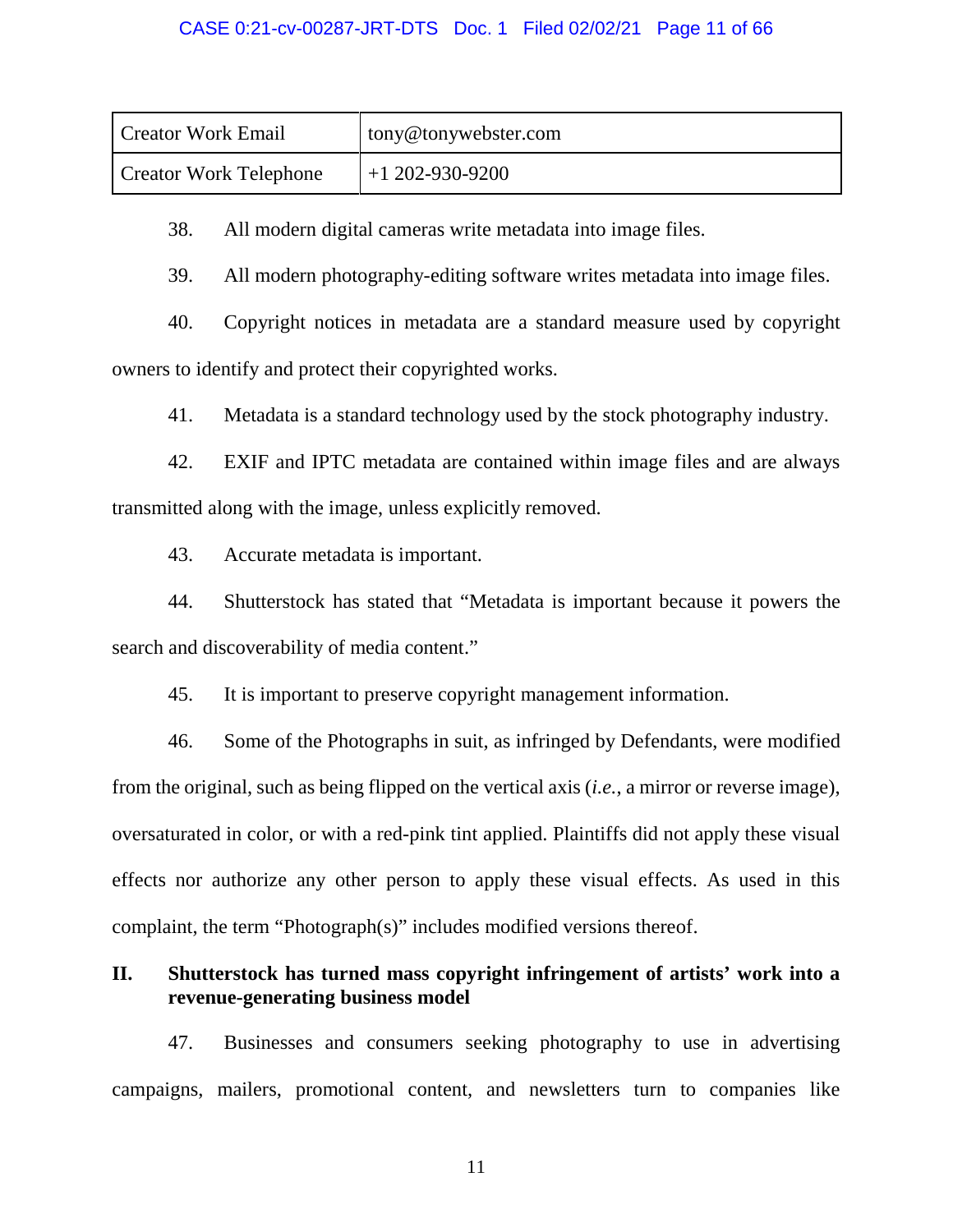#### CASE 0:21-cv-00287-JRT-DTS Doc. 1 Filed 02/02/21 Page 12 of 66

Shutterstock to purchase downloadable copies of such works, along with a license to copy, use, and display such works.

48. Shutterstock promotes itself as being "a leading global provider of highquality licensed images, videos, and music" and "a top source of high-quality content for multimedia producers world-wide."

49. Shutterstock owns, operates, manages, controls, and benefits from the website located at https://www.shutterstock.com/ (the "Shutterstock Website" or "Shutterstock's Website").

50. Shutterstock controls the domain name SHUTTERSTOCK.COM.

51. Shutterstock has set up, owns, operates, manages, controls, and benefits from the subdomain IMAGE.SHUTTERSTOCK.COM.

52. Shutterstock sells photographs.

53. Shutterstock obtains a financial benefit from the images available for license on the Shutterstock Website.

54. Shutterstock sells downloadable image files.

55. Shutterstock sells copies of photographs.

56. Shutterstock sells digital reproductions of photographs.

57. Shutterstock sells licenses to photographs.

58. Shutterstock sells subscriptions which allow their customers to download and obtain licenses to use photographs.

59. Shutterstock distributes photographs for its financial benefit.

60. Shutterstock distributes photograph licenses for financial gain.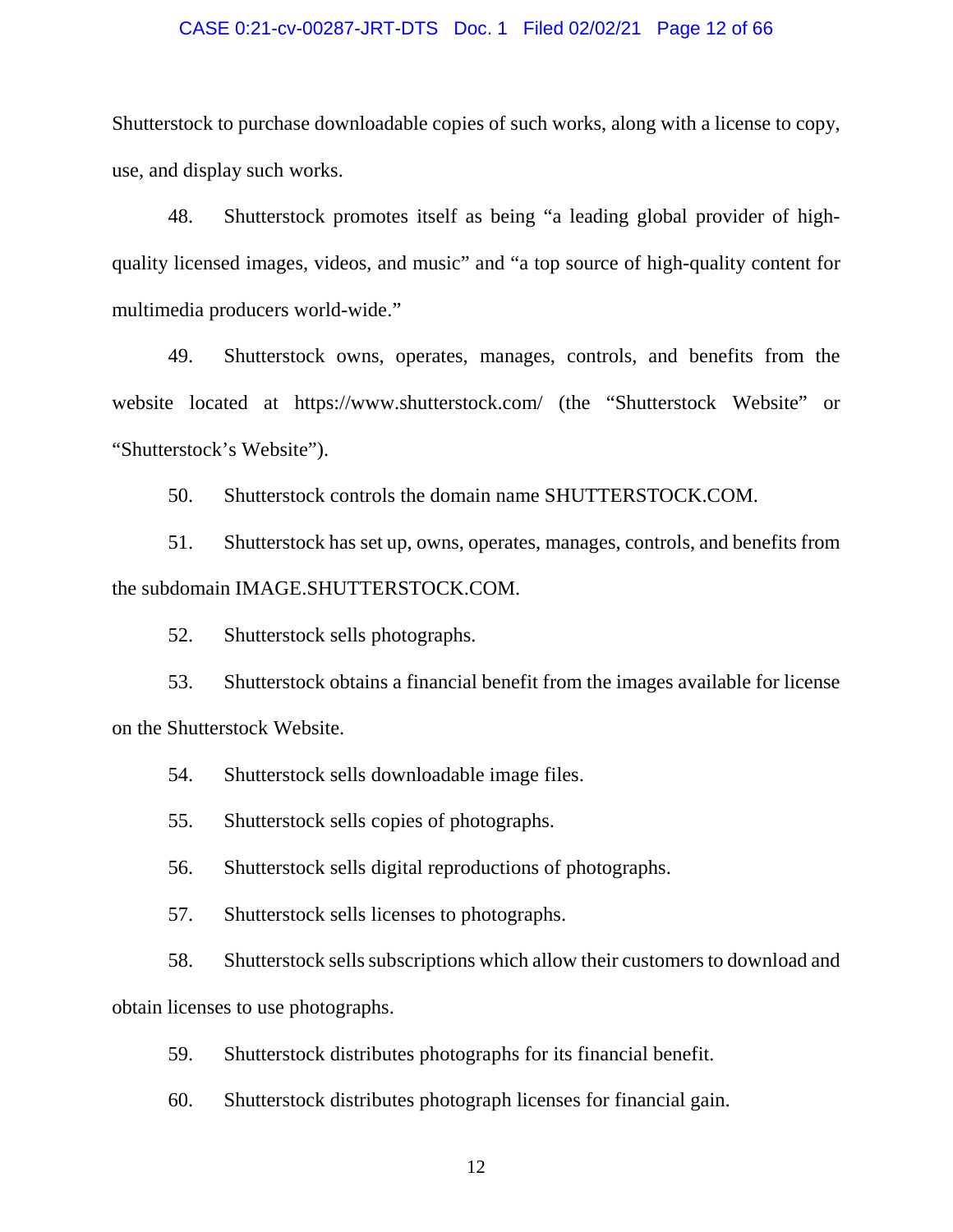#### CASE 0:21-cv-00287-JRT-DTS Doc. 1 Filed 02/02/21 Page 13 of 66

61. Shutterstock has described itself as a "media licensor."

62. Shutterstock has described itself as a "licensing agency."

63. Shutterstock has described itself as a "provider of digital imagery."

64. Shutterstock has described the Shutterstock Website as a "freely searchable collection of content that our users can license, download and incorporate into their work."

65. Shutterstock's Website states: "You don't need to be a subscriber to browse our selection of over 300 million images."

66. Shutterstock's website allows anyone to perform a search for imagery, but they must pay to purchase copies or obtain licenses.

67. Shutterstock's website allows their customers to perform a search for imagery, or browse categories or keywords of imagery, for which to purchase licenses to.

68. Shutterstock describes itself as using data generated from searches and content downloads, behavioral data, keyword data, search algorithms, deep-learning powered search tools, and innovative artificial intelligence technologies.

69. Shutterstock hires photographers to create some images Shutterstock sells.

70. Shutterstock sources some of the photography they sell on the Shutterstock Website from who they call Shutterstock Contributors (hereafter "Contributor(s)").

71. Shutterstock suggested that Plaintiffs' Photographs were uploaded and submitted by a Shutterstock Contributor.

72. Shutterstock solicits Contributors to, as they describe it, "submit" photography to Shutterstock via an upload process on the Shutterstock Website.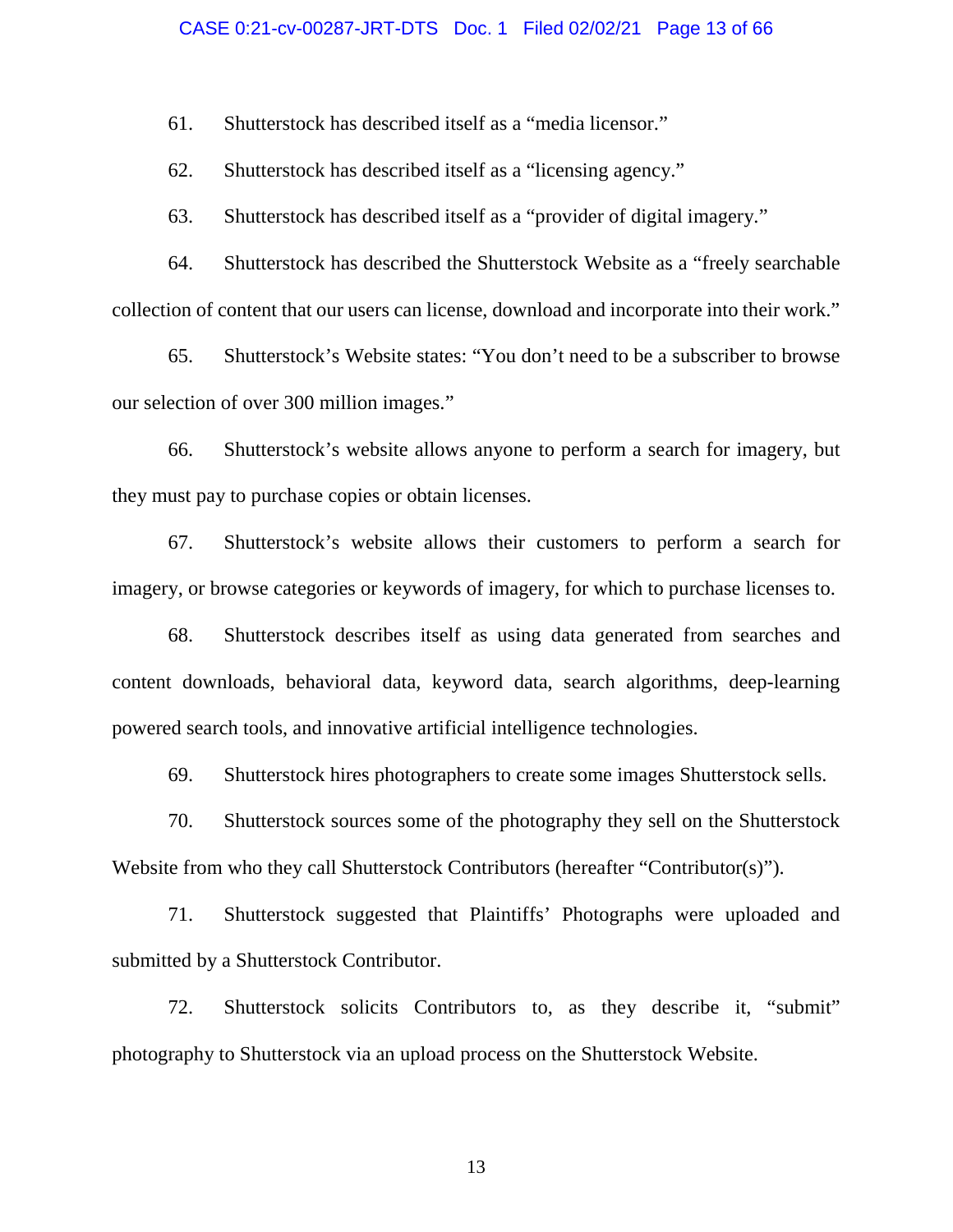#### CASE 0:21-cv-00287-JRT-DTS Doc. 1 Filed 02/02/21 Page 14 of 66

73. Shutterstock's Website states that its Contributors "produce high-quality images and videos for our customers to download."

74. According to Shutterstock's Website, Contributors upload photography and submit it for Shutterstock's review.

75. After Shutterstock's Contributors upload imagery, Shutterstock reviews the imagery and decides whether the image(s) meet their standards.

76. Shutterstock has stated that its review process includes evaluating imagery for potential copyright infringement.

77. Shutterstock has stated that images submitted by Contributors are reviewed for metadata accuracy.

78. Shutterstock's review process can lead to images being rejected, in which case they are not displayed on the Shutterstock Website to the public and are not offered for sale or distribution.

79. Shutterstock's review process can lead to images being approved and accepted, in which case they are publicly displayed on the Shutterstock Website and offered for sale and distribution.

80. Shutterstock's Website states that "When images are submitted, reviewers are looking at many things including the quality of your content, such as focus, lighting, composition, sensor dust spots, and noise."

81. Shutterstock's website states that "the review process is subjective."

82. Shutterstock only accepts images that have commercial value.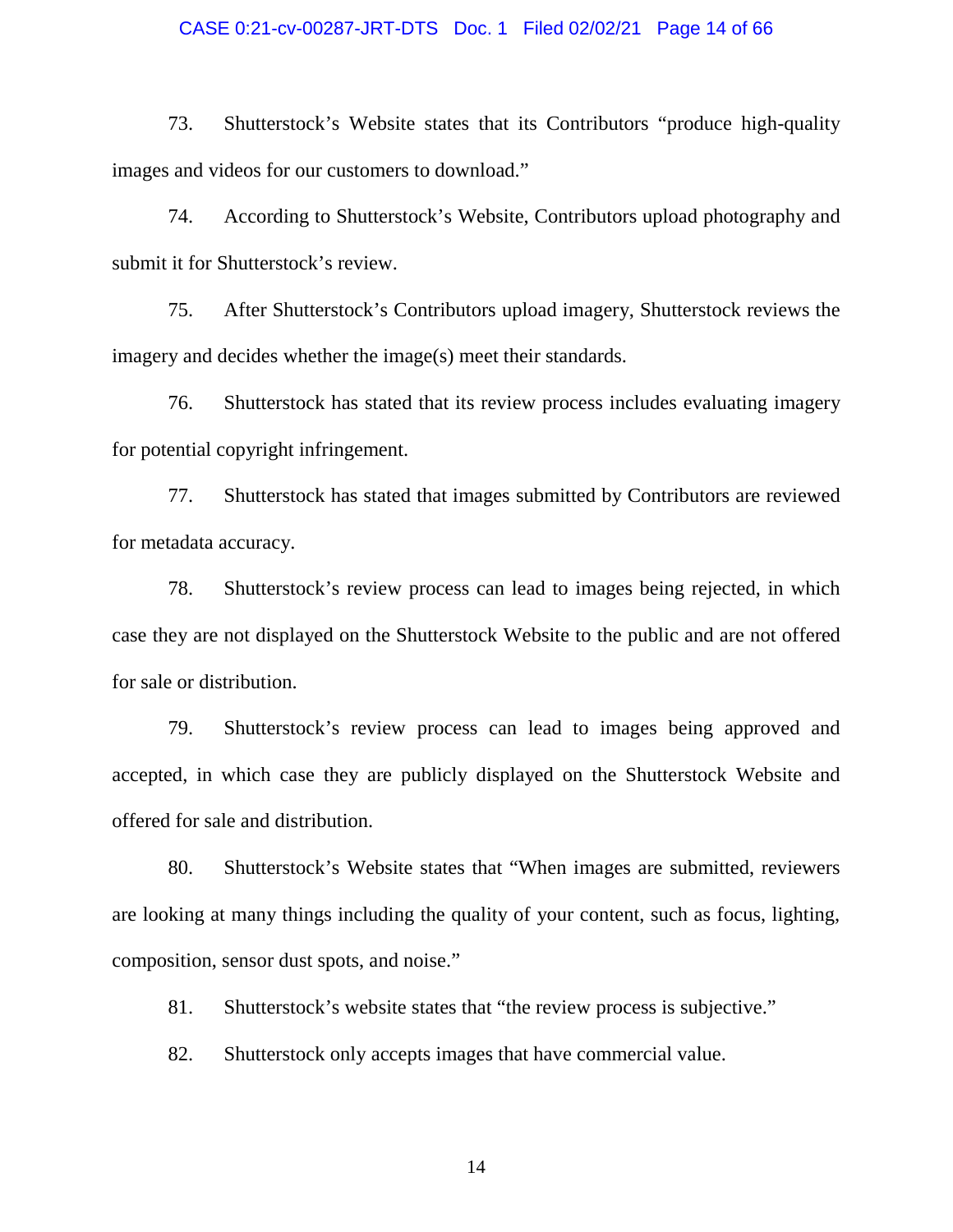### CASE 0:21-cv-00287-JRT-DTS Doc. 1 Filed 02/02/21 Page 15 of 66

83. Shutterstock's website states a commonly questioned rejection reason is: "Limited Commercial Value. We do not need this image at this time."

84. Shutterstock rejects Contributor uploads with public domain content.

85. Shutterstock's website states that if an image has been rejected for having limited commercial value, simply cropping the image differently or altering the colors "will not get the image accepted and may lead to a warning." Instead, the Shutterstock website prompts: "Is there any way you can change it to make it marketable?"

86. Shutterstock has the ability to control the images they display.

- 87. Shutterstock has the ability to control the images they offer for sale.
- 88. Shutterstock has the right to control the images they display.
- 89. Shutterstock has the right to control the images they offer for sale.

90. By way of example, Shutterstock maintains a list of events for which it will only accept photography from a Contributor if they can prove they received press credentials. Shutterstock also maintains a list of events for which they will not accept photographs from even if the photographer is credentialed, like the Golden Globe Awards.

91. Once an image is approved by Shutterstock reviewers, it is available for searching, display, sale, license, and download by others on the Shutterstock Website.

92. When a person purchases imagery from the Shutterstock website, Shutterstock grants them a license to use that photograph, and Shutterstock provides a downloadable copy of the photograph.

93. Shutterstock's Website contains the following graphic which describes the Shutterstock Contributor image review process: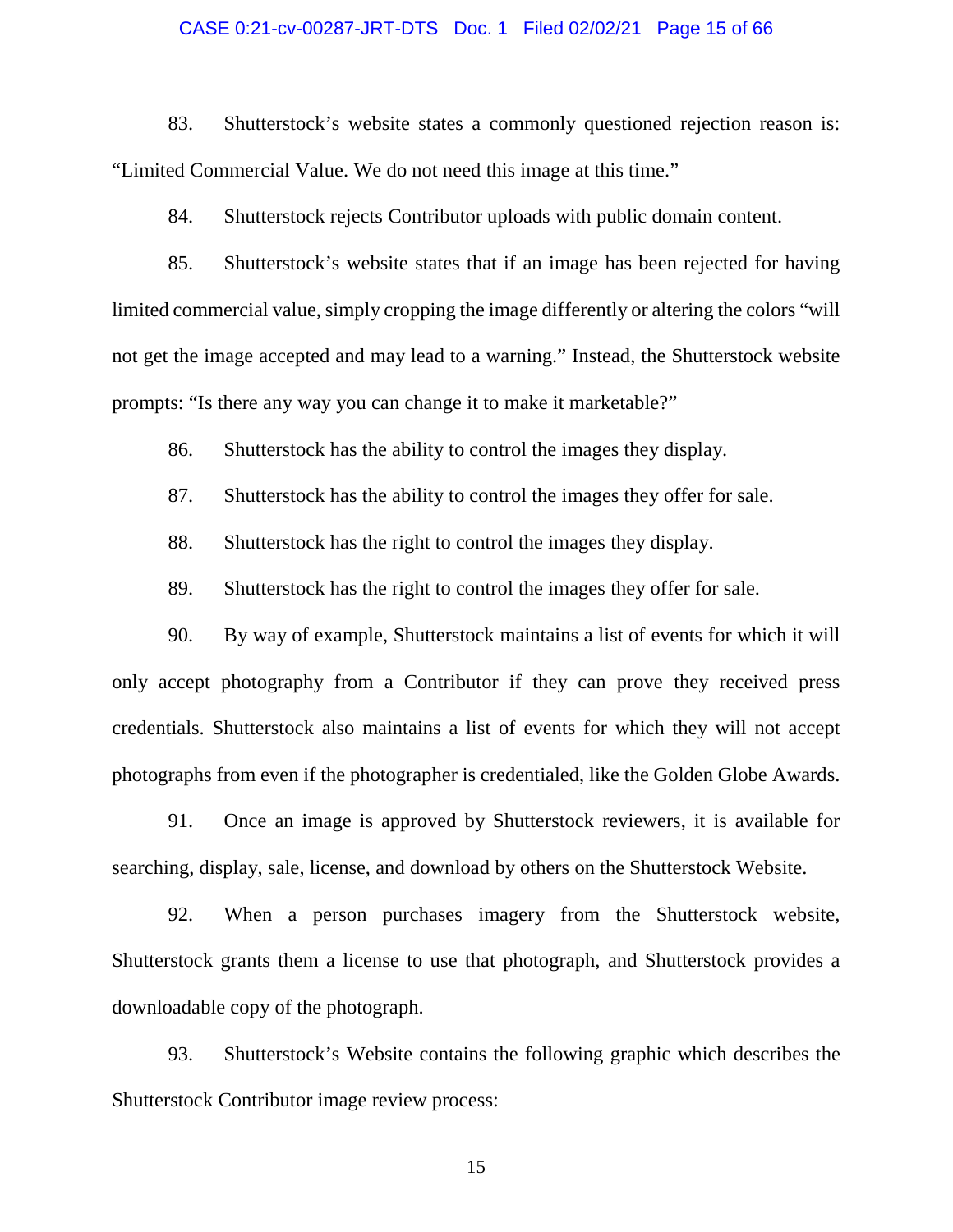### CASE 0:21-cv-00287-JRT-DTS Doc. 1 Filed 02/02/21 Page 16 of 66



94. Shutterstock offered Plaintiffs' Photographs under their "Standard Image License," which granted third parties a right to use the images as a digital reproduction including on websites, in online advertising, email marketing, apps, and YouTube videos; in physical form in product packaging and labeling, CD and DVD cover art, magazines, and newspapers; in out-of-home advertising campaigns like billboards and street furniture; in film, video, TV series, and advertisements; and personal use. Some of these categories had 'impression' or view count limits.

95. Shutterstock indemnifies those they provide their "Standard Image License" to, up to a total maximum aggregate obligation and liability of \$10,000.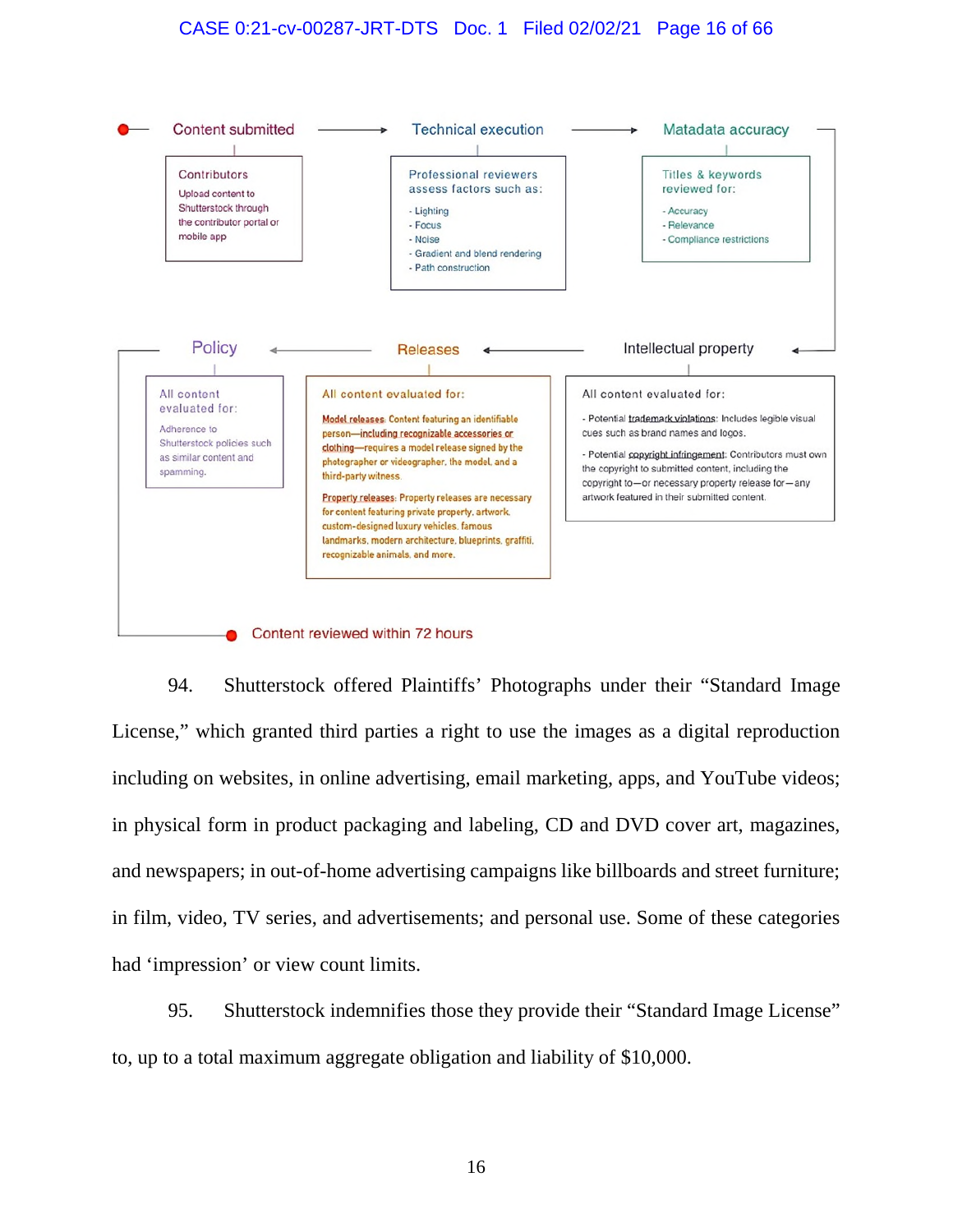### CASE 0:21-cv-00287-JRT-DTS Doc. 1 Filed 02/02/21 Page 17 of 66

96. Shutterstock also offered Plaintiffs' Photographs under their "Enhanced License," which provided an increased \$250,000 indemnification cap, and allowed images to be used in merchandise for promotional or retail use, in templates, or commercial space decoration; and removes impression or view count limits in the standard license.

97. Shutterstock requires their customers who purchase images or licenses from the Shutterstock Website which Shutterstock never had the authority to sell pay their own legal defense costs and damages exceeding \$10,000 in the event Shutterstock's customer is sued, under Shutterstock's Standard Image License terms.

98. Shutterstock is aware that copyright infringement is a frequent occurrence on the Shutterstock Website.

99. Shutterstock is aware that Contributors have uploaded stolen images.

100. Shutterstock is aware that they have approved and accepted infringed images.

101. Shutterstock has received copyright claims or notices on image(s) uploaded by a Contributor but kept that Contributor's other purported image(s) online.

102. Shutterstock routinely ignores red flags that make infringement apparent.

103. In Shutterstock's Q3 Investor Report, Shutterstock Founder and Executive Chairman Jon Oringer stated in a published video: "We give our clients peace of mind by rigorously clearing the content so it can be used by businesses for commercial use. And our worry-free licensing solution means our customers can focus on the creative projects that support their business."

104. Shutterstock's Website states the company's reviewers are a "global network of professionals with significant experience in the creative sector," and that they are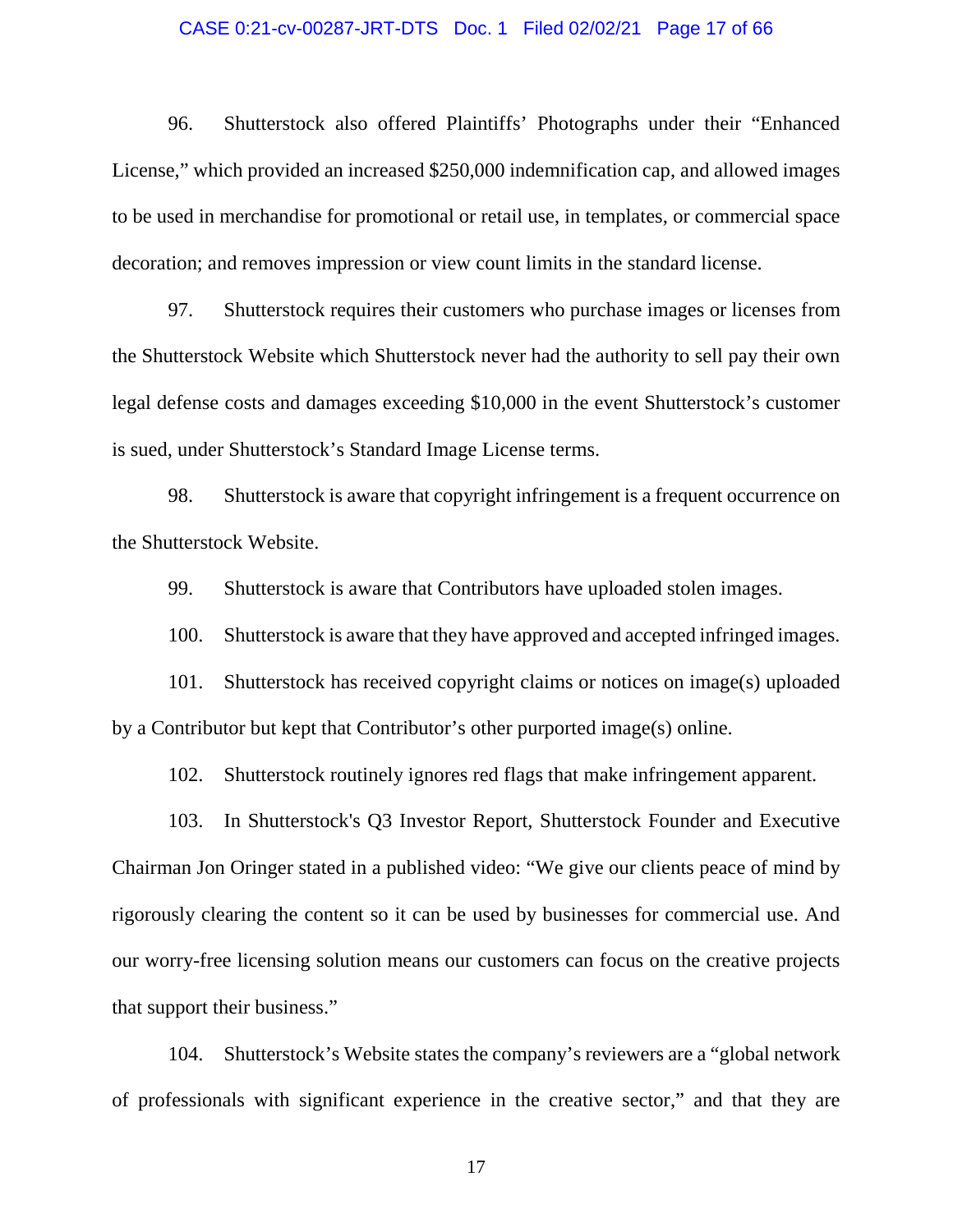#### CASE 0:21-cv-00287-JRT-DTS Doc. 1 Filed 02/02/21 Page 18 of 66

"thoroughly trained on Shutterstock technical and metadata standards as well as compliance policies."

105. Shutterstock's Website states that "each Shutterstock image is rigorously vetted by a professional review team for technical execution and compliance with copyright regulations."

106. In a video embedded within Shutterstock's Q3 Investor Report, Shutterstock's VP of Content Operations Paul Brennan states: "we review the value and integrity of all content".

107. Shutterstock's Website states all photographs are "evaluated for potential trademark or intellectual property violations, as well as possible copyright infringements."

108. Shutterstock's Website states "Every single Shutterstock image is reviewed for quality, metadata accuracy, and compliance with copyright and intellectual property laws prior to being accepted into our library."

109. Shutterstock reviews artwork submitted by purported Contributors for technical execution, such as lighting, focus, and noise; metadata accuracy, relevance, and compliance restrictions; and for aesthetic appeal and commercial value.

110. When a copyright holder reports to Shutterstock that Shutterstock is offering their images for sale without authorization, Shutterstock's practice is to not terminate licenses they have purportedly granted to others.

111. When a copyright holder reports to Shutterstock that Shutterstock is offering their images for sale without authorization, Shutterstock's practice is to keep the revenue they have received from sales of that work.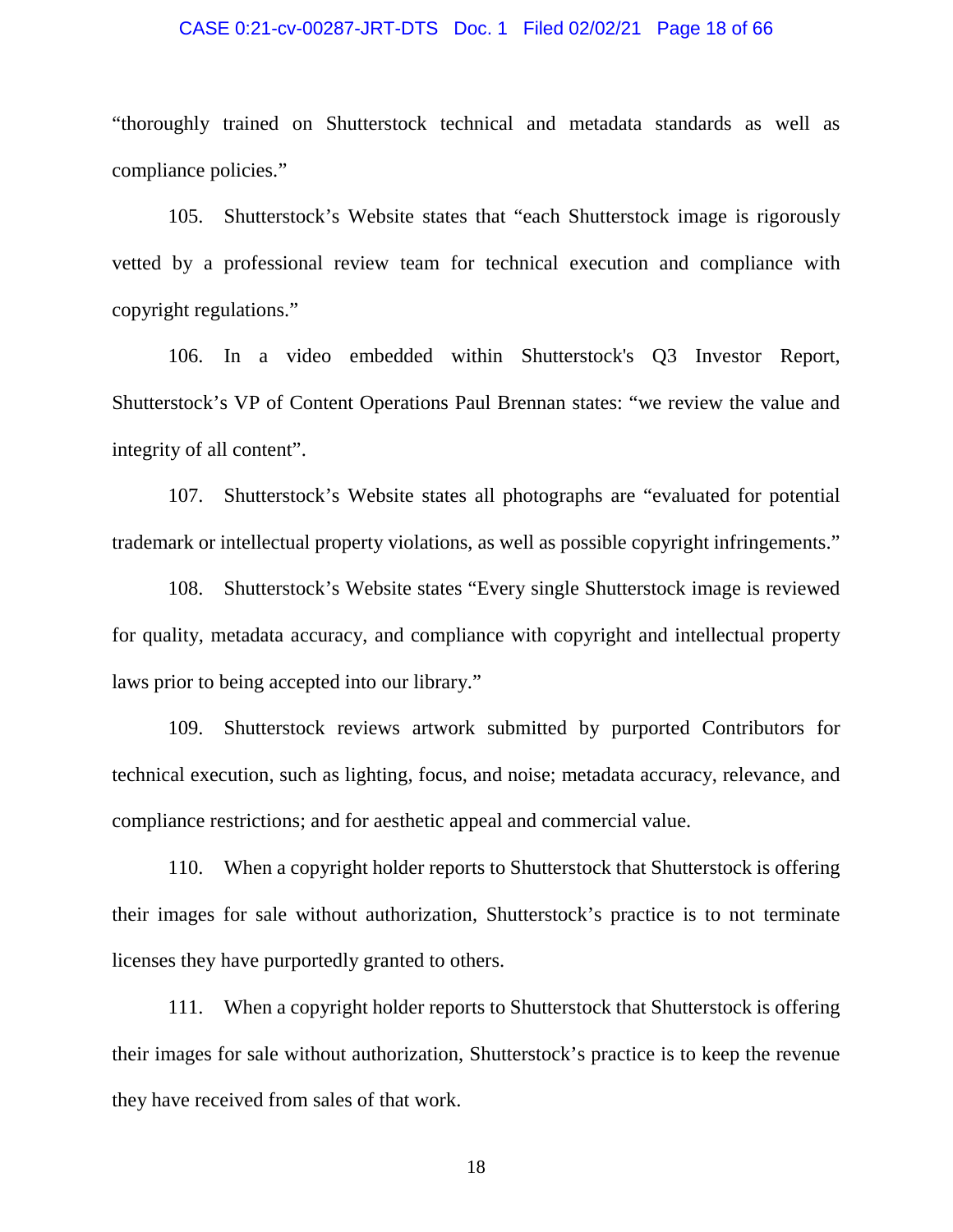### CASE 0:21-cv-00287-JRT-DTS Doc. 1 Filed 02/02/21 Page 19 of 66

112. Shutterstock has many different pricing options for purchasing images.

113. The page <https://www.shutterstock.com/pricing> on the Shutterstock Website (the "Pricing Page") stated: "Get the ideal image plan for your projects."

114. Shutterstock offers subscription-based plans with monthly fees.

115. Shutterstock offers "enhanced packs" of two, five, or 25 images for \$199, \$449, or \$1,699 respectively, which come with an Enhanced License. Shutterstock advertises its "2 pack" version of the "enhanced pack" as being "\$99.50 per image."

116. Shutterstock's subscription offerings vary based on the page or website navigation pathway that a prospective customer uses to begin the process of signing up.

117. The Pricing Page on the Shutterstock Website states that subscription-based plans with monthly fees begin at \$49 per month for a single person, which includes 10 images per month. The Shutterstock Website describes this plan with the text: "\$4.90/image."

118. The Pricing Page on the Shutterstock Website states that the company's subscription-based plans also include a \$249 per month option for a single person, which includes 750 images per month. The Shutterstock Website describes this plan with the text: "\$0.33/image."

119. Shutterstock displays next to images offered on its website: "Get this image for FREE." However, this text is a reference to Shutterstock offering a free trial to its subscription plans. If that trial expires, the customer is automatically enrolled in a plan with an annual commitment.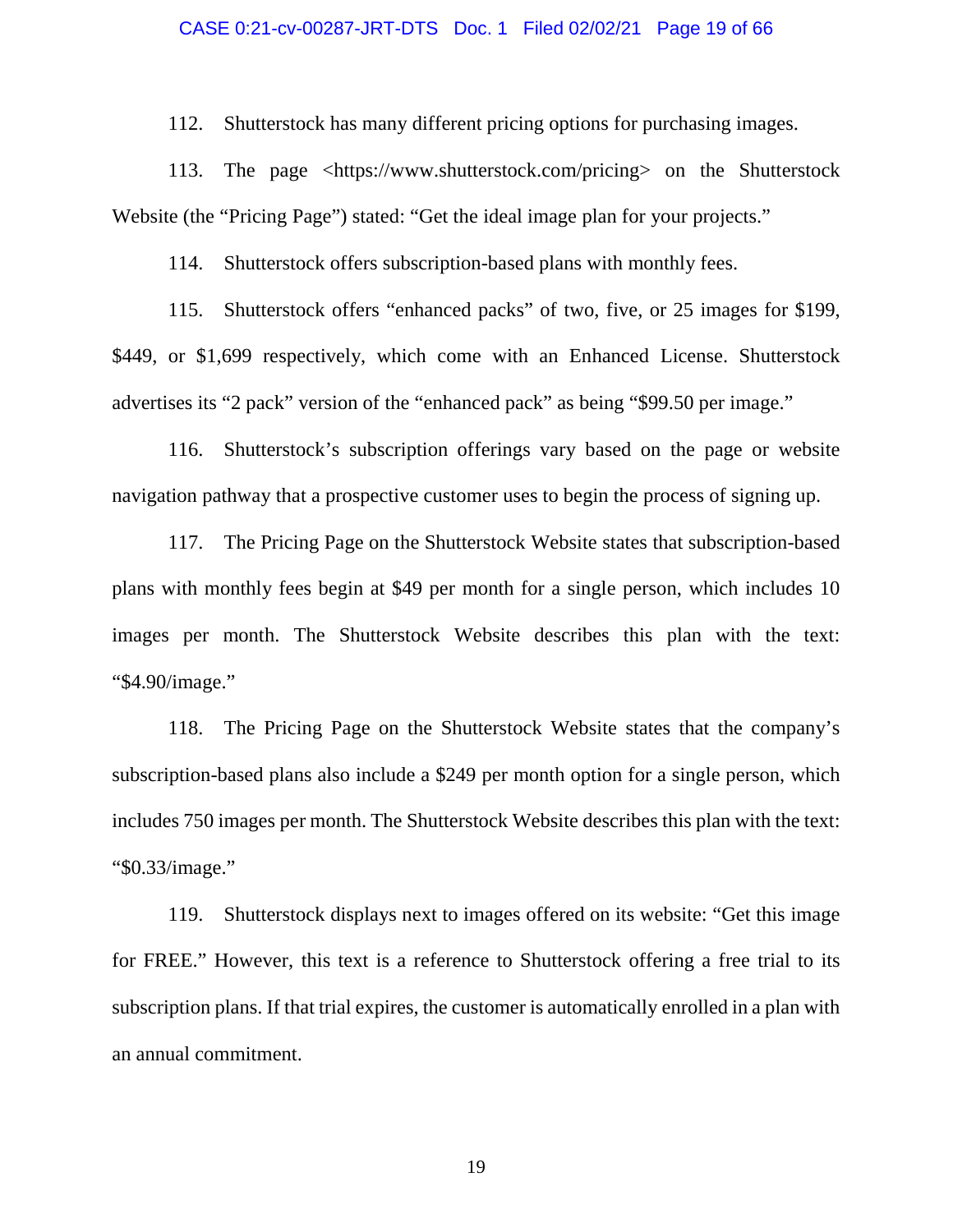### CASE 0:21-cv-00287-JRT-DTS Doc. 1 Filed 02/02/21 Page 20 of 66

120. Shutterstock placing the word "FREE" next to Plaintiffs' Photographs devalues that artwork.

121. Shutterstock is a sophisticated company.

122. Shutterstock has employees who principally reside in Minnesota.

### **III. Plaintiffs discovered Shutterstock was infringing their Photographs<sup>1</sup>**

### **(A) Shutterstock offered Plaintiffs' Photographs for sale through their website and mobile applications**

123. Plaintiffs discovered that Shutterstock was displaying, copying, and offering for sale many of its copyrighted Photographs for which Shutterstock had neither permission nor license. Mr. Webster spent many days, working late into the night, to investigate Shutterstock's infringement scheme. As the investigation progressed, he continued to find more and more of Plaintiffs' copyrighted Photographs on Shutterstock's Website, then totaling at least 111 images. These Photographs are identified in pages 1 through 111 in Exhibit A (hereafter the "First Set of Photographs" or "111 Photographs").

124. Shutterstock made copies of each of the Photographs.

125. Shutterstock displayed the Photographs for its financial benefit.

126. By way of example, Shutterstock copied the Kettle River Photo to their servers and displayed the Kettle River Photo on the Shutterstock Website.

127. Shutterstock did not have the right to copy or display any of the Photographs.

128. Shutterstock offered each of the Photographs for sale.

<sup>&</sup>lt;sup>1</sup> There are 112 photographs in suit: 111 were the subject of cease-and-desist letters in March 2020 and September 2020, and Shutterstock began infringing the  $112<sup>th</sup>$  image in late 2020, as later described.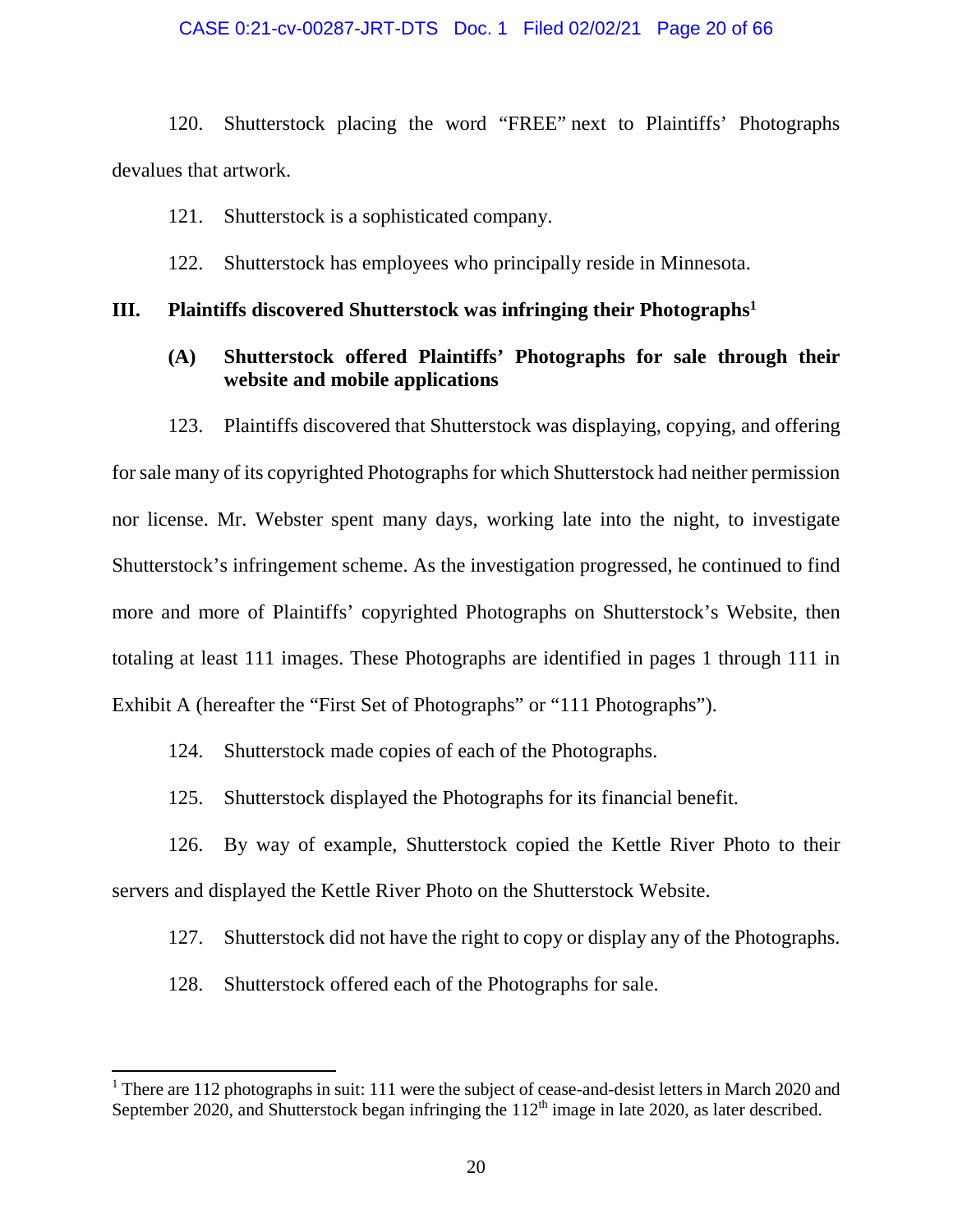#### CASE 0:21-cv-00287-JRT-DTS Doc. 1 Filed 02/02/21 Page 21 of 66

129. By way of example, Shutterstock offered the Kettle River Photo for sale via the Shutterstock Website in exchange for money.

130. Shutterstock did not have the right to offer any of the Photographs for sale.

131. JPEG is a common file type for images including photographs and may also be referred to as "JPG" or "image/jpeg".

132. Shutterstock offered each of the Photographs for download.

133. Shutterstock offered to make copies of the Photographs for others.

134. By way of example, Shutterstock offered to initiate a file transfer via web browser of a downloadable JPG file of the Kettle River Photo.

135. Shutterstock did not have the right to offer any of the Photographs for download or to make copies of the Photographs for others.

136. Shutterstock offered the Photographs to others for financial gain.

137. Shutterstock offered the Photographs for its own business advantage.

138. Shutterstock offered licenses allowing others to copy the Photographs.

139. Shutterstock did not have a license to display any of the Photographs.

140. Shutterstock did not have permission to display any of the Photographs.

141. Shutterstock did not have the authority to grant licenses to the Photographs.

142. Shutterstock did not have the right to reproduce any of the Photographs.

143. Shutterstock did not have the right to create derivative works of any of the Photographs.

144. Shutterstock did not have the right to distribute any of the Photographs.

145. Shutterstock did not have the right to display any of the Photographs.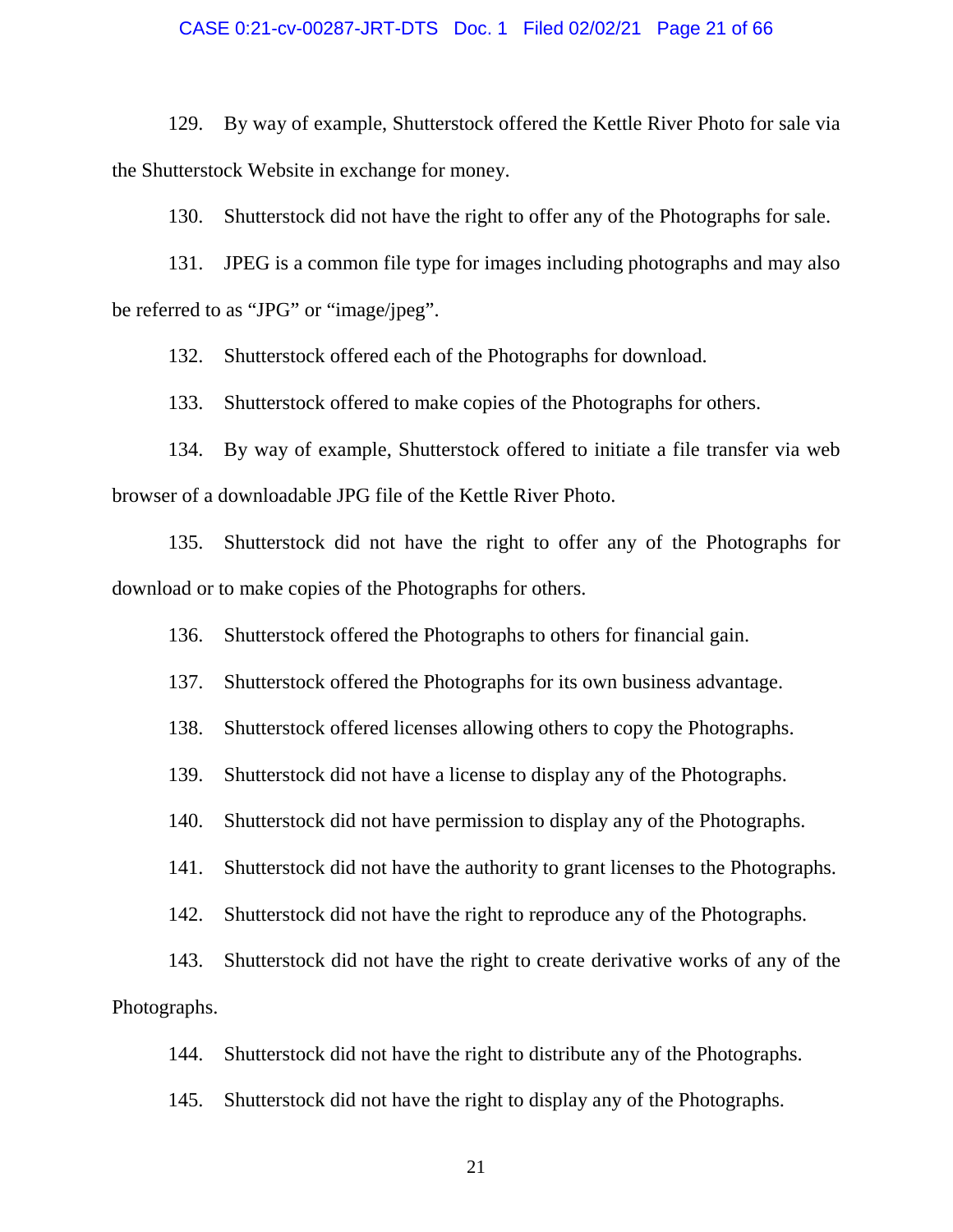#### CASE 0:21-cv-00287-JRT-DTS Doc. 1 Filed 02/02/21 Page 22 of 66

146. Shutterstock did not have the right to modify any of the Photographs.

147. Neither Plaintiff provided Shutterstock the Photographs.

148. Neither Plaintiff uploaded the Photographs to Shutterstock.

149. Shutterstock has not responded to Plaintiffs' demands to provide the identity of the person(s) who purportedly uploaded the Photograph(s) to the Shutterstock Website.

150. Shutterstock approved each of the Photographs for display on the Shutterstock Website.

151. Shutterstock accepted each of the Photographs for display on the Shutterstock Website.

152. Shutterstock claimed that each of the Photographs were their intellectual property.

153. Shutterstock added a copyright notice below each of the Photographs which stated: "© 2003-2020 Shutterstock, Inc." or "© 2003-2021 Shutterstock, Inc."

154. Shutterstock made representations and warranties to third parties that it had "all necessary rights in and to" Plaintiffs' Photographs.

155. Shutterstock made representations and warranties that its customers' use of Plaintiffs' Photographs would not infringe any copyright or violate any United States law.

156. Shutterstock made false representations to its customers regarding Plaintiffs' Photographs.

157. Shutterstock has not responded to demands in ten U.S. Certified Mail letters that Shutterstock identify anyone it sold, licensed, or distributed the Photograph(s) to.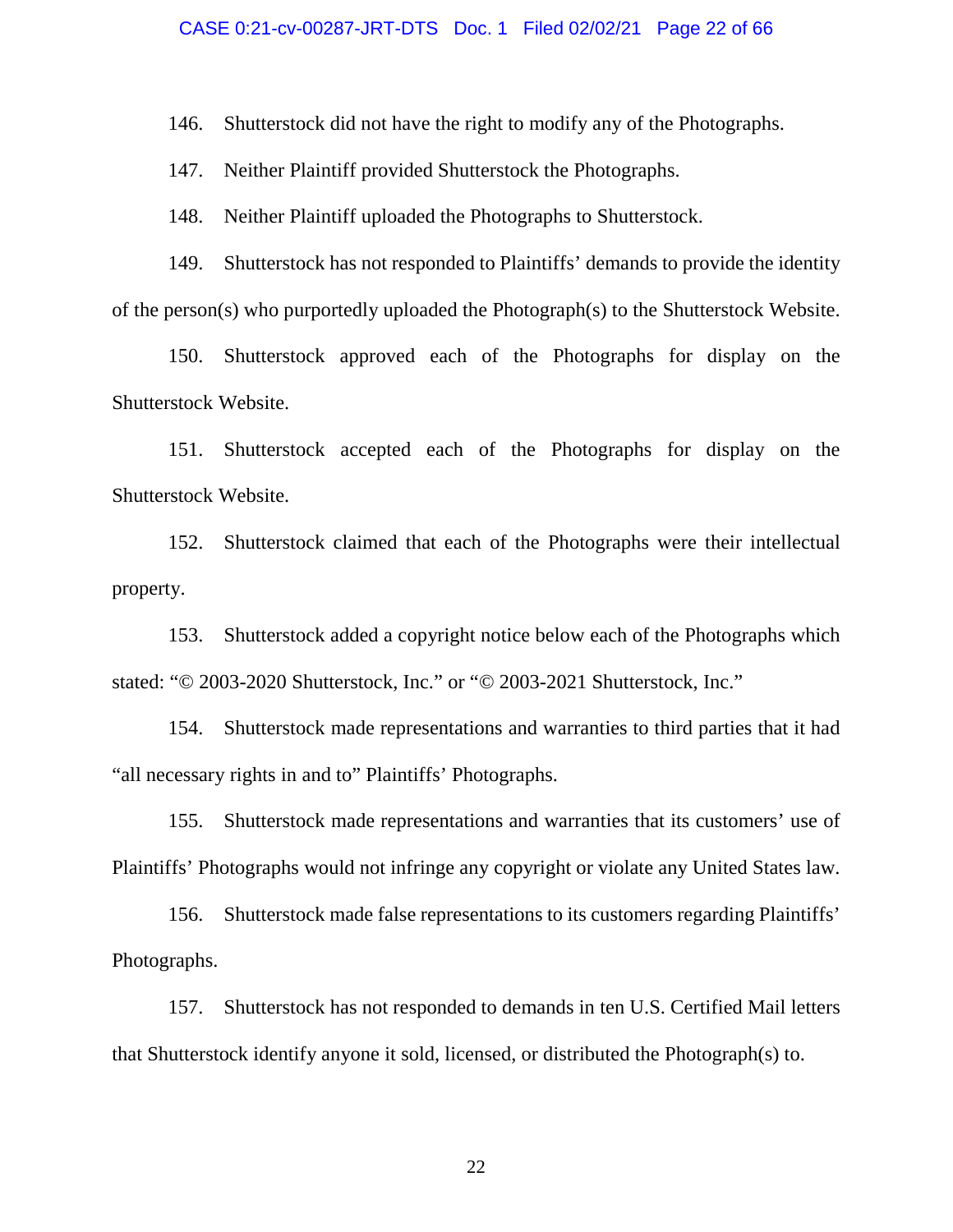#### CASE 0:21-cv-00287-JRT-DTS Doc. 1 Filed 02/02/21 Page 23 of 66

158. All purported licenses to the Photographs which Shutterstock granted to others violate Plaintiffs' rights.

159. Shutterstock set the pricing on imagery (including the Photographs) displayed on the Shutterstock Website.

160. The purported Contributor who uploaded the Photographs did not set the price at which Shutterstock offered those Photographs for sale.

161. When a photograph is sold on the Shutterstock Website, Shutterstock is the seller and licensor.

162. When a photograph is licensed via the Shutterstock Website, Shutterstock enters into a license agreement with their customer, and the purported Contributor is not a party to that agreement.

163. When a photograph is sold on the Shutterstock Website, Shutterstock or its financial services vendor processes the customer's credit card transaction.

164. Shutterstock pays Contributors a portion of the revenue received from sales. Shutterstock always keeps at least 60% of the revenue, but sometimes keeps at much as 85% of the revenue.

165. Shutterstock does not reveal to its Contributors the name or contact information of persons who have purchased or obtained licenses.

166. When a person downloads imagery from the Shutterstock Website, Shutterstock does not reveal to the Contributor that person's intended use of the work.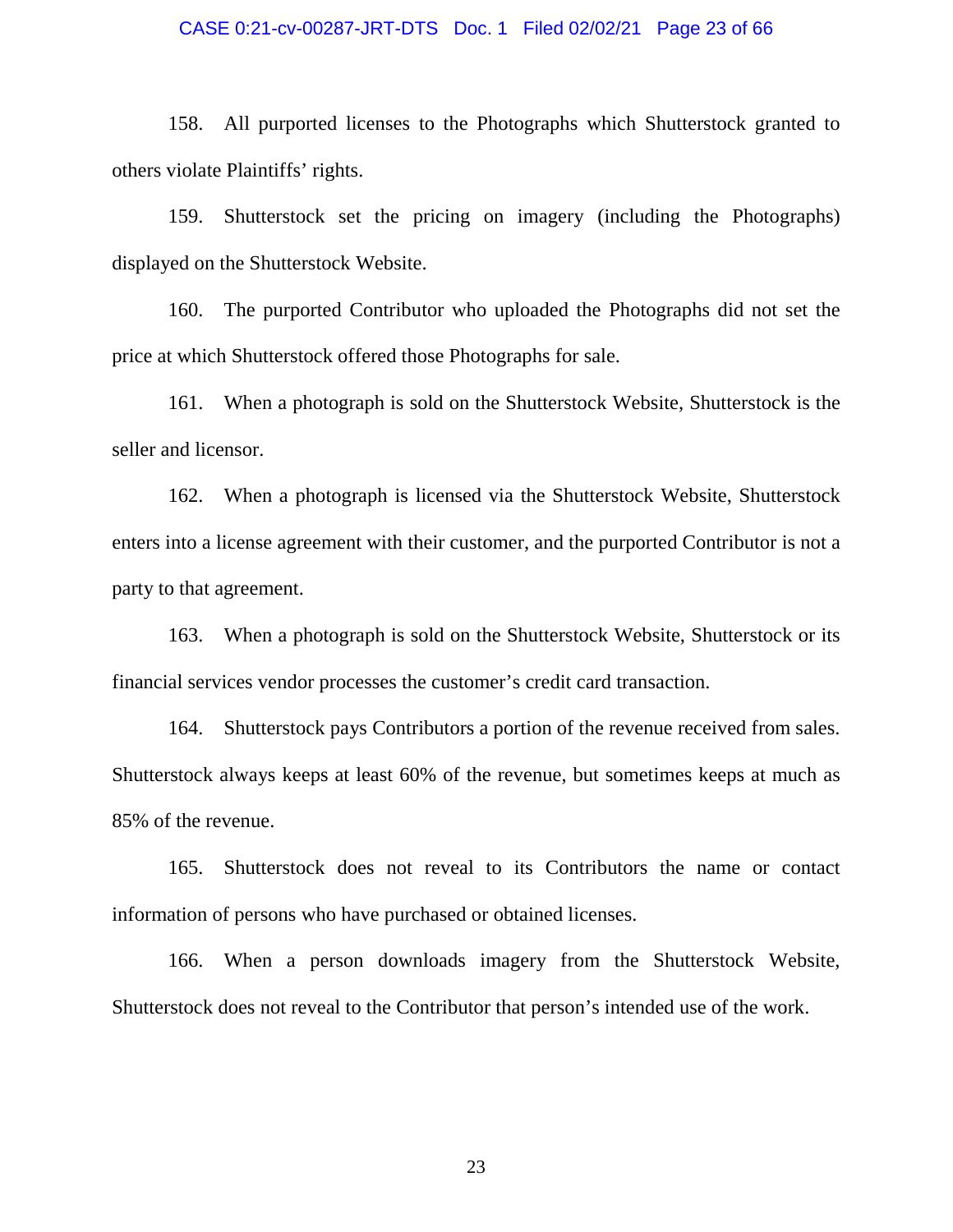#### CASE 0:21-cv-00287-JRT-DTS Doc. 1 Filed 02/02/21 Page 24 of 66

167. The Shutterstock Website states: "Our database features over 232 million royalty free images, each of which you can gain access to by purchasing one of our flexible subscription plans."

168. Shutterstock provided those who purchased one of their subscription plans access to download Plaintiffs' Photographs.

169. There are two principal types of licenses in the photography industry. "Royalty-free" licensing is a scheme by which a licensor charges a licensee a fee for a broad spectrum of uses and across mediums, while "rights-managed" is a scheme by which a licensor charges a licensee a fee for use of an image for a particular purpose.

170. Plaintiffs did not choose or direct that any of the Photographs be marketed as "royalty-free."

### **(B) Shutterstock added its watermark over Plaintiffs' Photographs to falsely claim them as their intellectual property**

171. When Shutterstock displayed Plaintiffs' Photographs, Shutterstock modified the images to add a watermark of its corporate logo over those Photographs.

172. Shutterstock added its watermark over the Photographs to claim them as their intellectual property.

173. Shutterstock added its watermark over Plaintiffs' Photographs to restrict use of the Photographs according to their own business terms.

174. After a Shutterstock customer purchases an image from Shutterstock, Shutterstock removes the watermark in the digital image file which Shutterstock distributes to that customer.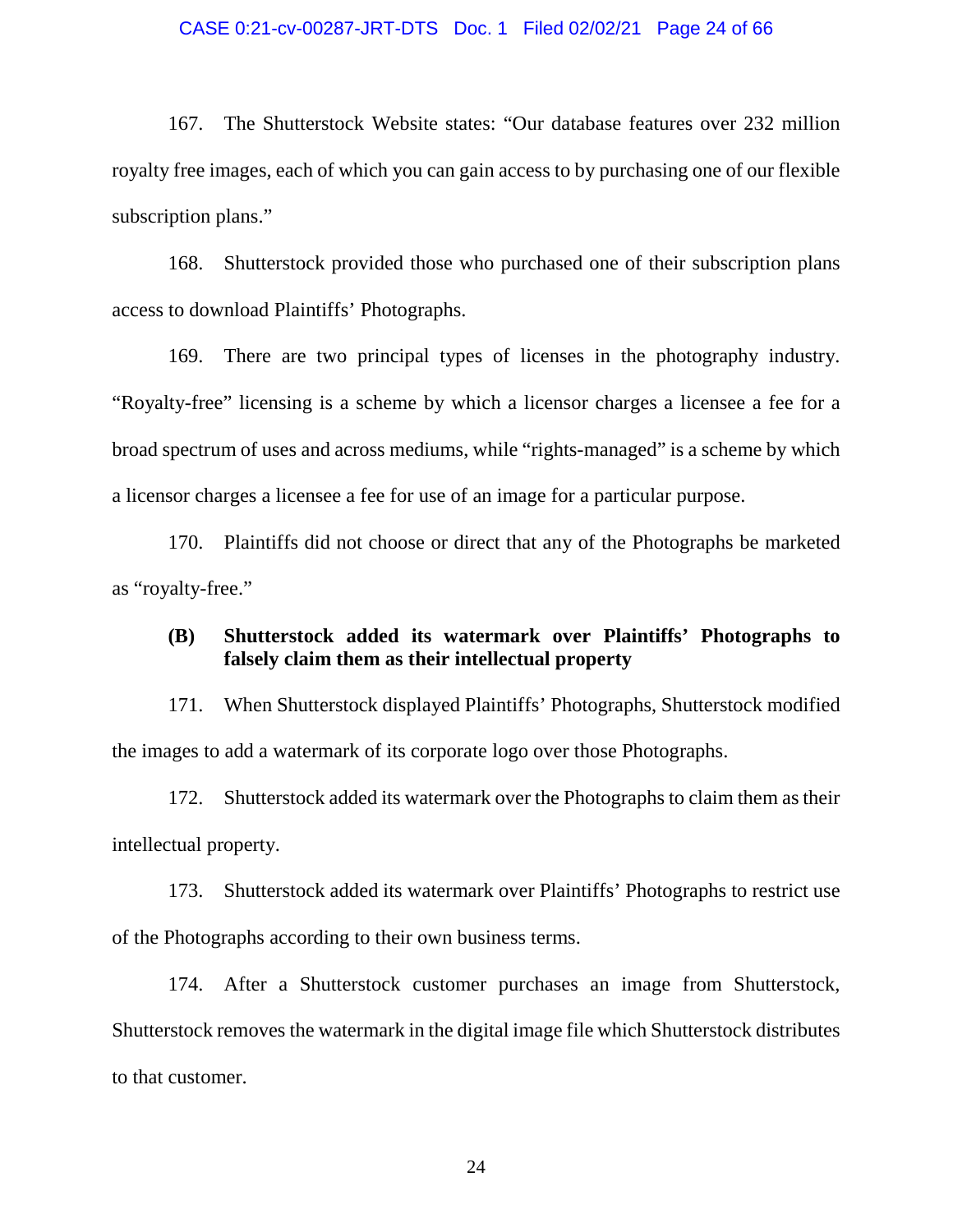#### CASE 0:21-cv-00287-JRT-DTS Doc. 1 Filed 02/02/21 Page 25 of 66

175. Shutterstock has stated: "We sell images, which is why there's a watermark on them."

176. Shutterstock applies watermarks on imagery to exert control.

177. Shutterstock applies watermarks on imagery for a financial benefit.

178. Shutterstock applies watermarks on imagery to protect their profits.

179. Shutterstock applies watermarks on imagery to induce others to make a purchase so the watermarks will be removed.

180. Shutterstock has stated: "We can definitely help you to save time and to avoid copyright infringement issues! Once you license our image it can be downloaded without watermark..."

181. A watermark is copyright management information.

182. Watermarks do not prevent all instances of downstream infringement.

183. A Shutterstock representative was recorded stating "Unauthorized use by someone who has not purchased a license to your work may be the most common use that we see. Examples of this might include use of a watermarked image."

### **(C) Shutterstock removed Plaintiffs' copyright management information**

184. Shutterstock possessed copies of the Photographs which contained copyright management information in the metadata, including the name of the photographer, their email address, their phone number, copyright flags, timestamps, geographic coordinates, camera equipment data, credit lines, and a copyright notice.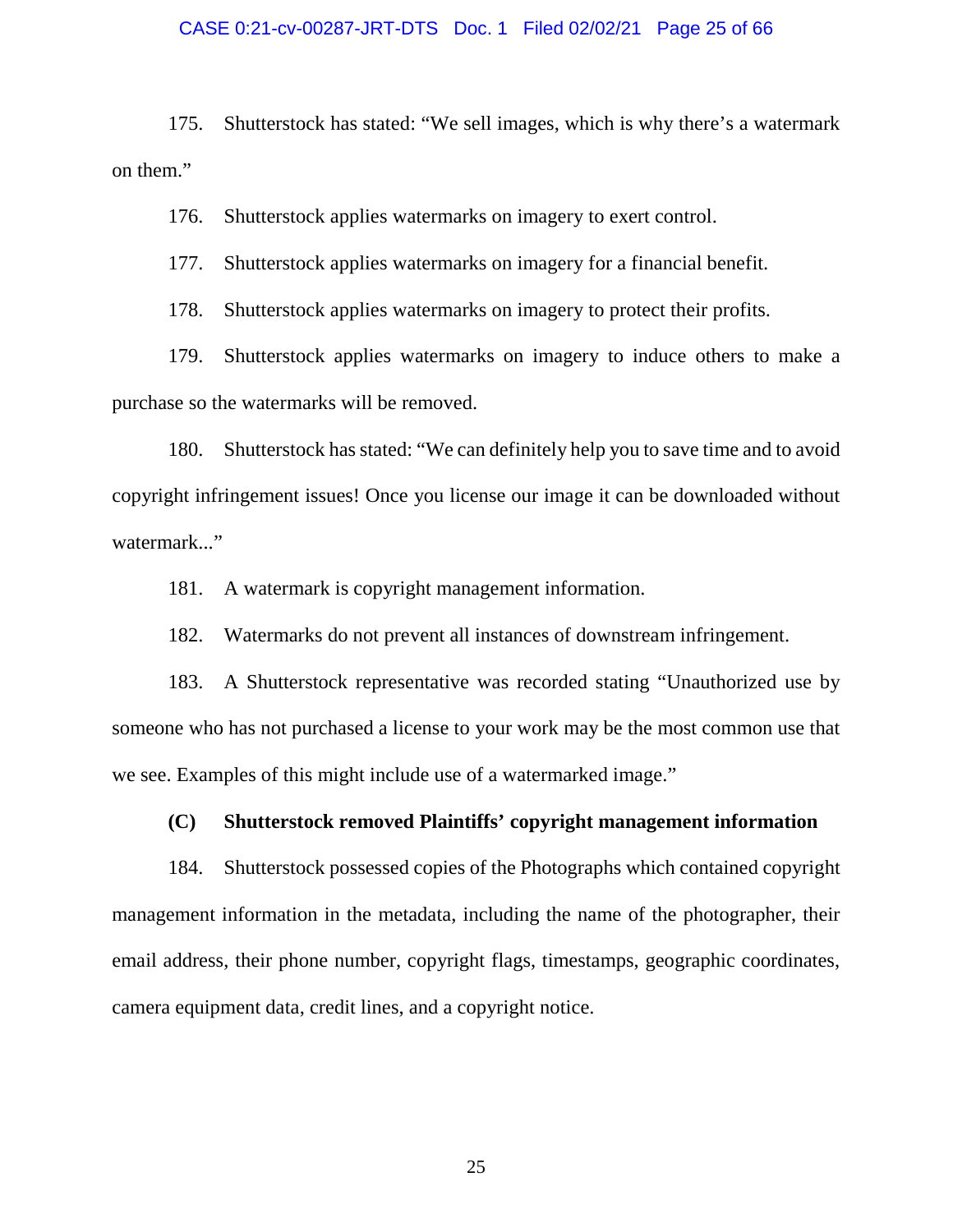#### CASE 0:21-cv-00287-JRT-DTS Doc. 1 Filed 02/02/21 Page 26 of 66

185. Shutterstock used some of Plaintiffs' metadata—such as Photograph descriptions—while discarding or disregarding metadata which contained CMI or identified Mr. Webster as the creator of the works.

186. A way to protect images is to add CMI to the metadata.

187. When a Contributor uploads imagery to the Shutterstock Website, Shutterstock removes or strips data present in the copyright metadata fields.

188. Shutterstock stripped, removed, or overwrote Plaintiffs' copyright management information in the metadata of the Photographs.

189. Shutterstock possessed metadata in one or more of the images identified in Exhibit A which contained the text "Tony Webster."

190. Shutterstock possessed metadata that is or was in one or more digital files which contained the text "© 2018 Tony Webster."

191. Prior to February 1, 2021, Shutterstock possessed the text "Copyright (c) 2018 Tony Webster. All rights reserved." in a file, metadata, electronic medium, HTTP POST data, database, or computer system.

192. Shutterstock did not display Mr. Webster's name or any of Plaintiffs' copyright notices on the Shutterstock Website.

193. Shutterstock collects camera make and model information from images uploaded by purported Contributors.

194. Shutterstock possessed metadata indicating at least one of Plaintiffs' Photographs was captured using a Sony a7R III, a/k/a ILCE-7RM3, digital camera.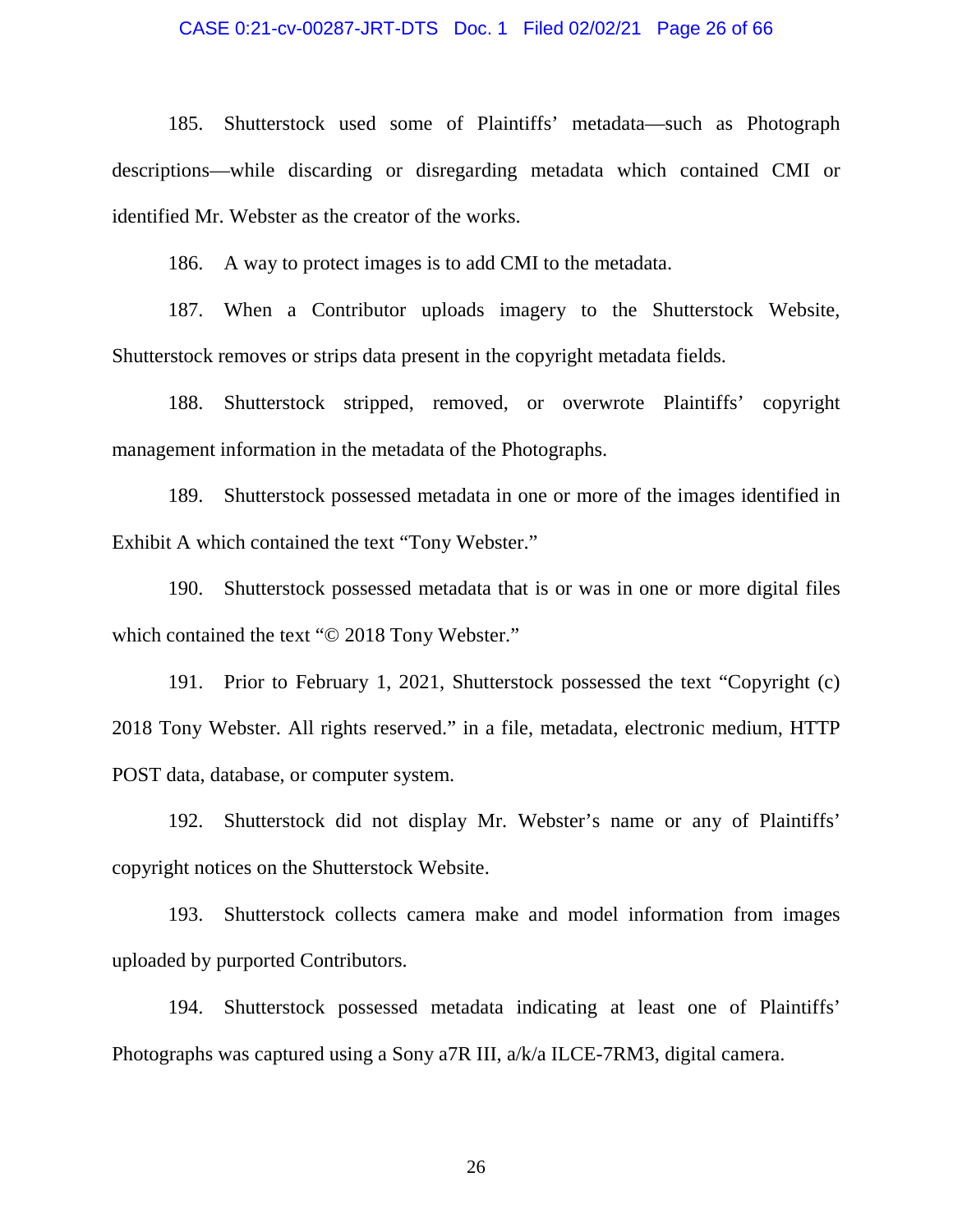#### CASE 0:21-cv-00287-JRT-DTS Doc. 1 Filed 02/02/21 Page 27 of 66

195. Shutterstock has analyzed the number of photograph submissions and approval rate by camera model.

196. Shutterstock has calculated the number of photograph submissions and approval rate by camera model by analyzing image metadata.

197. When a Shutterstock customer purchased an image license from Shutterstock and obtained a downloaded JPG file, the JPG file did not contain any CMI.

198. Shutterstock has the technical capability to choose which metadata fields to keep or remove in JPG files they distribute to their customers.

199. An image credit shares information about the source of the image.

200. An image credit helps protect the licensor's and photographer's rights and ability to further license the image.

201. Shutterstock did not display or distribute Plaintiff(s) image credit or copyright notices for any of the Photographs.

#### **(D) Shutterstock assigned an ID number to each of the Photographs**

202. Each image offered on the Shutterstock Website is assigned by Shutterstock a unique ID number, known as the "Shutterstock ID," "stock photo ID," "asset ID" or "mediaId" (the "Shutterstock ID").

203. By way of example, one of Shutterstock's uses of the Kettle River Photo was assigned by Shutterstock the Shutterstock ID 1310275612.

204. The Shutterstock ID is displayed below imagery offered on the Shutterstock Website, and is displayed above imagery in the Shutterstock iPhone application.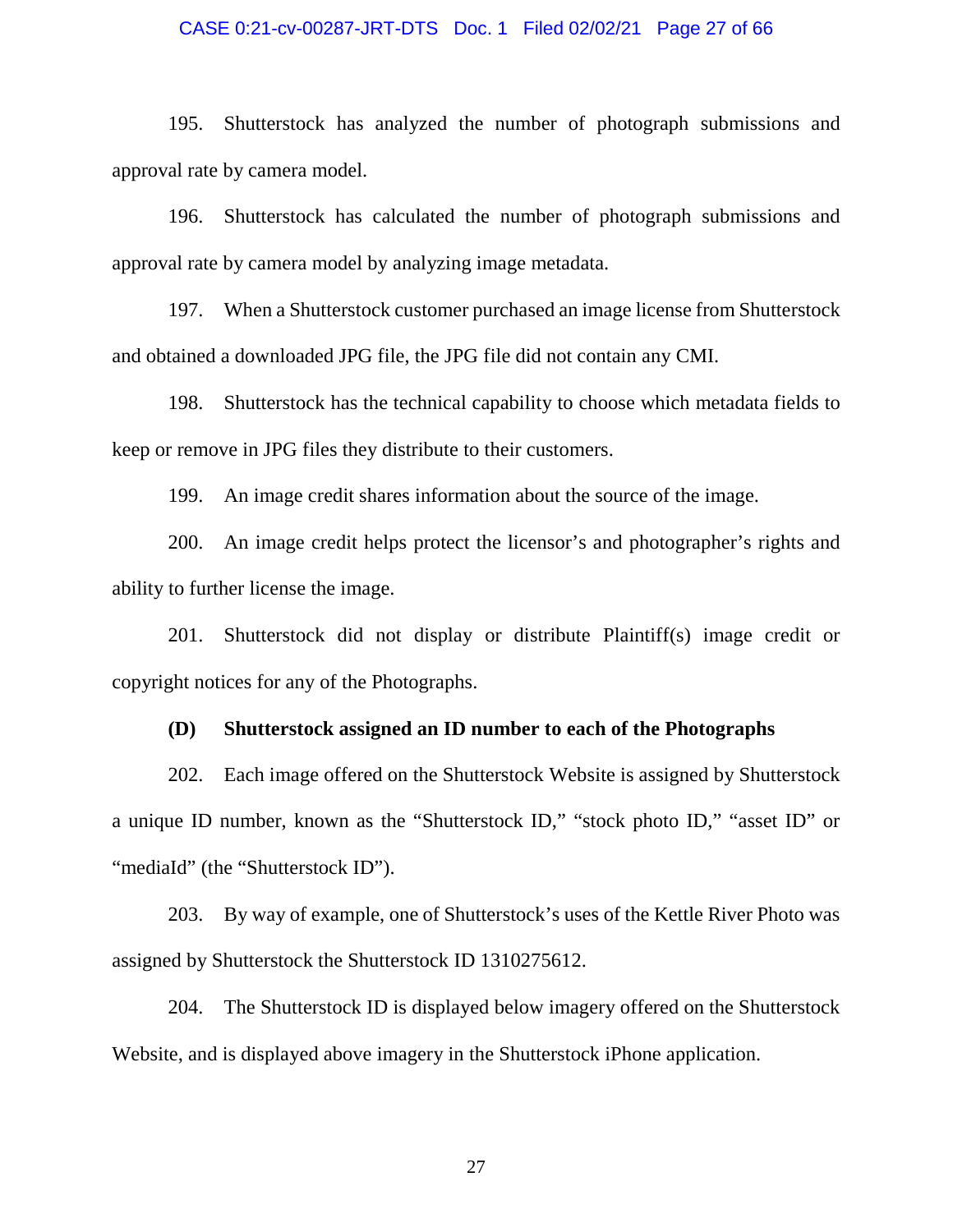#### CASE 0:21-cv-00287-JRT-DTS Doc. 1 Filed 02/02/21 Page 28 of 66

205. On a page of the Shutterstock Website which displayed the Kettle River Photo, the following text appeared visually below the image: "Royalty-free stock photo ID: 1310275612".

206. Each photograph offered on the Shutterstock website has its own webpage (the "Detail Page" or "Image Page"). By way of example, the Kettle River Photo was visible on the Shutterstock Website at the URL <https://www.shutterstock.com/imagephoto/kettle-river-winds-through-st-croix-1310275612>.

207. The Shutterstock ID was displayed within URLs for imagery displayed on the Shutterstock Website. By way of example, in the Kettle River Photo Detail Page URL, the Shutterstock ID appears as "1310275612".

208. The Shutterstock Website has a search field, which allows visitors to the website to search the photography available for licensing on Shutterstock's Website by words used in the title, description, keywords, or Shutterstock ID.

209. Entering a Shutterstock ID in the search field on the Shutterstock Website homepage will bring a person directly to the image matching that Shutterstock ID.

210. Shutterstock edited the Photographs to add a Shutterstock ID to them.

211. A Shutterstock ID is copyright management information.

### **(E) Shutterstock copied Plaintiffs' image descriptions, which they obtained by ingesting metadata**

212. At the time of Mr. Webster's initial publication of the Kettle River Photo, Mr. Webster wrote the following caption for the Kettle River Photo: "The Kettle River winds through St. Croix State Park, as seen from the Maple Island Landing on a winter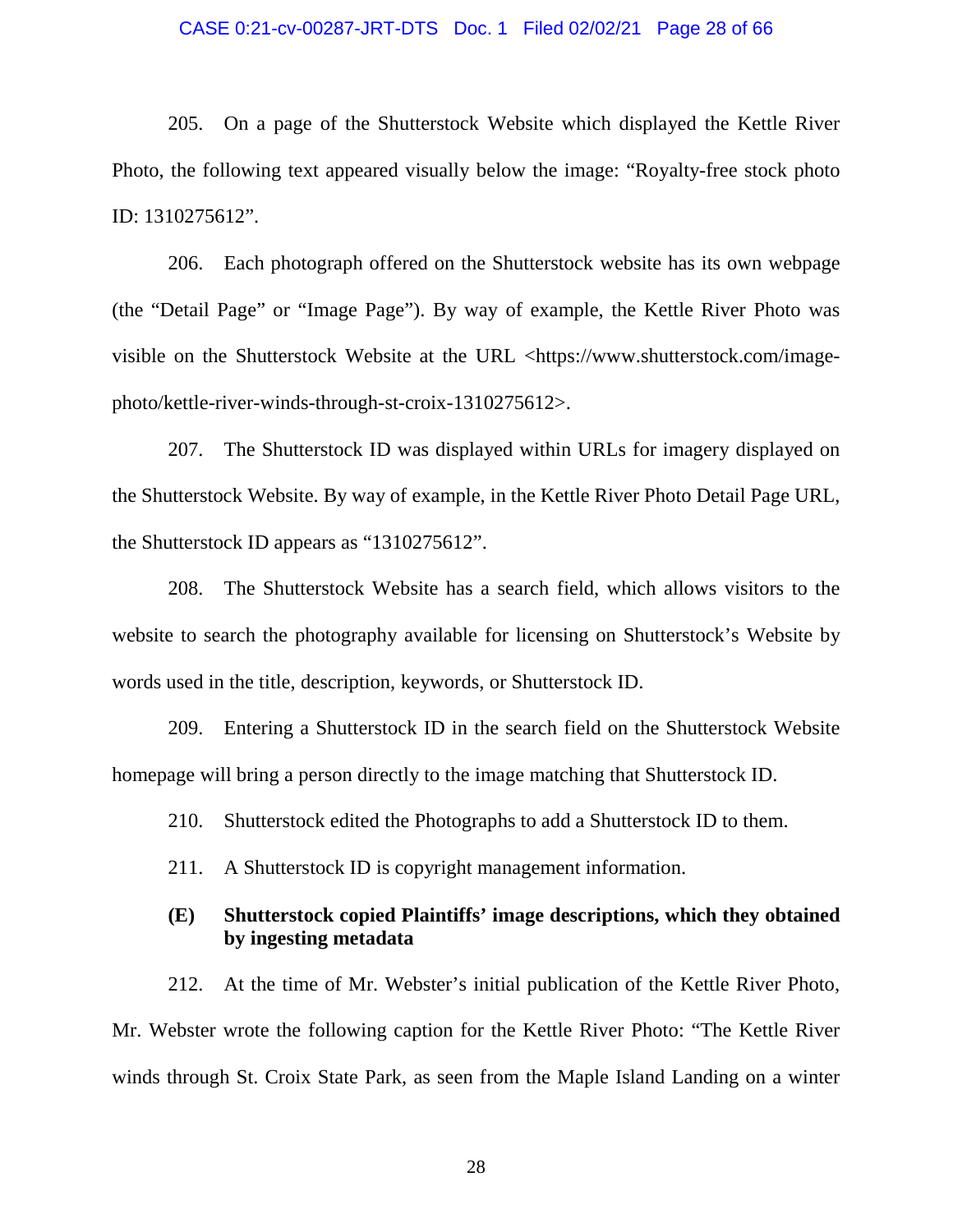### CASE 0:21-cv-00287-JRT-DTS Doc. 1 Filed 02/02/21 Page 29 of 66

afternoon sunset." This caption was visually below the image and embedded within that Photograph's IPTC metadata, as originally published by Mr. Webster.

213. Shutterstock displayed the following text underneath the Kettle River Photo on the Shutterstock Website: "The Kettle River winds through St. Croix State Park, as seen from the Maple Island Landing on a winter afternoon sunset."

214. Shutterstock did not write, draft, or otherwise create the following sentence: "The Kettle River winds through St. Croix State Park, as seen from the Maple Island Landing on a winter afternoon sunset."

215. Shutterstock obtained the text "The Kettle River winds through St. Croix State Park, as seen from the Maple Island Landing on a winter afternoon sunset" by accessing metadata.

216. Shutterstock obtained the text "The Kettle River winds through St. Croix State Park, as seen from the Maple Island Landing on a winter afternoon sunset" from the IPTC metadata of a file a purported Contributor uploaded to the Shutterstock Website.

217. Each image offered on the Shutterstock Website is assigned a "slug."

218. A slug is commonly used by website developers and publishers to convert a given text string—such as a title, caption, or description—into text which can be used in the URL of a webpage.

219. The process of creating a slug generally removes punctuation marks such as commas or colons, removes or transliterates special characters (*e.g.* "español" may be converted to "espanol"), or replaces spaces with dashes or underscores. Additionally, sometimes filler words like "the" or "a" or "and" may be removed during the process of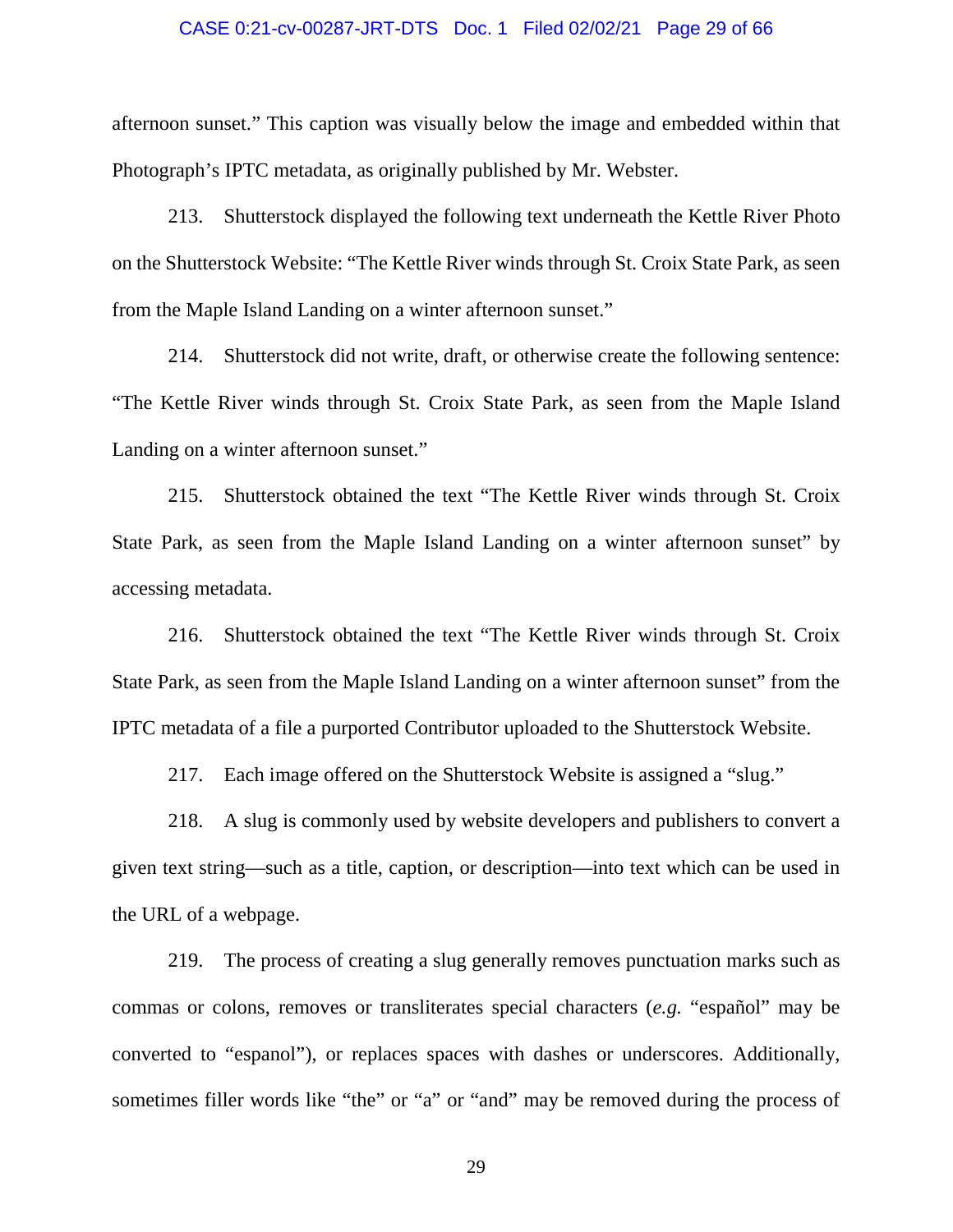### CASE 0:21-cv-00287-JRT-DTS Doc. 1 Filed 02/02/21 Page 30 of 66

creating a slug. Slugs are often truncated or limited to a certain length. A "slug" is also known as a "clean URL" or "pretty URL."

220. URL slugs are used to increase findability and searchability of content on the Internet and can be a search engine optimization (SEO) practice.

221. Shutterstock uses SEO specialists.

222. The "slug" in the Kettle River Photo Detail Page URL is or includes "kettleriver-winds-through-st-croix".

223. Shutterstock generated the slug for the page which displayed the Kettle River Photo based on the IPTC metadata present in a JPG file.

224. Since Shutterstock commenced infringement of the Photographs, searches for Plaintiffs' image descriptions on search engines usually leads to the Shutterstock Website before, instead of, or in place of Plaintiffs' original publication of the Photographs.

### **(F) In addition to offering to sell Plaintiffs' Photographs, Shutterstock offered unlimited free try-out versions of the Photographs**

225. Shutterstock placed the following buttons below Plaintiffs' Photographs on the Detail Pages: Save, Try, Share, and Edit:

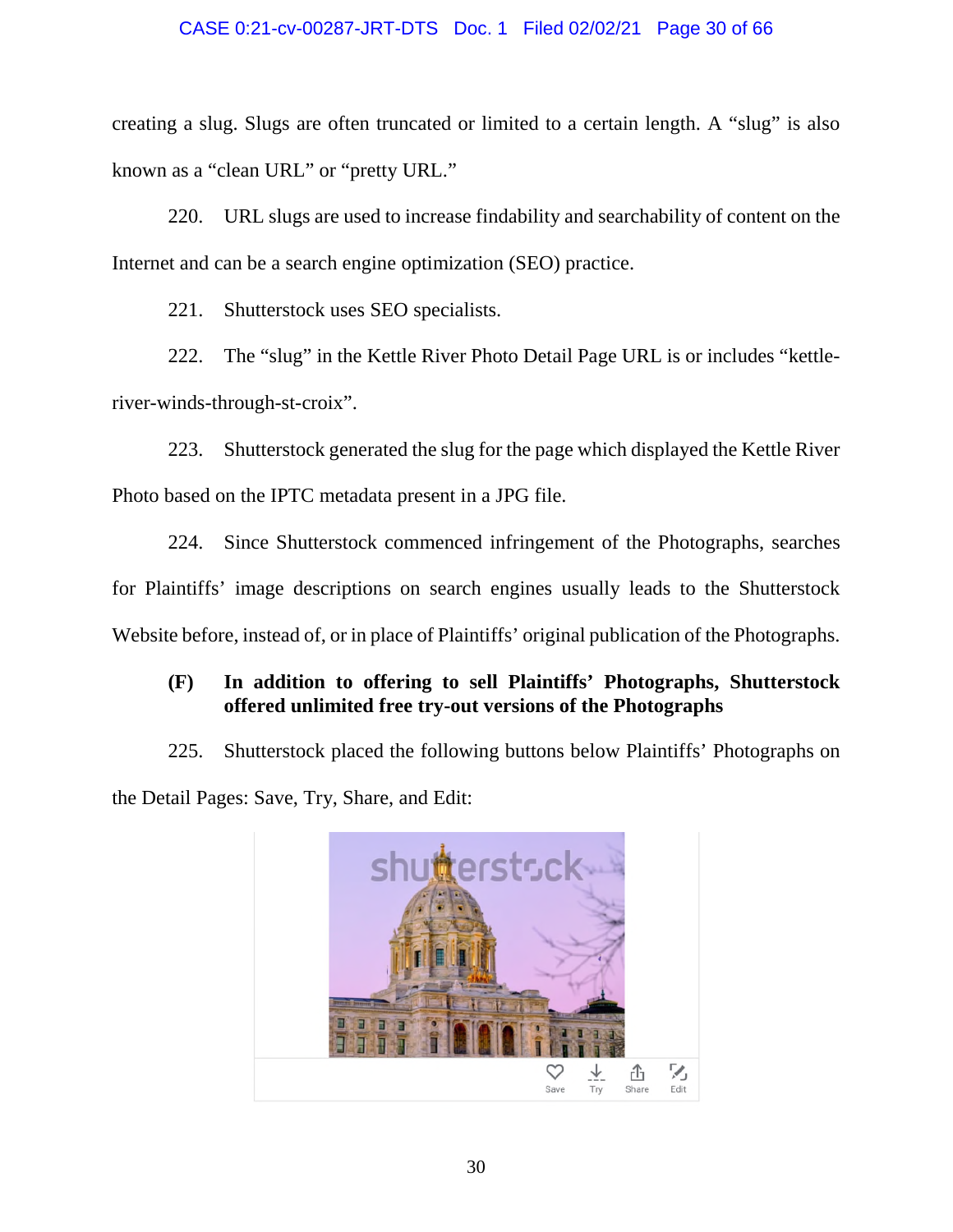#### CASE 0:21-cv-00287-JRT-DTS Doc. 1 Filed 02/02/21 Page 31 of 66

226. When a Shutterstock Website visitor clicked the "Try" button below a photograph appearing on the Shutterstock Website—including the Photographs in suit— Shutterstock presented them a downloadable JPG file for their use without payment.

227. Images obtained via clicking "Try" below an image on the Shutterstock Website are also known as a "comp" or "comp image."

228. Shutterstock's Website stated: "Before you invest in a stunning yet not-quiteright photo, try out the image or clip directly in your project before making the purchase."

229. Shutterstock has stated: "You can download a comp with our watermark before purchasing the image from the image page."

230. Shutterstock's Website stated: "Whether you want to preview your stock photo in a PowerPoint presentation or on a web page, as an ad banner or as a social media profile pic, you can do so with a drag and a drop — seriously. Just click the image you want to preview, hold it and drag it to your desktop or folder."

231. Shutterstock or its vendors collect data which indicate how many times a person clicked 'Try' under any of Plaintiffs' Photographs on the Shutterstock Website.

232. Shutterstock or its vendors collect data which indicate how many times any version of Plaintiffs' Photographs were downloaded from their systems or services.

### **(G) "Shutterstock Editor" feature promoted manipulations of Plaintiffs' Photographs and the creation of derivative works for advertising**

233. Shutterstock Editor, also called Shutterstock Editor Pro, is an online application on the Shutterstock Website, which Shutterstock has described as being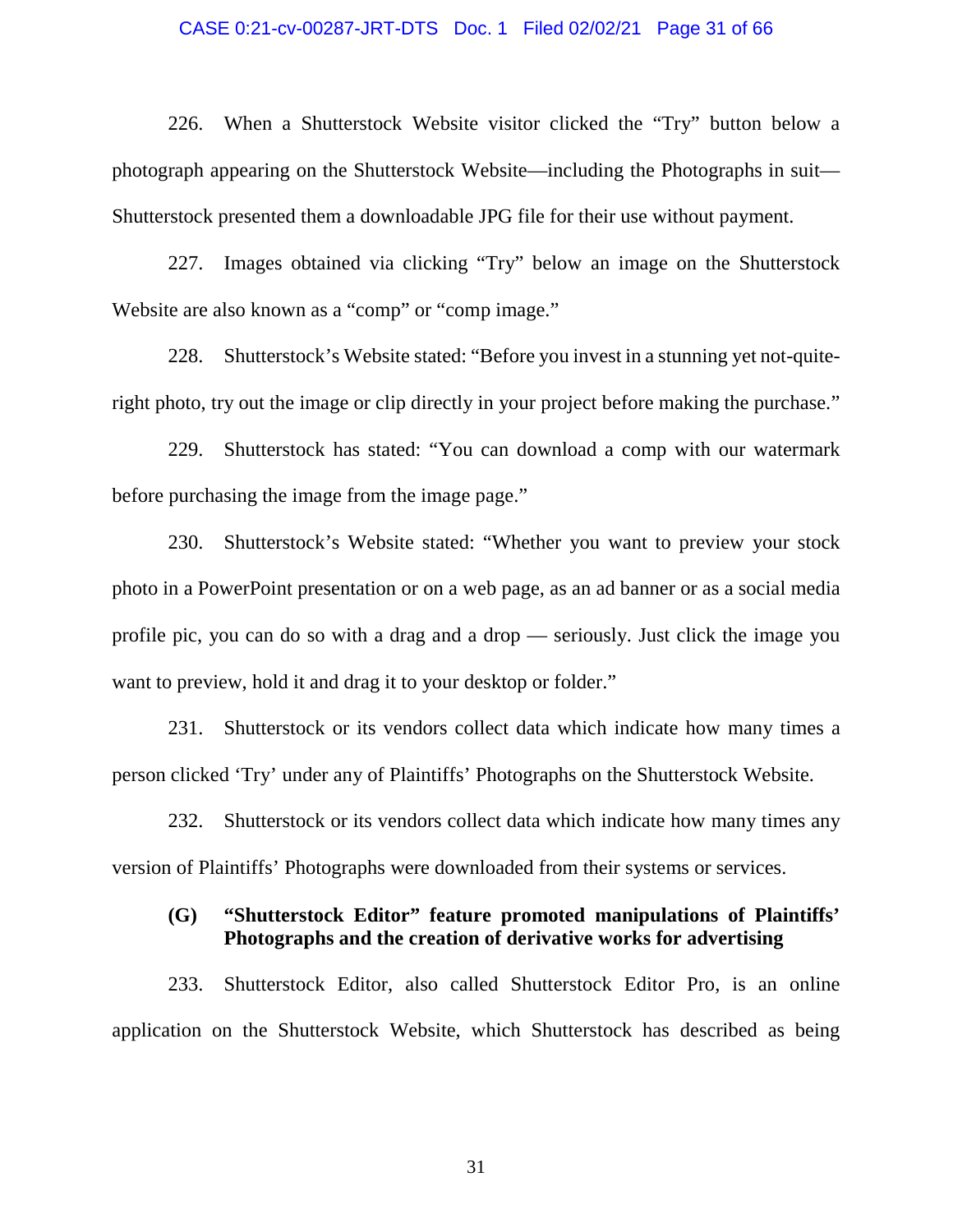#### CASE 0:21-cv-00287-JRT-DTS Doc. 1 Filed 02/02/21 Page 32 of 66

"designed to simplify the process of editing Shutterstock's millions of photos and illustrations into compelling presentations, social media posts, or advertisements."

234. Shutterstock describes Shutterstock Editor as a "simple, fast, and free way to edit photos."

235. Shutterstock made all of the Photographs in suit available to be edited via the Shutterstock Editor application on the Shutterstock Website.

236. Shutterstock's Website stated: "Annual plans come with Shutterstock Editor Pro, so that you can revise images to suit your creative needs."

237. Shutterstock Editor revises images.

238. Shutterstock Editor modifies images.

239. Shutterstock Editor can create variations of images.

240. Shutterstock's Website used the tagline "Our images, your style. Personalize with Shutterstock Editor."

241. The Shutterstock Editor allowed derivative works of Plaintiffs' Photographs to be created, saved, distributed, and downloaded.

242. Shutterstock Editor allowed Plaintiffs' Photographs to be modified via color changes, increases or decreases in saturation, contrast changes, blurring, the adding of text, the flipping or mirroring of images, cropping, and the use of filters, which are preset changes to the visual appearance of the image.

243. When an image was loaded in the Shutterstock Editor, Shutterstock shows the image with various filters applied.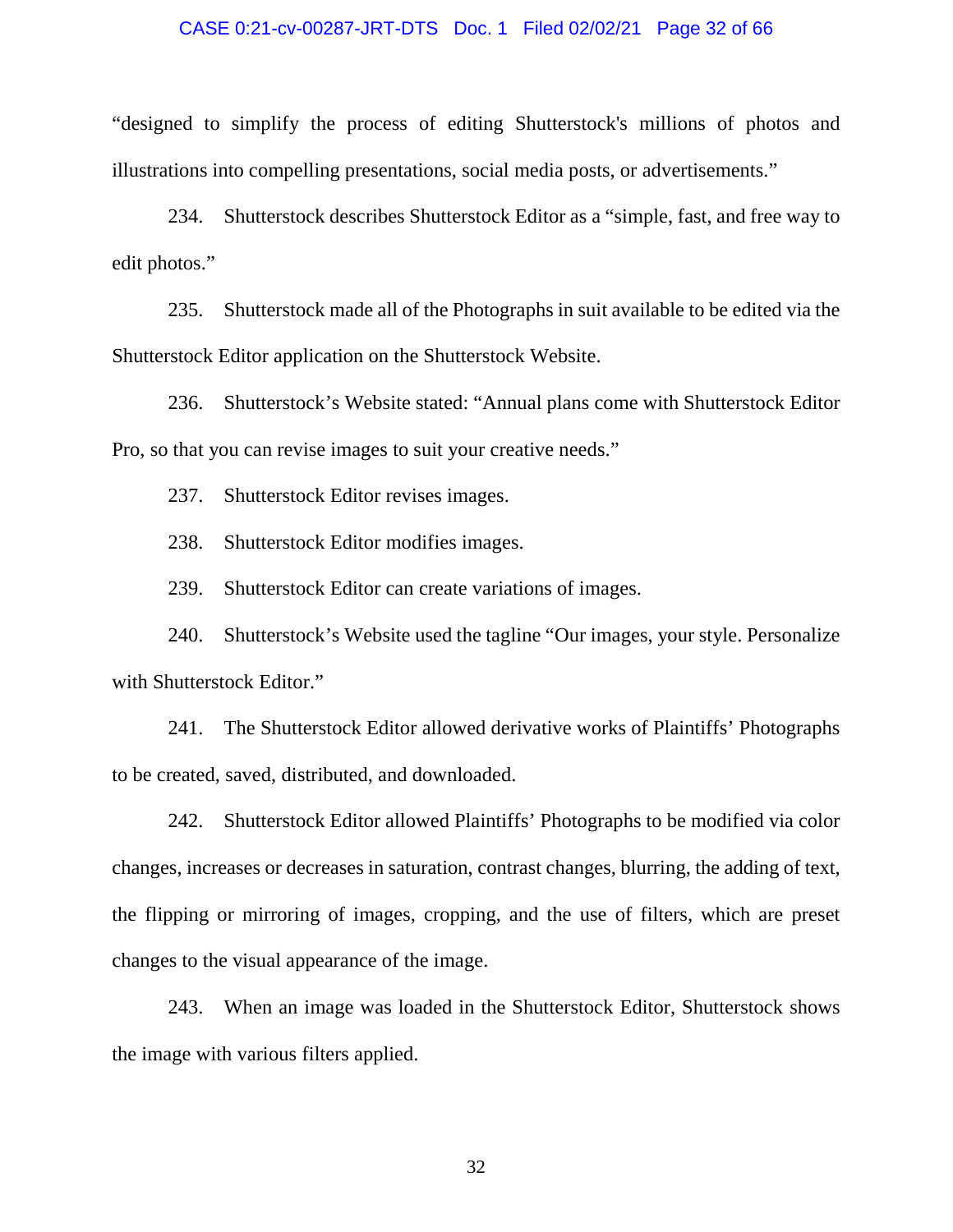### CASE 0:21-cv-00287-JRT-DTS Doc. 1 Filed 02/02/21 Page 33 of 66

244. By way of example, one of Plaintiffs' Photographs in the Shutterstock Editor appeared with the following options presented to the Shutterstock Website visitor:



245. In the preceding paragraph, the Shutterstock Website visitor did not direct Shutterstock to show that Photograph with the modifications shown above.

246. Shutterstock offers the Shutterstock Editor as a whitelabel service, allowing third-party print-on-demand companies to print photographs of imagery sourced from Shutterstock, including imagery modified by way of the Shutterstock Editor feature.

**(H) Shutterstock allowed Plaintiffs' Photographs in to be viewed in customers' homes or businesses as wall art through an augmented reality experience, and offered licenses to print the Photographs for commercial use** 

247. The Shutterstock iPhone application allowed Plaintiffs' Photographs to be previewed in homes or businesses as wall art via use of augmented reality software. This software allowed the device owner to use a feature in the Shutterstock iPhone app, which launched the device's camera, scanned the room, and then virtually placed the Photograph on a blank surface in that room's physical environment, as seen on the phone screen.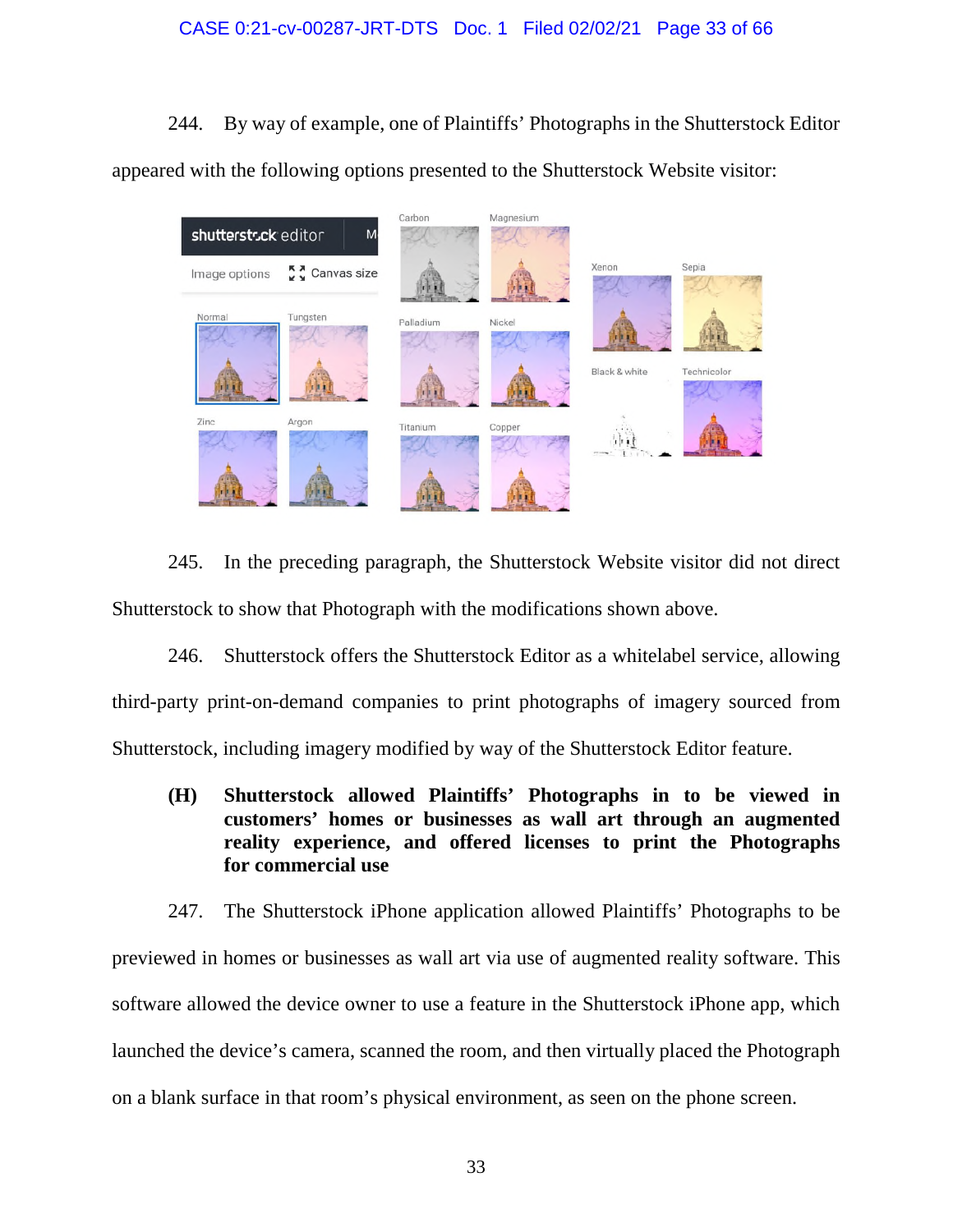### CASE 0:21-cv-00287-JRT-DTS Doc. 1 Filed 02/02/21 Page 34 of 66

248. By way of example, Shutterstock allowed customers to preview Plaintiffs' Photographs in their homes or businesses via use of their mobile application:



249. Shutterstock displaying Plaintiffs' Photographs in their mobile application constitutes copyright infringement.

250. Shutterstock's placement of Plaintiffs' Photographs in augmented reality environments constitutes copying, use, display, and distribution.

251. Shutterstock offered licenses to Plaintiffs' Photographs which included a grant of the right to print the images to a physical medium.

### **(I) Shutterstock programmed its website to declare to search engines that it was the authoritative place to buy Plaintiffs' Photographs, thereby drawing attention away from Plaintiffs' online presence**

252. Many shoppers of photography or photography licenses use search engines like Google, including specifically Google Images.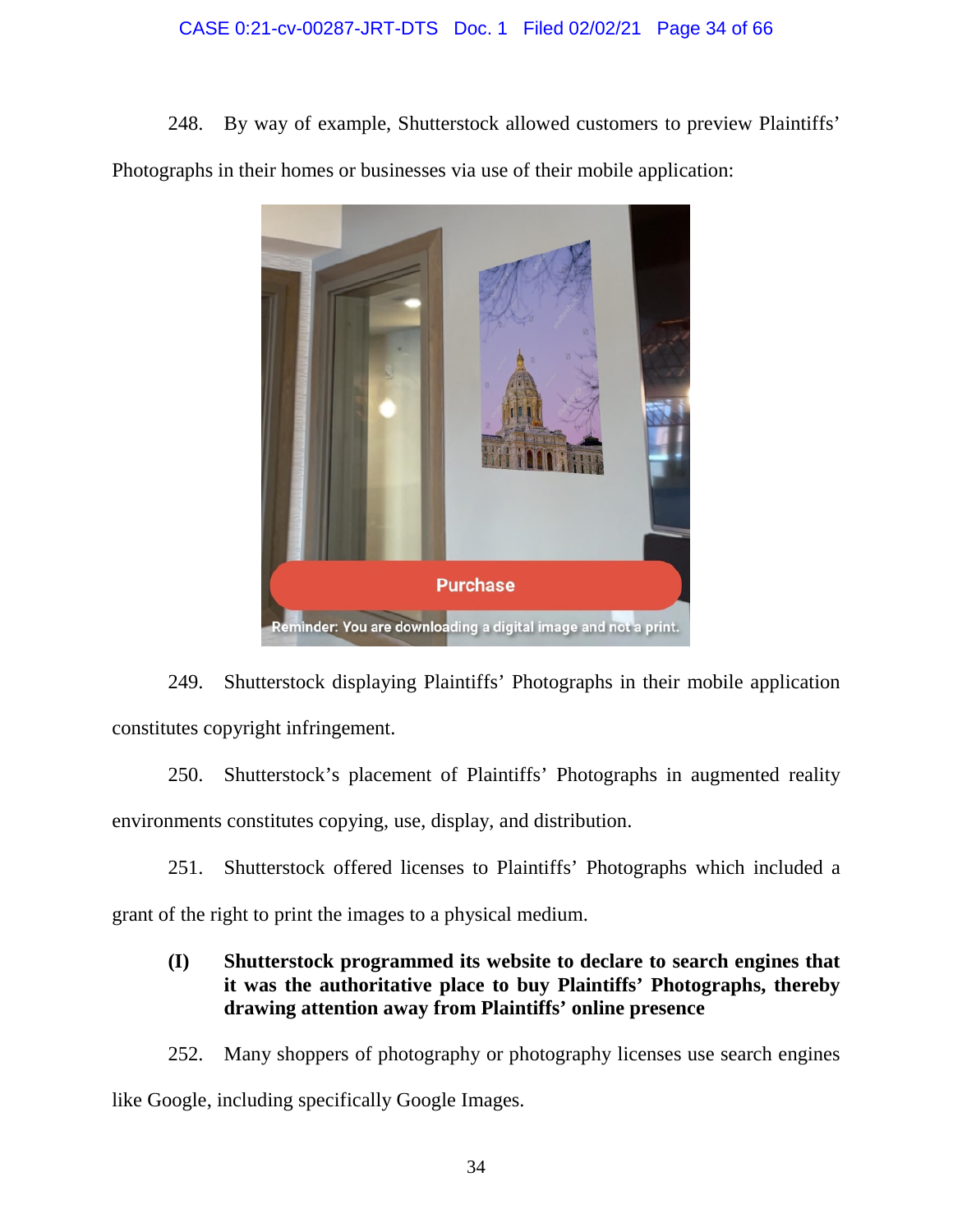#### CASE 0:21-cv-00287-JRT-DTS Doc. 1 Filed 02/02/21 Page 35 of 66

253. Shutterstock placed structured data, also known as microdata ("Structured Data"), in HTML markup on pages (like Detail Pages) which displayed the Photographs.

254. Search engines like Google read and interpret Structured Data.

255. Shutterstock has optimized their website and web pages with the intention of being placed in search engine results pages ahead of other websites and web pages.

256. Stock photography companies like Shutterstock can place Structured Data in the markup of pages which display images available for license, which results in Google placing a "licenseable" badge over the image, also called a licenseable images feature.

257. Shutterstock caused Google to place a "licensable" badge over Plaintiffs' Photographs on the Google Images website, which then linked to Shutterstock's Website. By way of example:



258. Shutterstock worked closely with Google on the licenseable badge feature.

259. Shutterstock described Google's licenseable badge feature as follows: "Google will highlight licensable images in the Google Images search results."

260. Shutterstock has further stated: "You can spot these images by looking for the licensable icon in the lower left-hand corner of any image."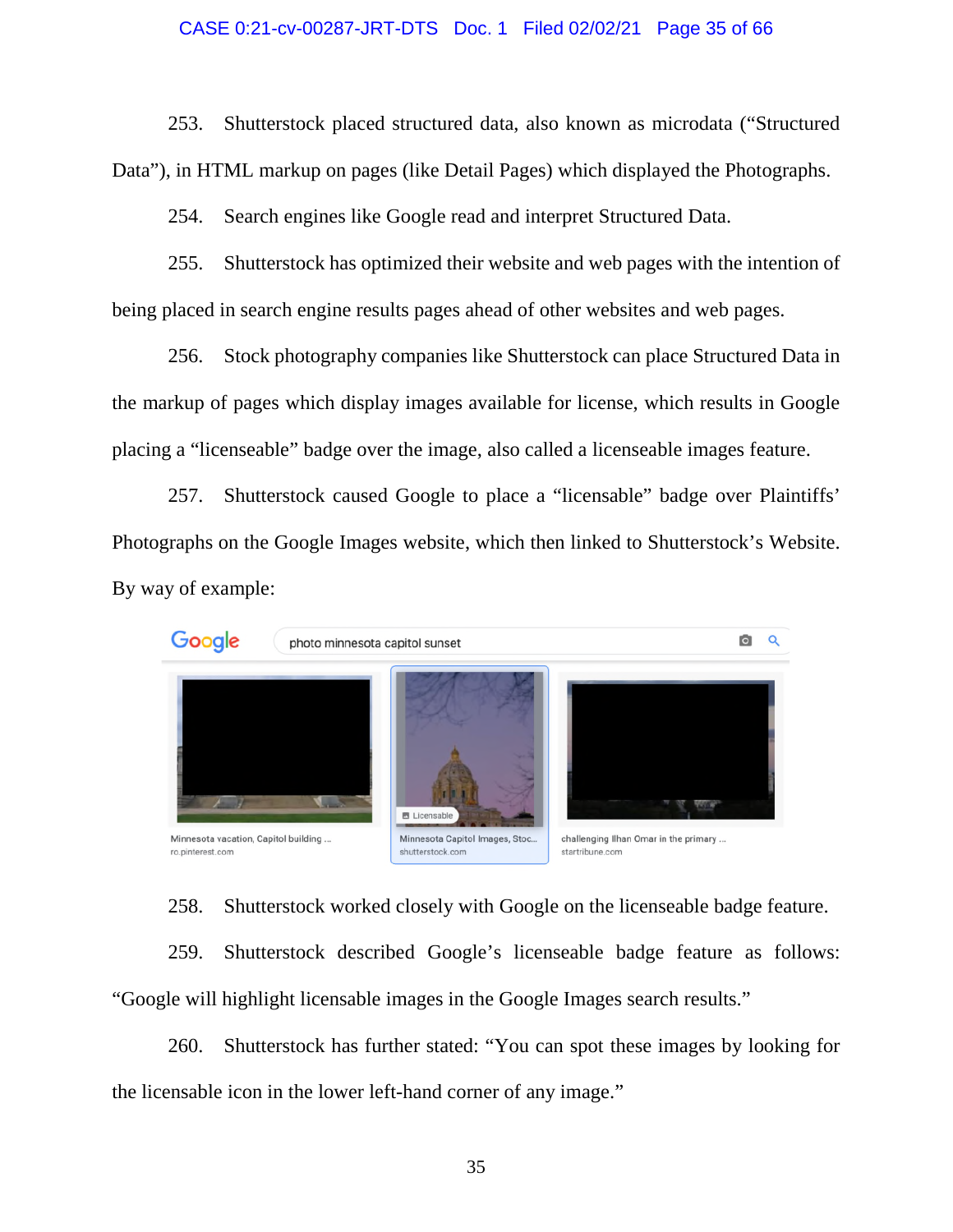#### CASE 0:21-cv-00287-JRT-DTS Doc. 1 Filed 02/02/21 Page 36 of 66

261. Shutterstock stated Google Images results using the licenseable badge feature include "links to view the license details and visit the site where you can obtain a license."

262. Google reads the 'license' and 'acquireLicensePage' properties in Structured Data on web pages. If the 'license' property is declared, Google displays a badge over an image in their search results which states "Licenseable" and provides additional links in search engine results to licensing details for the given image.

263. Shutterstock declared 'license' properties in Structured Data on Detail Pages which displayed Plaintiffs' Photographs.

264. Shutterstock declared 'acquireLicensePage' properties in Structured Data on Detail Pages which displayed Plaintiffs' Photographs.

265. Shutterstock declared 'thumbnailUrl' properties in Structured Data on Detail Pages which displayed Plaintiffs' Photographs.

266. By way of example, Shutterstock included the following Structured Data on a Detail Page which displayed one of Plaintiffs' Photographs:

"thumbnailUrl":"https://image.shutterstock.com/imagephoto/minnesota-usa-november-3-2020-260nw-1851646171.jpg","acquireLicensePage":"https://www.shutterstock .com/image-photo/minnesota-usa-november-3-2020-dome-1851646171","license":"https://www.shutterstock.com/license"

267. The thumbnailUrl in the preceding paragraph is Plaintiffs' Photograph being served from Defendants' web server as a JPG file.

268. A 'license' Structured Data property is CMI.

269. An 'acquireLicensePage' Structured Data property is CMI.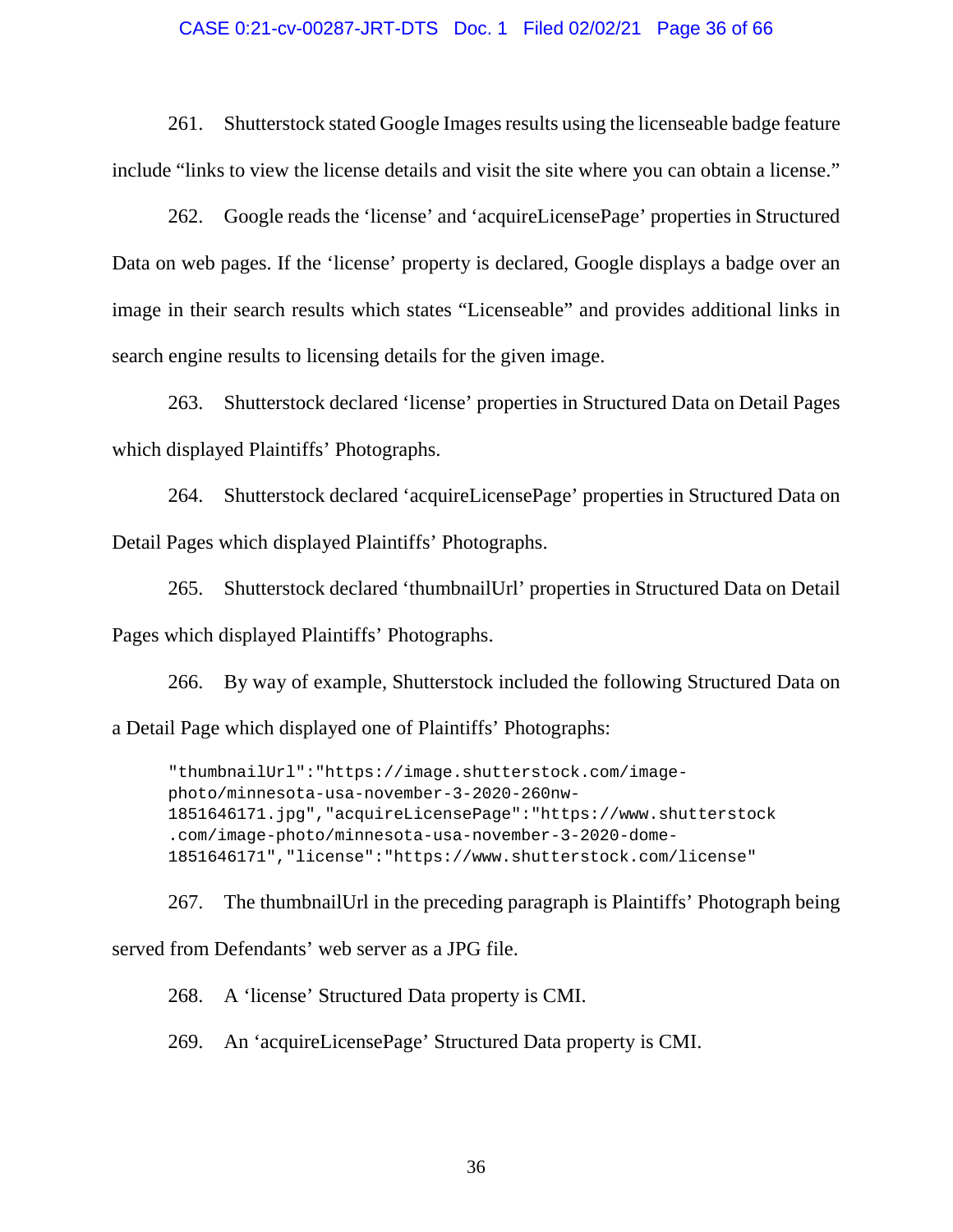#### CASE 0:21-cv-00287-JRT-DTS Doc. 1 Filed 02/02/21 Page 37 of 66

270. Providing a 'thumbnailUrl' in Structured Data instructs third parties such as Google to use and display the image represented in that URL to promote a given webpage.

271. Google displayed Plaintiffs' Photographs in Google Images search results at the direction and facilitation of Shutterstock.

272. Google's website for the licenseable badge feature quotes Paul Brennan, VP of Content Operations for Shutterstock, as stating: "Google Images' new features help both image creators and image consumers by bringing visibility to how creators' content can be licensed properly."

273. Shutterstock's use of the Google licenseable badge feature amplified, highlighted, and promoted Shutterstock's stolen and infringed versions of Plaintiffs' Photographs for which Plaintiffs would never be compensated or credited, while causing a demotion to the online presence for the genuine original Photographs.

### **(J) Shutterstock entered into a partnership with TinEye to direct searches for Plaintiffs' Photographs directly to Shutterstock**

274. TinEye is a website which offers a reverse image search service. Persons who have seen a photo online can use TinEye to find the copyright owner. Additionally, copyright owners can use TinEye to find where their work has been displayed on the internet, including potentially infringing uses.

275. TinEye can be used to search for images which are visually the same or similar to other images.

276. Shutterstock has caused the images they sell, including the Photographs, to be added to TinEye Image Collections.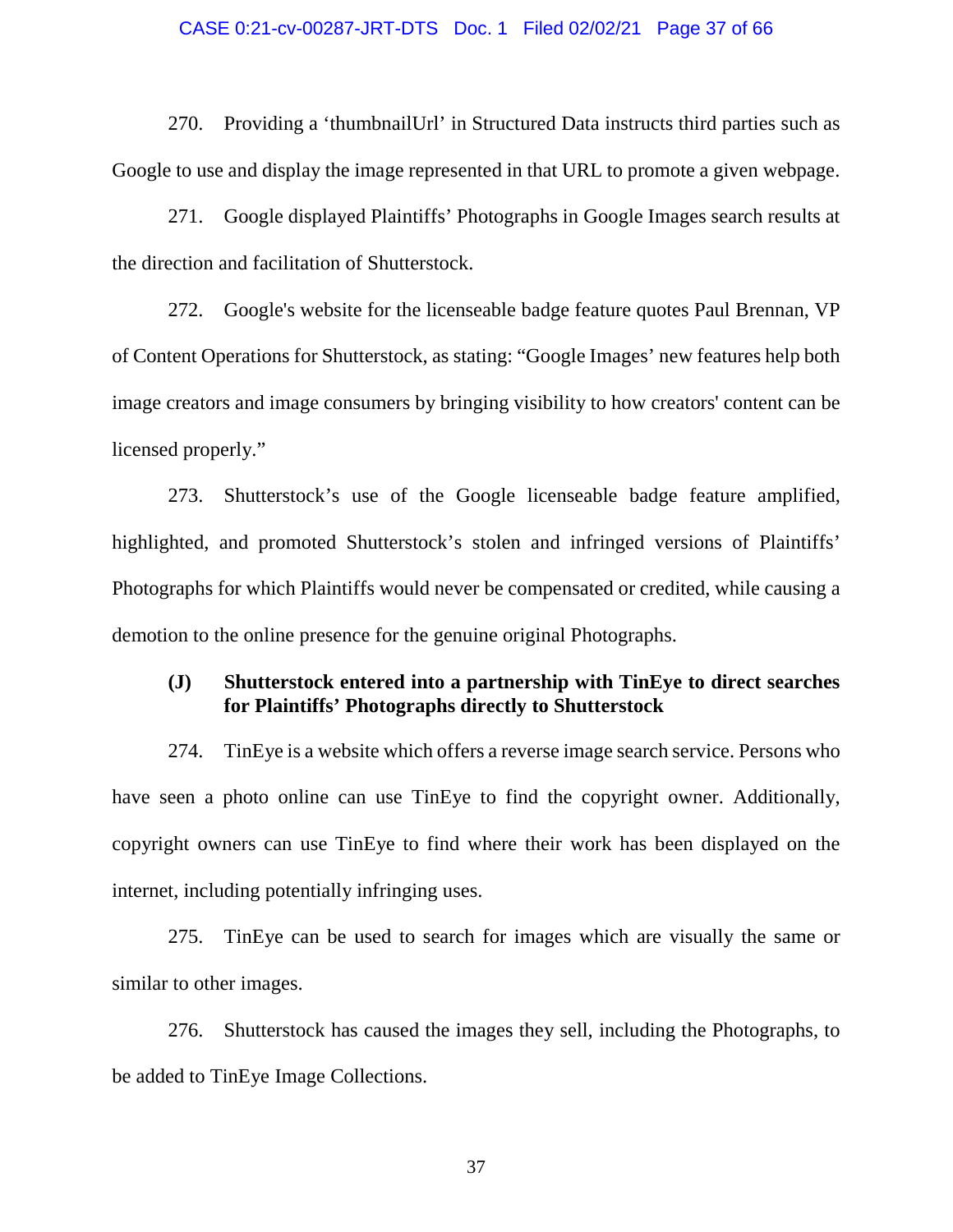277. Shutterstock has entered into a contractual relationship with TinEye.

278. When an image that Shutterstock sells is searched in TinEye, a link to the Detail Page on the Shutterstock Website appears near the top on the search results page.

279. By way of example, when searching for one of Plaintiffs' Photographs on TinEye, the very first result is:



www.shutterstock.com pic-1851646171/stock-photo-minnesota... - First found on Nov 16, 2020

**STOCK · SPONSORED** 

Get 10% off at Shutterstock by using 10TINEYE at checkout.

280. TinEye's website states the following: "TinEye has a special feature called 'Image Collections'. These are instances where TinEye can point you to the copyright owner of the image and provide a link to where you can find that information . . . The link takes you to a page where you can learn more about the image, its owner and use permissions. The example above shows the image belongs to Stutterstock *[sic]*, a stock image site."

281. Shutterstock caused Plaintiffs' Photographs to be displayed by TinEye.

282. Shutterstock distributed Plaintiffs' Photographs to TinEye.

283. Shutterstock falsely represented itself as the copyright owner of Plaintiffs' Photographs on the TinEye website.

284. Shutterstock is a customer of TinEye.

285. Shutterstock has access to use TinEye's reverse image search service.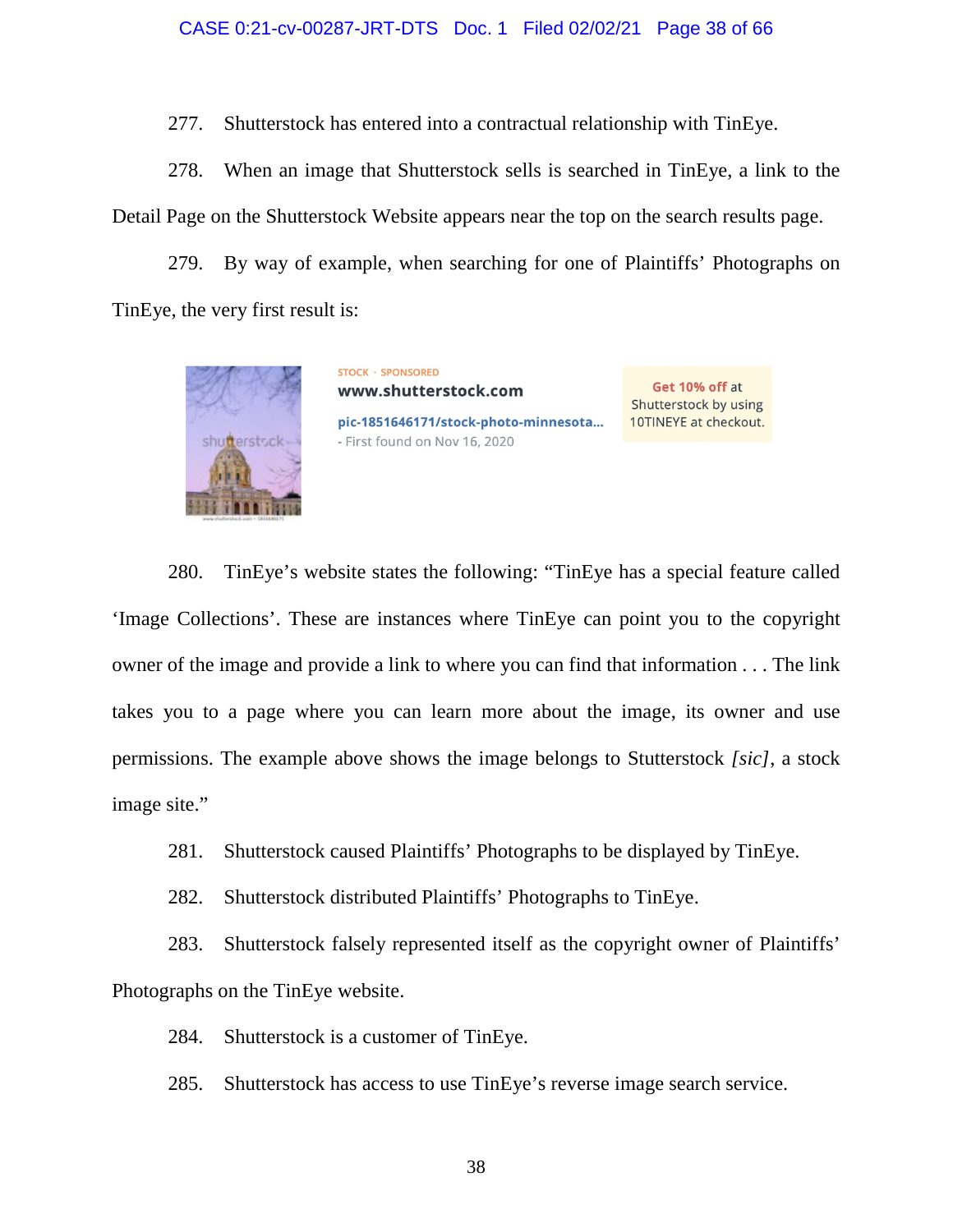### **(K) Shutterstock's API and relationships with resellers, affiliates, and partners allowed many businesses to use Plaintiffs' Photographs in their own products and services**

### *(1) Background on Shutterstock's API*

286. Application programming interfaces ("API" or "APIs") are computing interfaces which allow computer systems or services to communicate with each other.

287. Shutterstock offers an API as a service which software developers can integrate into software programs, websites, and workflows which require or would be aided by stock photography.

288. Shutterstock's Website states: "The Shutterstock API allows marketing technology companies to integrate over 280 million images, video clips, and music tracks within their user workflow."

289. Shutterstock provides pricing to their customers who desire to integrate the Shutterstock API with their software or website. By way of example, Shutterstock offers a plan with an annual commitment for 250 images per month for \$499 per month, which Shutterstock advertises with the text "\$1.99 per image." Shutterstock also offers custom plans for large accounts.

290. Shutterstock's API responses include URLs to image files.

291. Shutterstock's API responses include links to image files, which Shutterstock allows third parties to display in or on their own software or websites.

292. Shutterstock offered Plaintiffs' Photographs to third-parties through its API.

293. Shutterstock's API terms of service define the phrase "Content" as including images and their associated descriptions and keywords.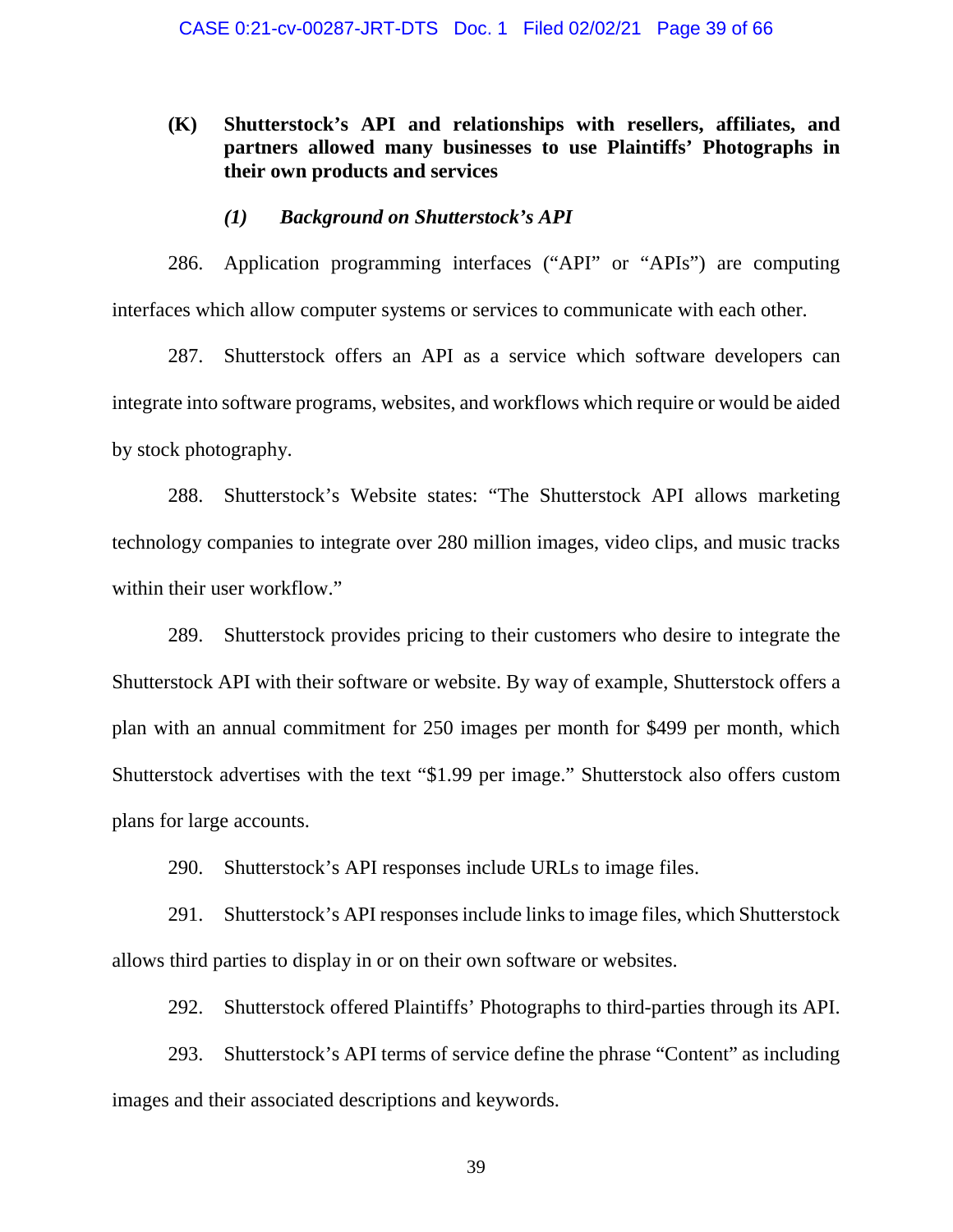### CASE 0:21-cv-00287-JRT-DTS Doc. 1 Filed 02/02/21 Page 40 of 66

294. Shutterstock's API terms of service include Shutterstock's grant to third parties of a license to "make the Content available to Users of your Application."

295. Shutterstock's API terms of service require their API customer to incorporate the Shutterstock watermark on any "Preview Content."

296. Shutterstock's API terms of service state: "The Platform interfaces through which Preview Content is accessed shall include a conspicuous attribution in substantially the following form: "Powered by Shutterstock"."

297. The phrase "Powered by Shutterstock" appeared in JPG files of Plaintiffs' Photographs. By way of example, one of the Photographs distributed by HelloRF was:



www.hellorf.com - 1310357629

Powered by Shutterstock

298. The phrase "Powered by Shutterstock" is CMI.

299. Shutterstock offered links to image files of Plaintiffs' Photographs through its responses to API requests.

# *(2) Shutterstock offered the Photographs for use in Facebook ads*

300. Facebook is a social networking website, used monthly by more than two billion people.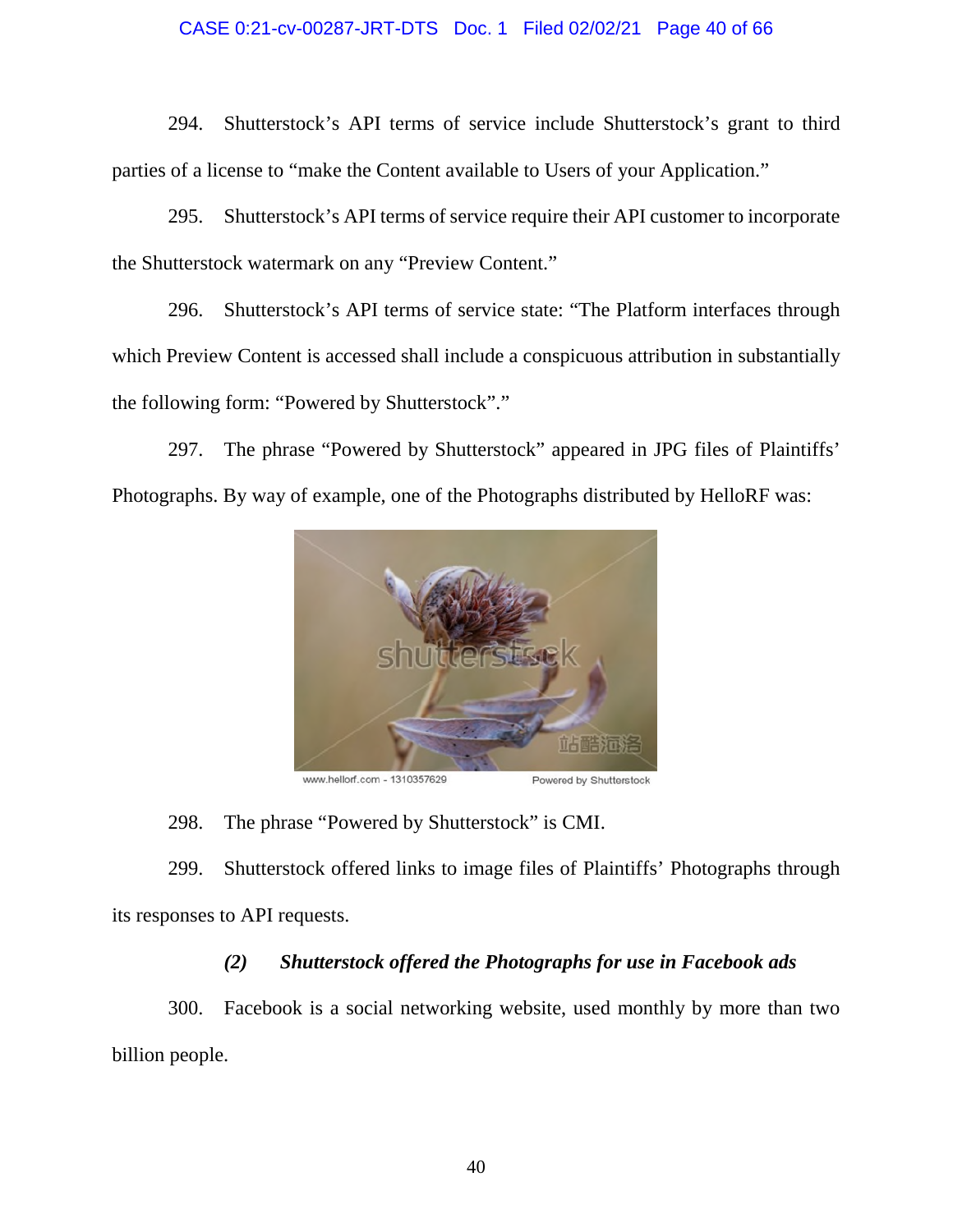### CASE 0:21-cv-00287-JRT-DTS Doc. 1 Filed 02/02/21 Page 41 of 66

301. Facebook allows marketers and business owners to create advertisements which are displayed to persons with a Facebook account in a web browser or mobile app. These advertisements can be created via the Facebook Ad Center on the Facebook website.

302. When creating a Facebook Ad, Facebook prompts the advertiser to add one or more images to their advertisements and offers images from Shutterstock to select from.

303. Shutterstock has a business relationship with Facebook.

304. Shutterstock allowed Facebook advertisers to access, view, search, display, and use images in Facebook advertisements, including the Photographs in suit.

305. Facebook's website states: "Thanks to Shutterstock's API and search capabilities, these images will be fully searchable and accessible directly within Facebook's ad creation tool."

306. Shutterstock's Website states: "Facebook Ads allows advertisers to license Shutterstock images directly within their ad creation workflow. This helps them quickly create ads with stunning visuals that work."

307. Shutterstock's website states: "This integration gives businesses millions of Shutterstock images at their fingertips when creating Facebook ad campaigns."

308. Shutterstock makes money each time an image available on the Shutterstock Website and selected through the Facebook Ad Center is used in a Facebook advertisement.

309. A Shutterstock employee stated: "Facebook pays us on the backend for every image used because we are boosting completion and performance rates for them."

310. Neither Shutterstock nor Facebook had a valid license to copy, use, or display Plaintiffs' Photographs on Facebook or in Facebook ads, constituting infringement.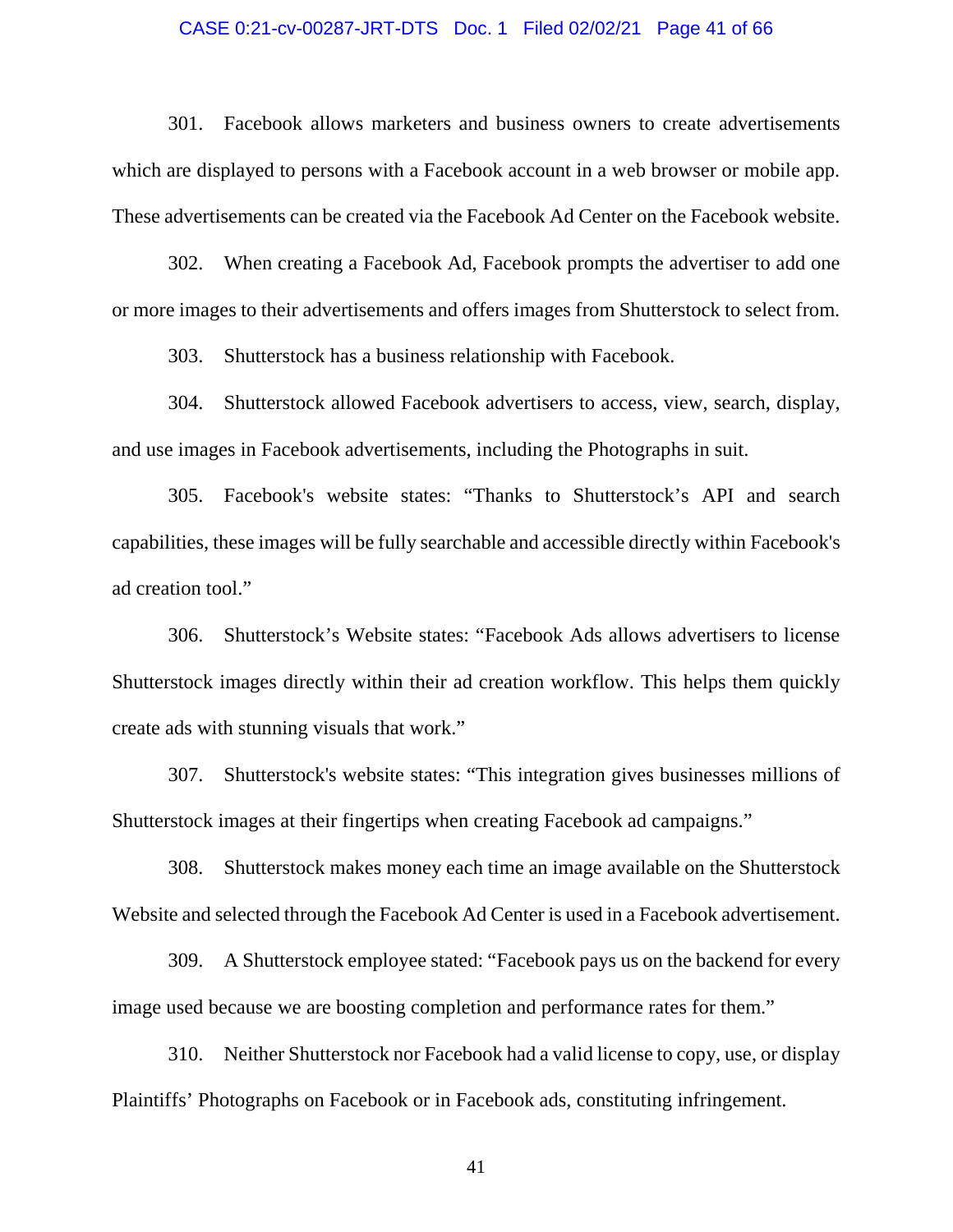### *(3) Shutterstock offered Photographs for use by customers of Wix.com, a website builder for businesses*

311. Wix.com is a website builder for small businesses.

312. Shutterstock's Website states "businesses can easily incorporate powerful royalty-free images and videos available within Wix's Website Builder and suite of marketing tools."

313. Plaintiffs' Photographs were available in the Wix.com editor for businesses to copy, use, and display on their websites.

314. Shutterstock offered Plaintiffs' Photographs to Wix.com.

315. When a Wix.com customer licenses an image offered by Shutterstock, Wix.com collects payment for the image.

316. Shutterstock has entered into a contractual agreement with Wix.

317. Neither Shutterstock nor Wix.com ever had a valid license to the Photographs.

### *(4) Shutterstock allowed 'authorized partners' like PuzzlePix to offer, display, promote, and sell the Photographs worldwide*

318. Shutterstock's Website states: "Shutterstock Partners earn money by selling our vast collection of high quality royalty-free content to your customers."

319. Shutterstock's Website states: "To be considered as a creative reseller partner, companies must provide a business plan for achieving at least USD \$100K in Shutterstock sales in their first year."

320. By way of example, Shutterstock provided the Photographs to a company which operates the website <http://shutterstock.puzzlepix.hu/> (the "PuzzlePix Website").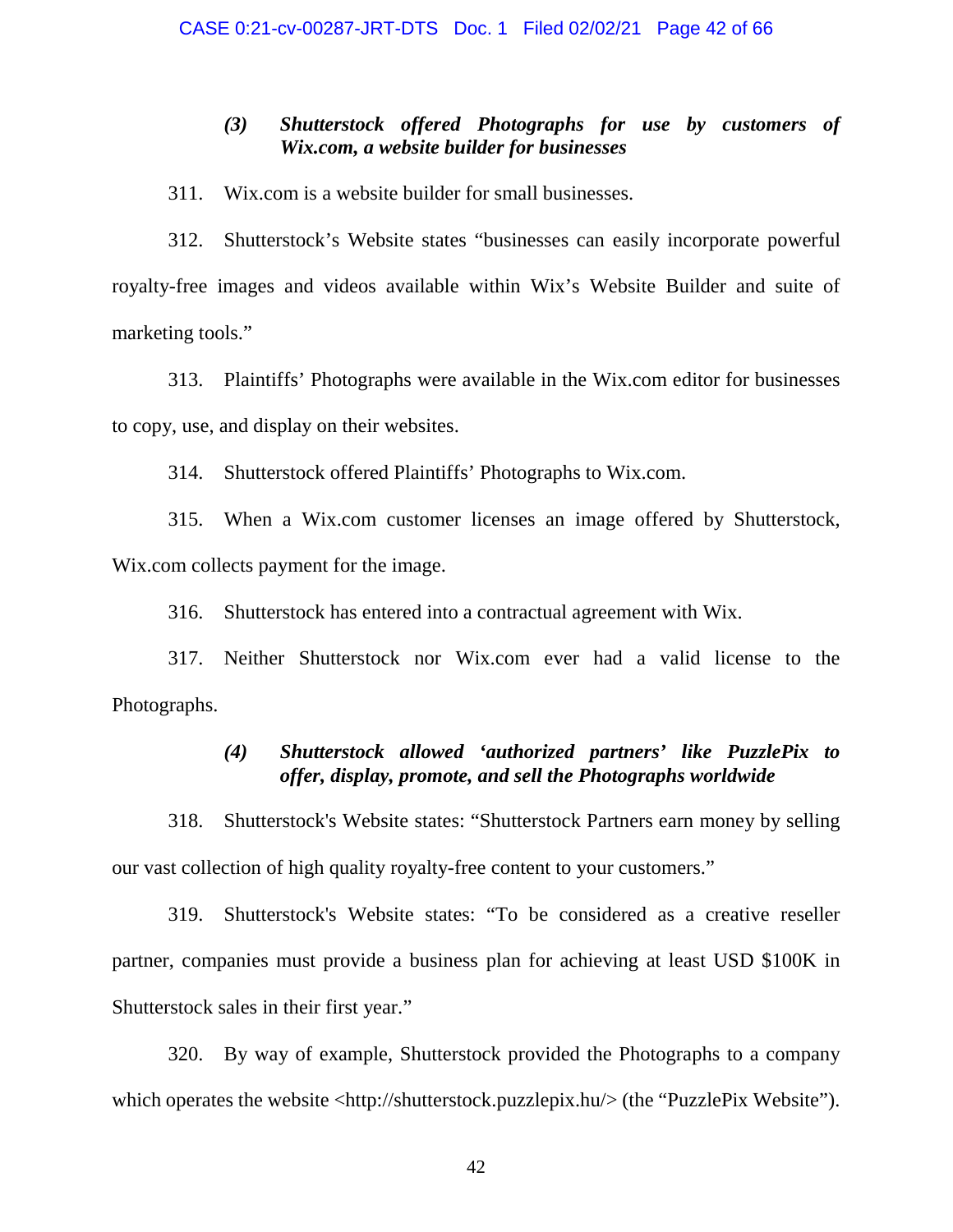321. The PuzzlePix Website states they are an authorized Shutterstock Partner.

322. Shutterstock entered into an agreement with PuzzlePix.

323. The PuzzlePix Website displayed Plaintiffs' Photographs.

324. The PuzzlePix Website offered Plaintiffs' Photographs for sale.

325. Neither PuzzlePix nor Shutterstock had permission or license to use, copy, display, distribute, or offer for sale or download the Photographs on the PuzzlePix Website.

### *(5) Shutterstock provided the Photographs to a company in China who offered them for as little as 29 cents each*

326. Shutterstock provided the Photographs to a company named either ZCool or HelloRF (hereafter interchangeably referred to as "ZCool" or "HelloRF"), who operates the website <https://www.hellorf.com/> (the "HelloRF Website").

327. Shutterstock has invested in ZCool.

328. Shutterstock issued a press release describing ZCool as "China's leading creative social network and artist platform with nearly six million registered users."

329. Shutterstock issued a press release stating that "ZCool has been the exclusive distributor of Shutterstock's creative content in China since 2014."

330. The HelloRF Website offered Plaintiffs' Photographs for sale.

331. By way of example, the page <https://www.hellorf.com/image/ show/1310357692> (the "HelloRF Page") as of February 1, 2021 displayed Plaintiffs' Photograph depicting golden-colored tall grasses in a field at St. Croix State Park in Minnesota (the "Golden Field Photo").

332. Shutterstock provided the Golden Field Photo to HelloRF.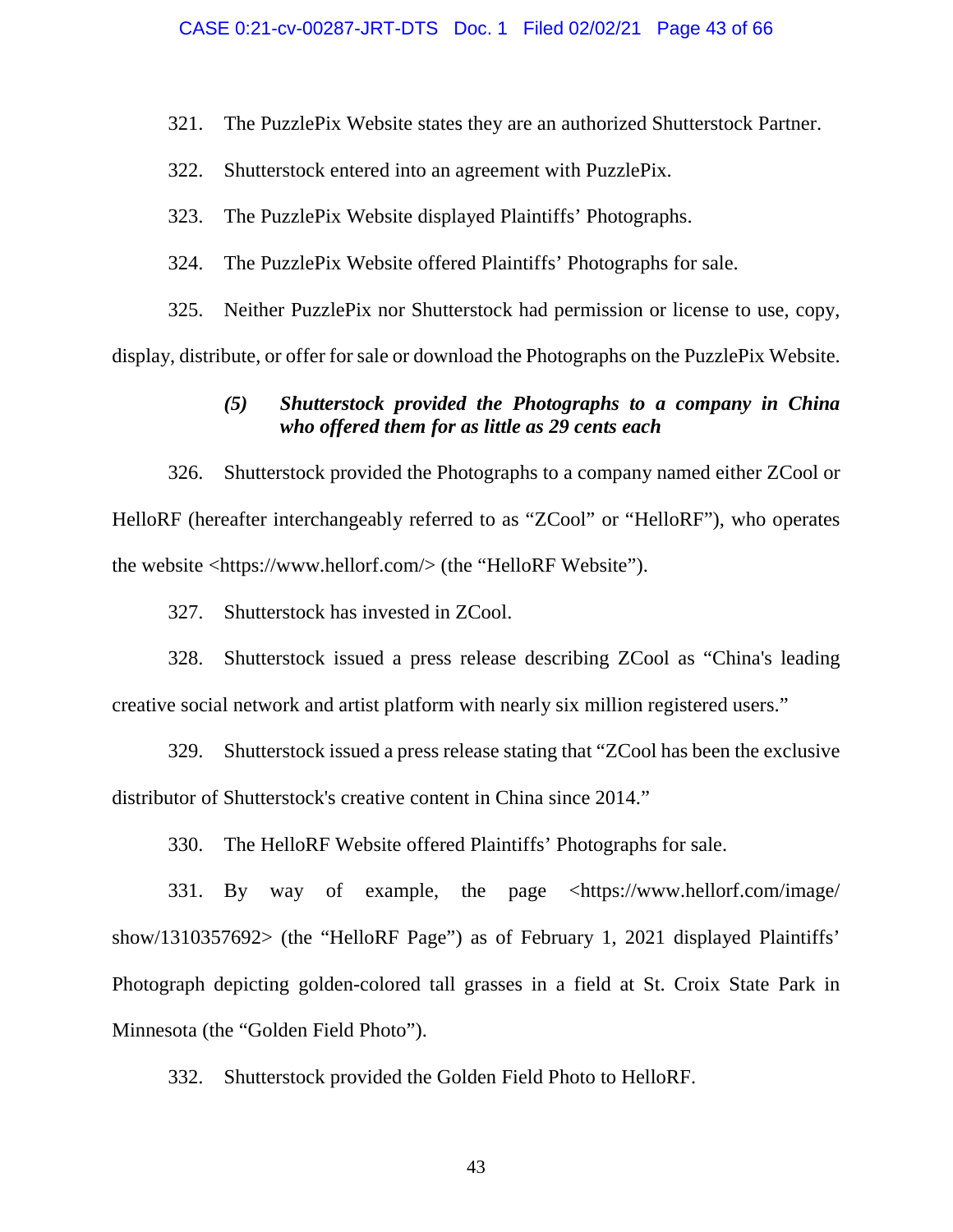#### CASE 0:21-cv-00287-JRT-DTS Doc. 1 Filed 02/02/21 Page 44 of 66

333. The number "1310357692" in the HelloRF Page URL is a Shutterstock ID number, and was assigned by Shutterstock.

334. Shutterstock exported Plaintiffs' Photographs from the U.S. to China.

335. The HelloRF Page displayed the image file of the Golden Field Photo from the URL <https://hellorfimg.zcool.cn/preview/1310357692.jpg>.

336. The URL <https://hellorfimg.zcool.cn/preview/1310357692.jpg> is hosted on a server, system, or network physically located in China as of February 1, 2021.

337. The HelloRF Page also displayed the image file of the Golden Field Photo from the URL <https://image.shutterstock.com/z/stock-photo-1310357692.jpg>.

338. The URL <https://image.shutterstock.com/z/stock-photo-1310357692.jpg> is under Shutterstock's control.

339. Neither ZCool nor Shutterstock had permission or license to use, copy, display, distribute, or offer for sale or download, the Photographs on the HelloRF Website.

### *(6) Shutterstock allowed affiliates like Avopix to display the Photographs and earn a commission for each sale*

340. Shutterstock provided the Photographs to affiliates, like an unknown company who operates the website <https://avopix.com/> (the "Avopix Website").

341. The Avopix Website displayed Plaintiffs' Photographs.

342. Neither Avopix nor Shutterstock had permission or license to use, copy, display, distribute, or offer for sale or download, the Photographs on the Avopix Website.

343. The images on the Avopix Website, including the Photographs, are accessed from or served from computer servers or networks physically located in Minnesota.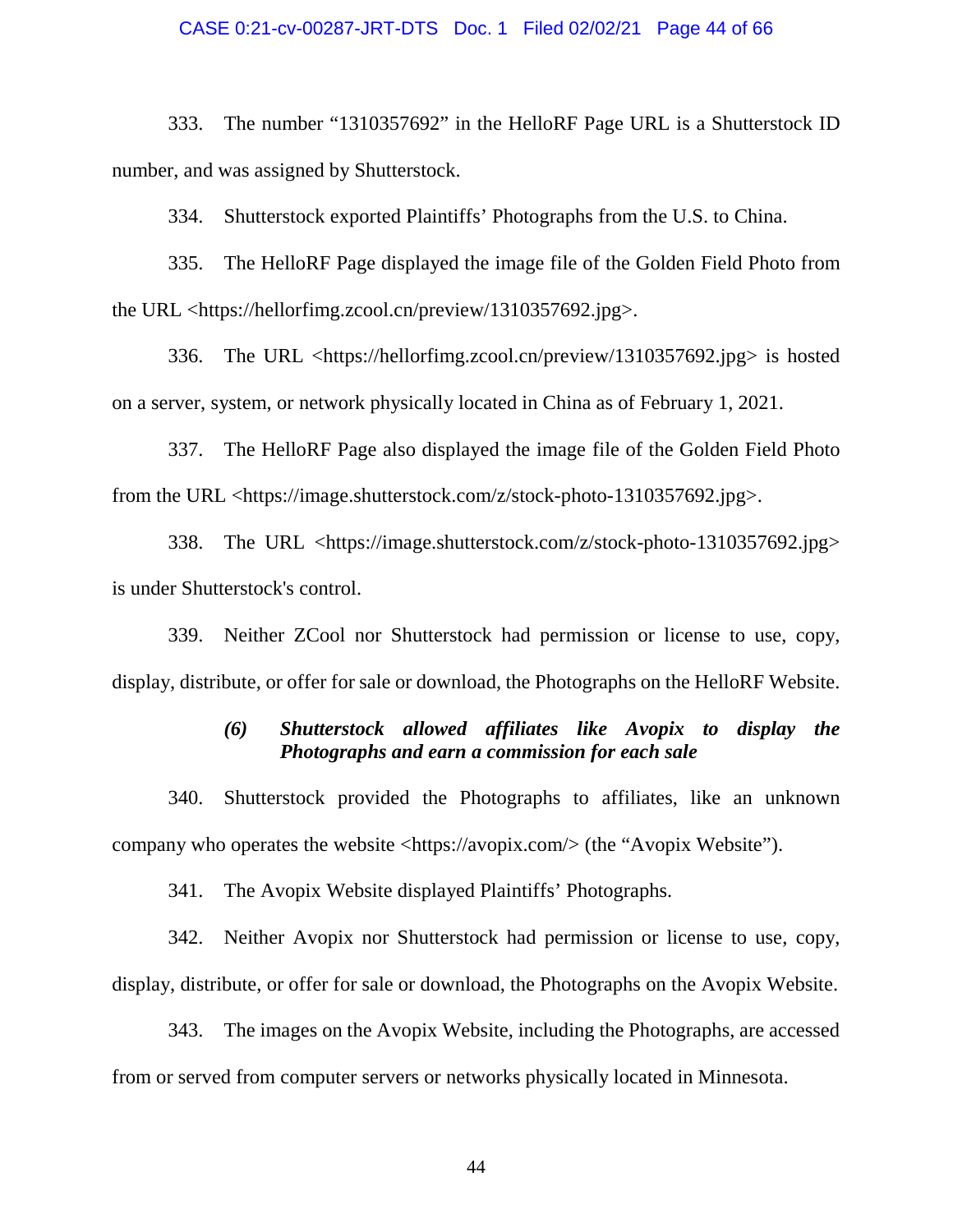### **(M) Shutterstock used Plaintiffs' Photographs in their own advertisements on third-party websites**

344. Shutterstock copied, used, and displayed Plaintiffs' Photographs in advertisements for Shutterstock.

345. Shutterstock caused Plaintiffs' Photographs to appear on third-party websites in advertisements.

346. By way of example, Plaintiffs' Photograph depicting a winter sunset on the St. Louis River at Jay Cooke State Park, Minnesota, was displayed in an advertisement for Shutterstock on a website not controlled or owned by Shutterstock.

347. Some of Plaintiffs' Photographs were copied from Shutterstock to the webhost "pix.us.criteo.net".

348. Criteo is an advertising company whom Shutterstock pays to run advertisements on websites which Shutterstock does not operate, such as the Star Tribune.

349. Shutterstock engages with or otherwise uses Criteo for its advertising.

### **(N) Shutterstock's Website included instructions to third parties to copy and use the Photographs in promotion of Shutterstock's business**

350. The Shutterstock Website included on each Detail Page an instruction to third parties to use Plaintiffs' Photographs whenever the Detail Page is presented or shared by that third-party.

351. By way of example, one of the Detail Pages for one of the Photographs in suit included the following HTML markup:

> <meta data-react-helmet="true" name="og:image" content="https://image.shutterstock.com/imagephoto/minnesota-usa-november-3-2020-600w-1851646171.jpg"/>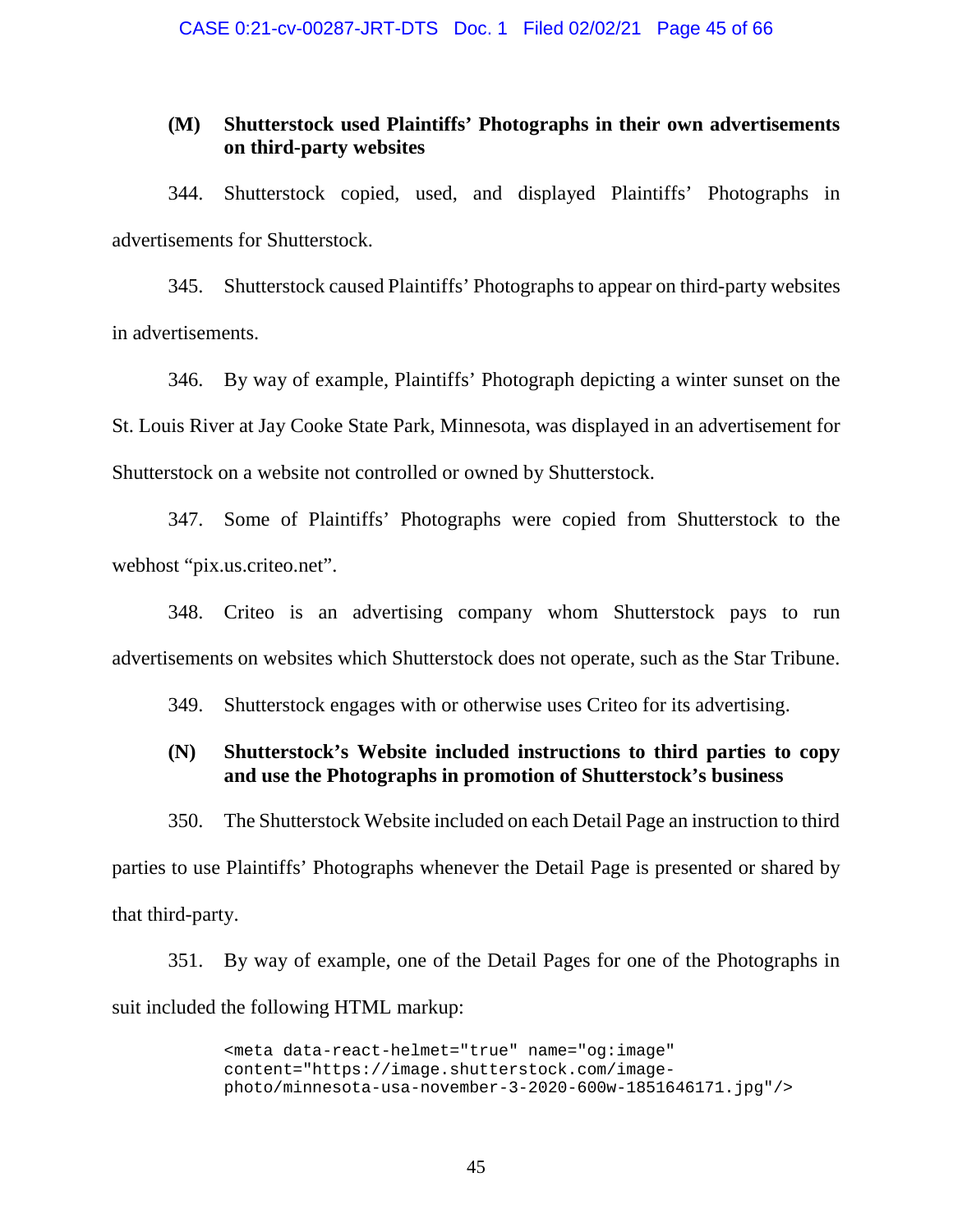### CASE 0:21-cv-00287-JRT-DTS Doc. 1 Filed 02/02/21 Page 46 of 66

352. The HTML markup in the preceding paragraph instructs third parties to use the image file referenced therein when presenting the Detail Page as a link.

353. By way of example, Facebook and Twitter both displayed on their websites Plaintiffs' Photographs in connection with the Shutterstock Website:



354. Neither Facebook nor Twitter had a valid license to display the Photographs from Shutterstock's Website.

355. Shutterstock promoted the distribution of Plaintiffs' Photographs through the 'Share' button it placed below each of Plaintiffs' Photographs on the Shutterstock Website.

### **(O) Shutterstock allowed the Photographs to be imported into Photoshop**

356. Shutterstock has developed a plugin for the Adobe Photoshop image editing software. This plugin allows the searching of images for sale by Shutterstock. An image in the search result can be dragged into a Photoshop project, edited, manipulated, and fully integrated into the project, and also licensed and paid for through the Photoshop plugin.

357. Shutterstock described the Photoshop plugin as follows: "Download the Shutterstock plugin to search, edit, and purchase images without leaving Adobe Photoshop. Create without commitment by editing watermarked images for free. Make as many edits as you want, and once you're happy with it, purchase the image."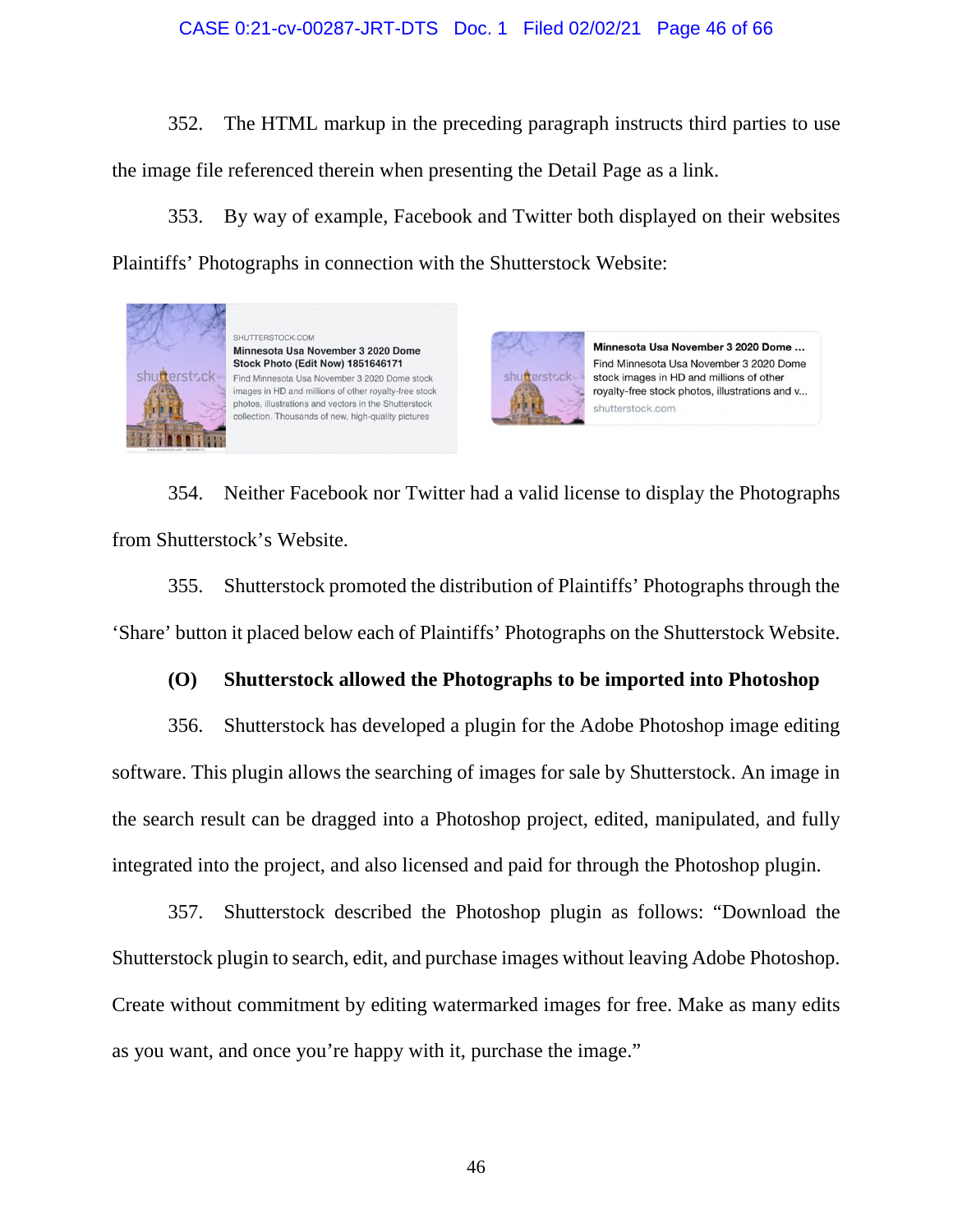#### CASE 0:21-cv-00287-JRT-DTS Doc. 1 Filed 02/02/21 Page 47 of 66

358. The Shutterstock plugin as used in Adobe Photoshop 2021 on MacOS Big Sur creates two folders on the user's computer: "licensed" and "previewed." When an image is selected and dragged into a Photoshop canvas, the Shutterstock plugin downloads that image and saves it in the "previewed" folder indefinitely, even if it is never purchased.

359. Shutterstock made each of the Photographs available for copying, use, and display through its Adobe Photoshop plugin.

360. The Shutterstock plugin for Adobe Photoshop downloads and makes copies of images to the user's disk drive.

361. The local disk drives of Adobe Photoshop users are not an online service.

### **IV. Shutterstock defied Itasca's first round of cease-and-desist letters**

362. On or about March 2, 2020, Plaintiffs mailed four copies of a two-page letter with a 10-page enclosure (the "First Letter") to Shutterstock via U.S. Certified Mail at the following addresses:

| Letter No. 1: | Shutterstock, Inc., Empire State Building, 350 Fifth<br>Avenue, 21st Floor, New York, NY 10118;           |
|---------------|-----------------------------------------------------------------------------------------------------------|
| Letter No. 2: | Sejal Patel, Shutterstock, Inc., 350 Fifth Avenue,<br>21st Floor, New York, NY 10118;                     |
| Letter No. 3: | Shutterstock, Inc., c/o Corporation Service Company,<br>251 Little Falls Drive, Wilmington, DE 19808; and |
| Letter No. 4: | Shutterstock, Inc., c/o Corporation Service Company,<br>2345 Rice Street, Suite 230, Roseville, MN 55113. |

363. All four copies of the First Letter were delivered as addressed, and Plaintiffs received USPS Electronic Delivery Confirmation and Certified Mail return receipts.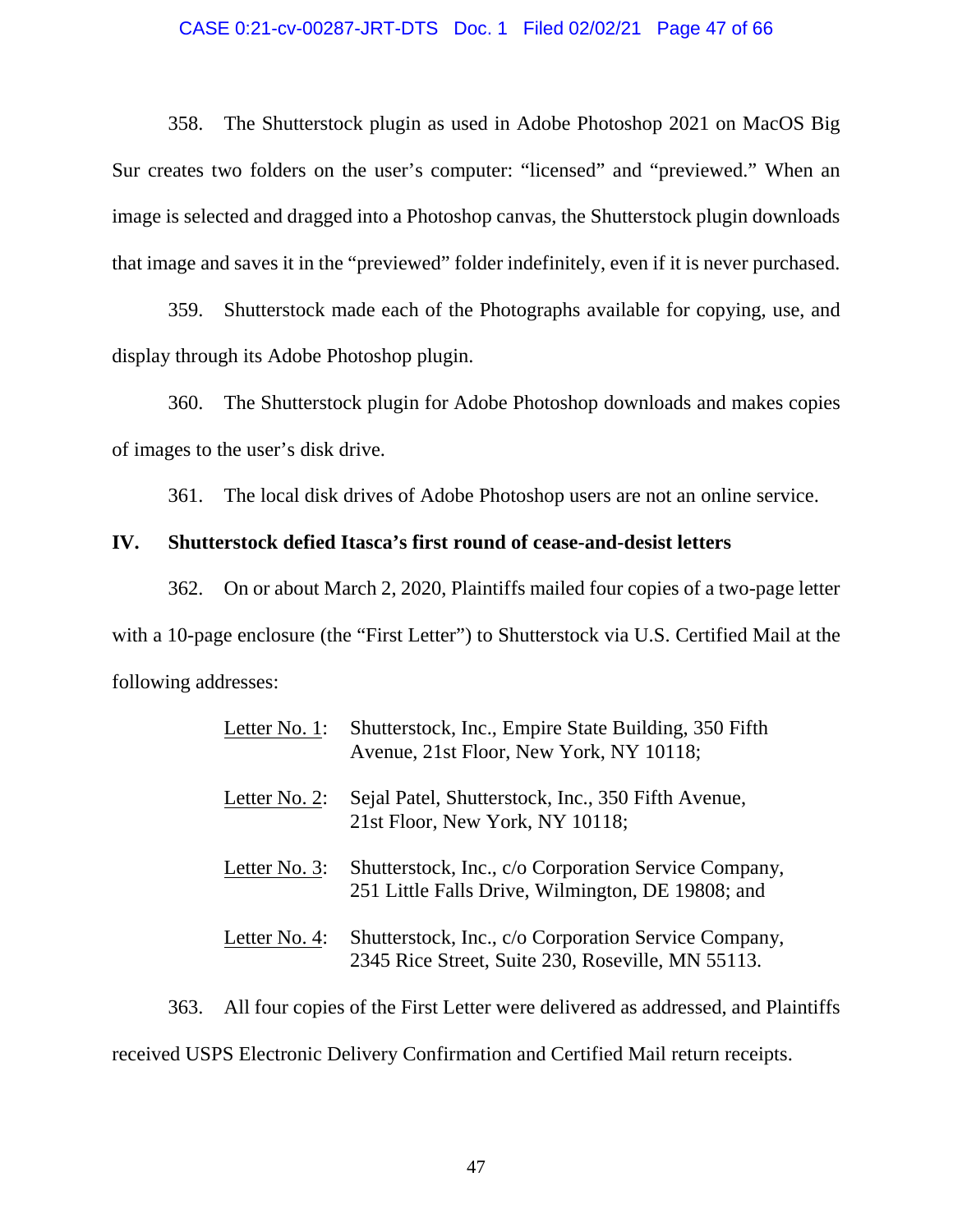#### CASE 0:21-cv-00287-JRT-DTS Doc. 1 Filed 02/02/21 Page 48 of 66

364. Shutterstock's Website stated on March 2, 2020 and continues to state as of February 1, 2021 that Shutterstock's mailing address is Shutterstock, Inc., Empire State Building, 350 Fifth Avenue, 21st Floor, New York, NY 10118.

365. Shutterstock's address on file with the U.S. Copyright Office DMCA Designated Agent Directory at all times between June 8, 2017 and February 1, 2021 was: Shutterstock, Inc. 350 Fifth Avenue, 21st Floor, New York, NY 10118.

366. Shutterstock's Designated Agent on file with the U.S. Copyright Office at the time the First Letter was sent, and covering the entire period of June 8, 2017 through October 9, 2020 was: Sejal Patel, Shutterstock, Inc., 350 5th Ave., 21st Floor, New York, NY 10118.

367. Sejal Patel was Shutterstock's DMCA Designated Agent from December 19, 2017 to October 9, 2020.

368. Sejal Petal is a licensed attorney and has been employed at Shutterstock since approximately 2012. Ms. Patel served as Shutterstock's Head of Intellectual Property Compliance from approximately 2012 to approximately 2015. Ms. Patel then became Shutterstock's Senior Counsel for Intellectual Property and Litigation from approximately February 2015 to March 2018. Ms. Patel then became Shutterstock's Assistant General Counsel for Intellectual Property and Litigation from approximately February 2018, a role she remains in at the time of the filing of this complaint.

369. Shutterstock regularly receives mail addressed to: Shutterstock, Inc., Empire State Building, 350 Fifth Avenue, 21st Floor, New York, NY 10118.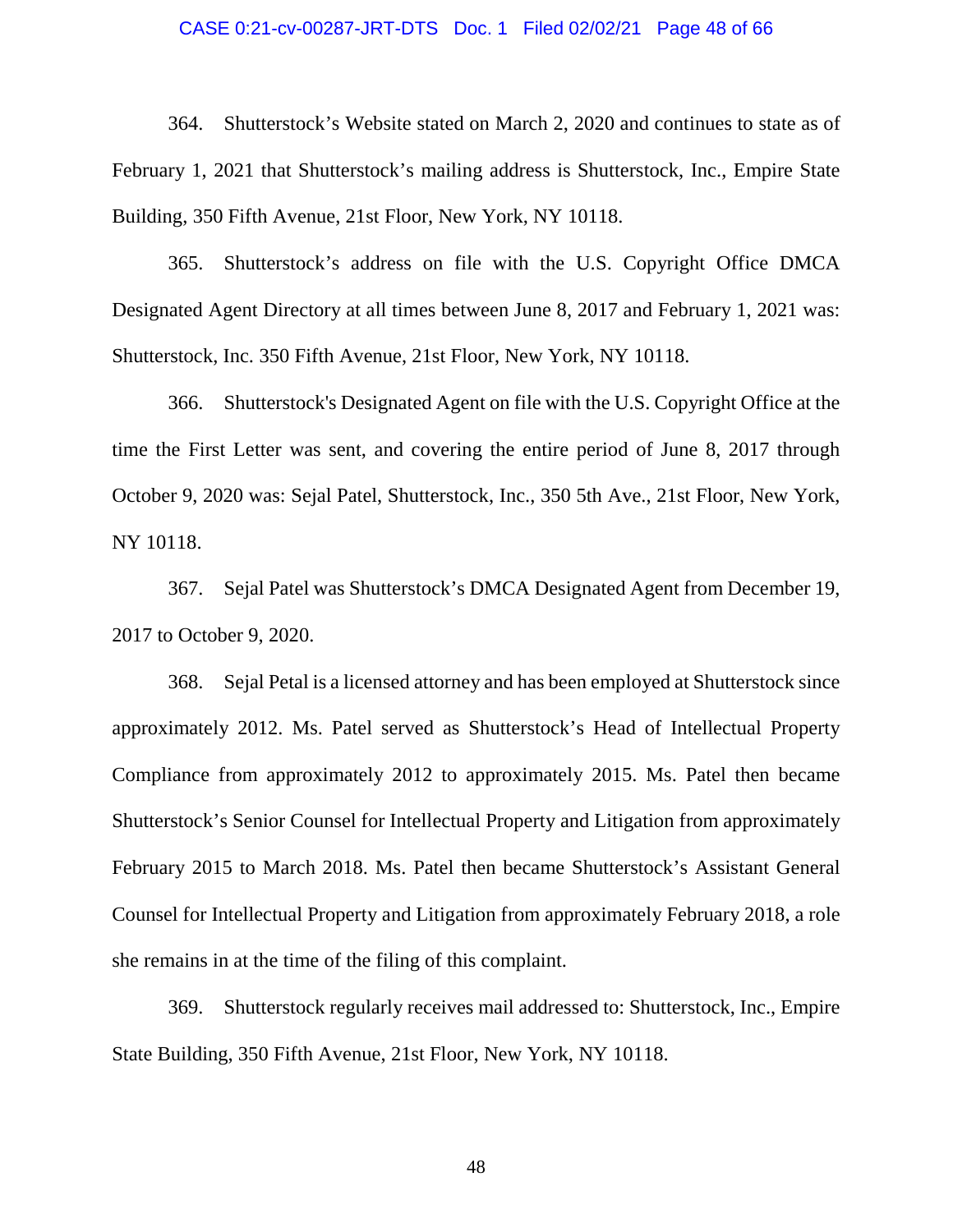#### CASE 0:21-cv-00287-JRT-DTS Doc. 1 Filed 02/02/21 Page 49 of 66

370. Shutterstock regularly receives mail addressed to: Shutterstock, Inc., 350 Fifth Avenue, 21st Floor, New York, NY 10118.

371. Shutterstock regularly receives mail addressed to: Sejal Patel, Shutterstock, Inc., 350 5th Ave., 21st Floor, New York, NY 10118.

372. Shutterstock appointed Corporation Service Company at 2345 Rice Street, Suite 230, Roseville, MN 55113 as its registered agent in Minnesota.

373. Shutterstock's registered agent in Minnesota received the First Letter on March 5, 2020.

374. Shutterstock received the First Letter on March 5, 2020.

375. Shutterstock received a letter from Itasca on or about March 5, 2020.

376. Shutterstock appointed Corporation Service Company at 251 Little Falls Drive, Wilmington, DE 19808, as its registered agent in Delaware.

377. Shutterstock's registered agent in Delaware received the First Letter on March 6, 2020.

378. Shutterstock received the First Letter at their New York City office on March 13, 2020.

379. Sejal Petal, or an authorized agent of Shutterstock, additionally received the First Letter on March 6, 2020.

380. The First Letter included Itasca's name, address, and telephone number.

381. The First Letter identified Mr. Webster as the photographer of each of the 111 Photographs.

382. The First Letter identified Mr. Webster as Itasca's managing member.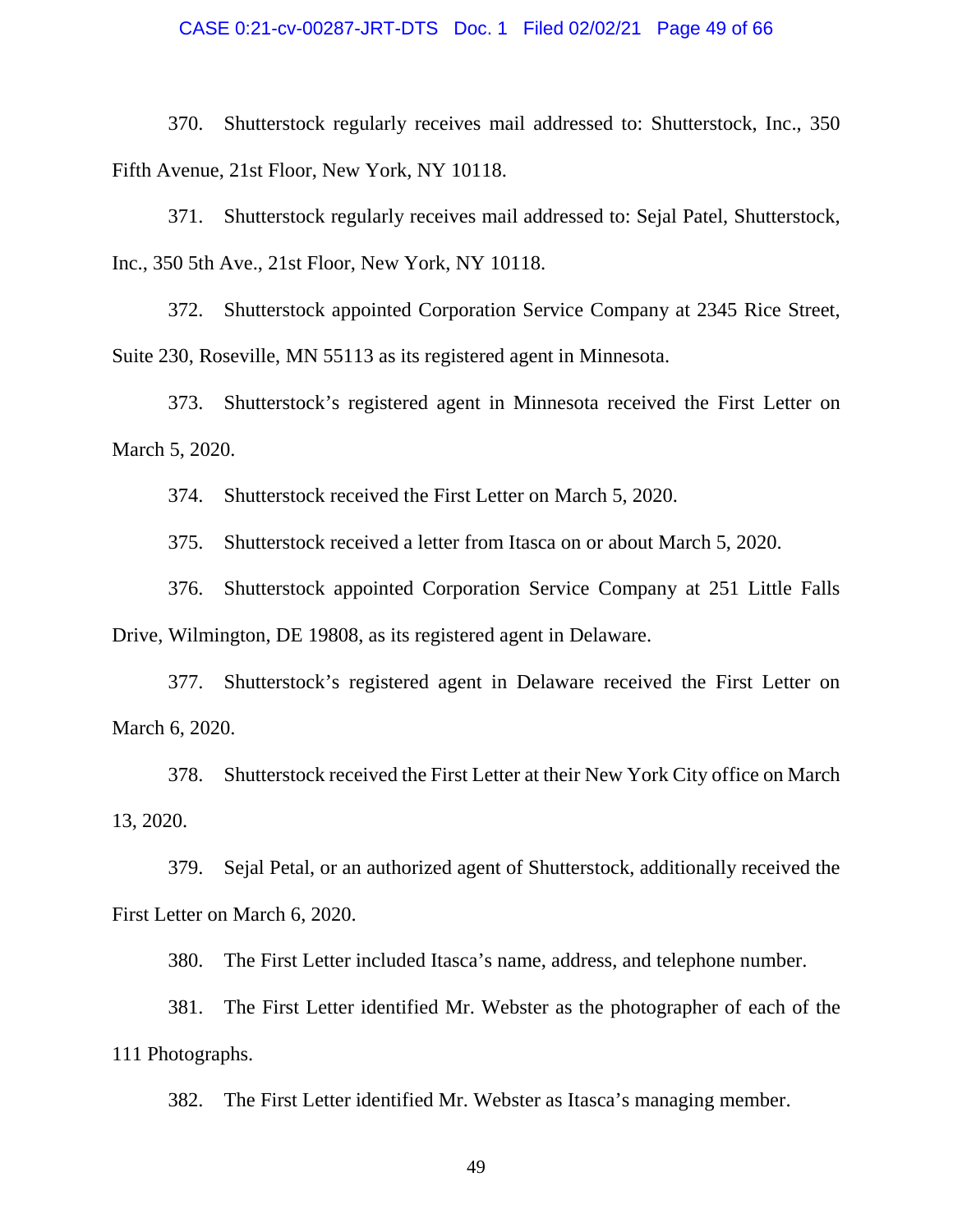#### CASE 0:21-cv-00287-JRT-DTS Doc. 1 Filed 02/02/21 Page 50 of 66

383. The First Letter contained Mr. Webster's signature.

384. The First Letter identified 111 Photographs by U.S. Copyright Office registration number, descriptive text, and included a copy of each of the Photographs.

385. The First Letter included the Shutterstock ID number for each image Shutterstock was offering the 111 Photographs for sale under.

386. The First Letter included URLs to pages on the Shutterstock Website where Shutterstock was displaying the 111 Photographs.

387. The First Letter stated neither Itasca nor Mr. Webster had not entered into any agreement with Shutterstock for the sale and distribution of the 111 Photographs.

388. The First Letter stated Shutterstock was infringing the 111 Photographs.

389. The First Letter included the statement: "We demand you (and anyone you provided the photographs to) immediately cease and desist all use, copying, display, licensure, offering for download, or sale of these and any of our other photographic works, and conduct a thorough investigation."

390. The First Letter demanded Shutterstock identify everyone they licensed or sold the 111 Photographs to, along with their contact information and information about their profits in the Photographs.

391. The First Letter stated it placed Shutterstock on notice of a claim for copyright infringement and copyright management information violations, and demanded Shutterstock preserve and retain all relevant records.

392. The First Letter contained every piece of information necessary for Shutterstock to cease infringement.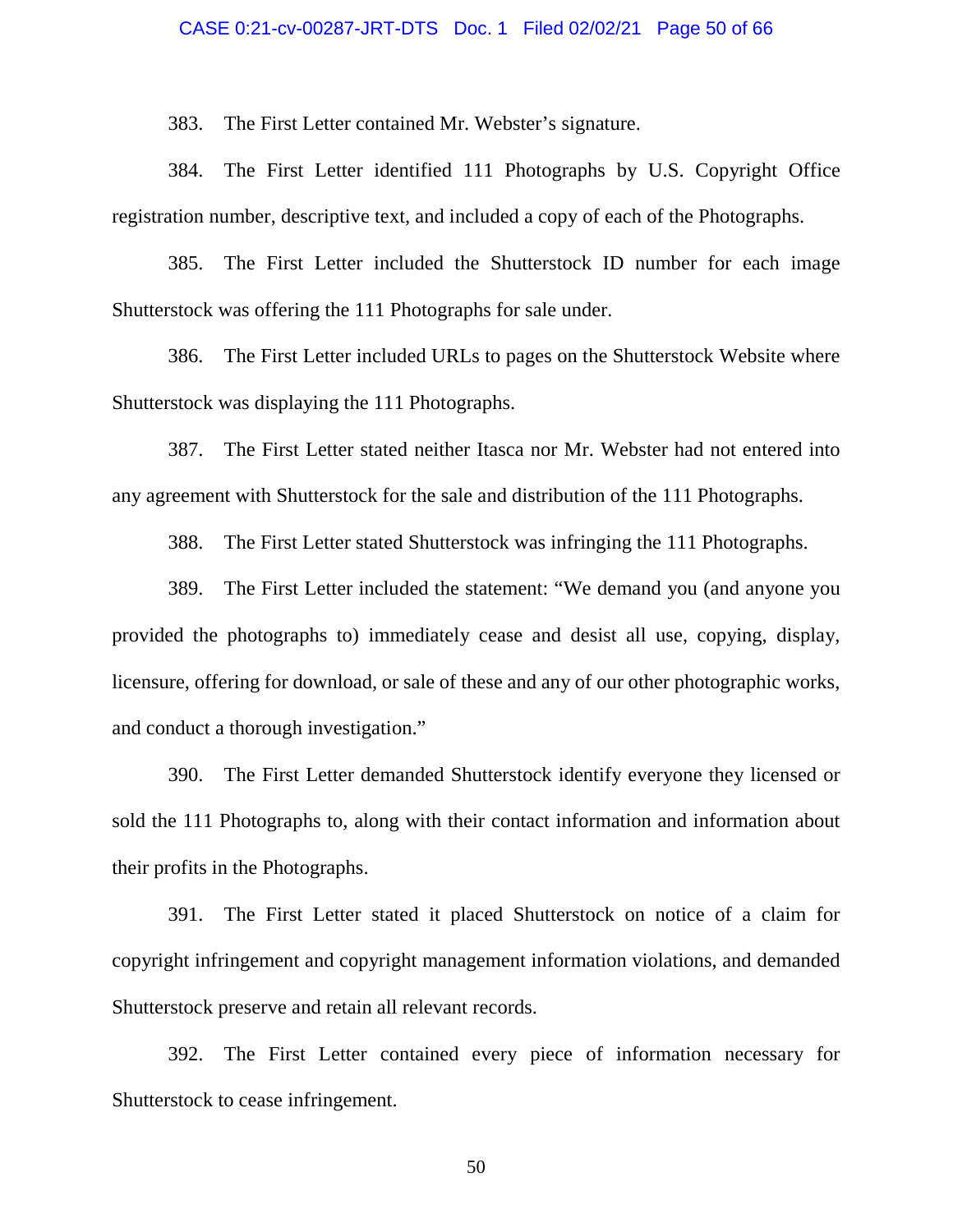#### CASE 0:21-cv-00287-JRT-DTS Doc. 1 Filed 02/02/21 Page 51 of 66

393. A Shutterstock ID number is sufficient information for Shutterstock to identify an image on the Shutterstock Website.

394. A Shutterstock Website URL is sufficient information for Shutterstock to identify an image on the Shutterstock Website.

395. Shutterstock continued to display each of the 111 Photographs over six months after their receipt of the First Letter.

396. By way of example, attached hereto as **Exhibit C** is a true and correct copy of Shutterstock's Website continuing to display and offer one of Plaintiffs' 111 Photographs (Ex. A, p. 8) for sale on September 22, 2020, over six months after Shutterstock received the First Letter.

397. By way of example, attached hereto as **Exhibit D** is a true and correct copy of Shutterstock's website continuing to display and allow another one of the 111 Photographs (Ex. A, p. 12) to be edited and used in advertisements as of September 22, 2020, over six months after Shutterstock received the First Letter.

398. Shutterstock continued to copy, use, display, and promote each of the 111 Photographs after receipt of the First Letter.

399. Shutterstock continued to offer for sale each of the 111 Photographs after receipt of the first Letter.

400. Shutterstock did not respond to the First Letter on or before February 1, 2021.

401. Shutterstock did not attempt to contact Itasca Images, LLC or Tony Webster at any time between March 2, 2020 and September 14, 2020.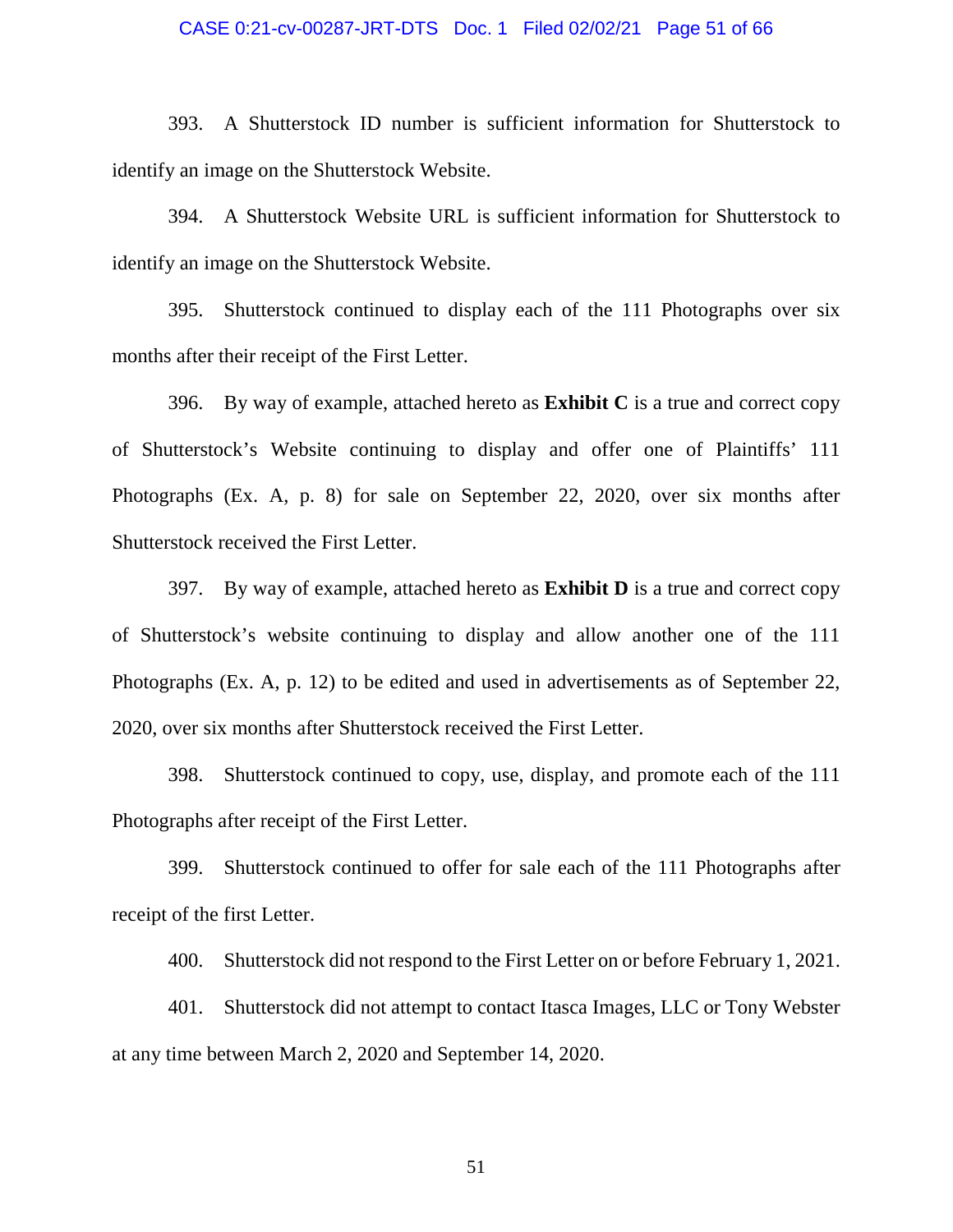### **IV. Six months later, Shutterstock continued to infringe Plaintiffs' Photographs, so Plaintiffs sent another round of cease-and-desist letters**

402. On or about September 14, 2020, Plaintiffs mailed four copies of a two-page

letter with a seven-page enclosure (the "Second Letter") to Shutterstock via U.S. Certified

Mail at the following addresses:

| Letter No. 5: | Shutterstock, Inc., 350 Fifth Avenue, 21st Floor, New<br>York, NY 10118;                                  |
|---------------|-----------------------------------------------------------------------------------------------------------|
| Letter No. 6: | Sejal Patel, Shutterstock, Inc., 350 Fifth Avenue, 21st<br>Floor, New York, NY 10118;                     |
| Letter No. 7: | Shutterstock, Inc., c/o Corporation Service Company,<br>251 Little Falls Drive, Wilmington, DE 19808; and |
| Letter No. 8: | Shutterstock, Inc., c/o Corporation Service Company,<br>2345 Rice Street, Suite 230, Roseville, MN 55113. |

403. All four copies of the Second Letter were delivered as addressed. Plaintiffs

received USPS Electronic Delivery Confirmation and Certified Mail return receipts.

404. Shutterstock received the Second Letter on September 17, 2020.

405. Shutterstock received a letter from Itasca on or about September 17, 2020.

406. Sejal Patel, or an authorized agent of Shutterstock, received the Second

Letter on September 17, 2020.

407. Shutterstock's Delaware registered agent received the Second Letter on September 18, 2020.

408. Shutterstock's New York City office received the Second Letter on September 21, 2020.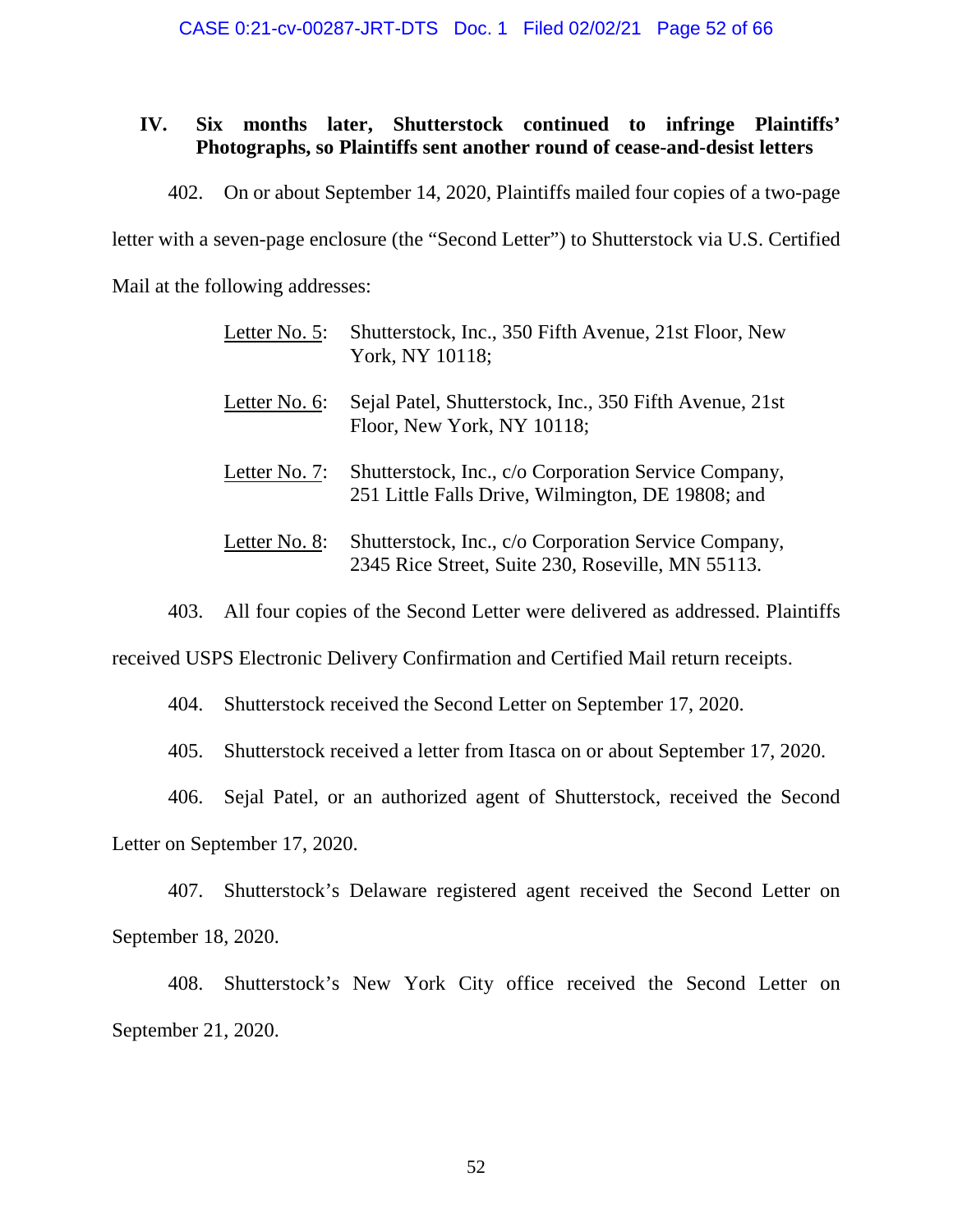#### CASE 0:21-cv-00287-JRT-DTS Doc. 1 Filed 02/02/21 Page 53 of 66

409. Shutterstock's Minnesota registered agent received the Second Letter on September 21, 2020.

410. Plaintiffs also sent a copy of the Second Letter via email to Shutterstock on September 17, 2020.

411. Shutterstock received an emailed copy of the Second Letter on September 17, 2020.

412. The Second Letter included Itasca's name, address, telephone number, and Mr. Webster's name and email address.

413. The Second Letter identified Mr. Webster as the photographer of each of the 111 Photographs.

414. The Second Letter identified Mr. Webster as Itasca's managing member.

415. The Second Letter contained Mr. Webster's signature.

416. The Second Letter identified 111 Photographs by U.S. Copyright Office registration number, descriptive text, and included a copy of each of the Photographs.

417. The Second Letter included the Shutterstock ID number for each image Shutterstock was offering the 111 Photographs for sale under.

418. The Second Letter stated Shutterstock was infringing the 111 Photographs.

419. The Second Letter included the statement: "We again demand you immediately cease and desist all use, copying, display, licensure, offering for download, or sale of these and any of our other photographic works, and conduct a thorough investigation."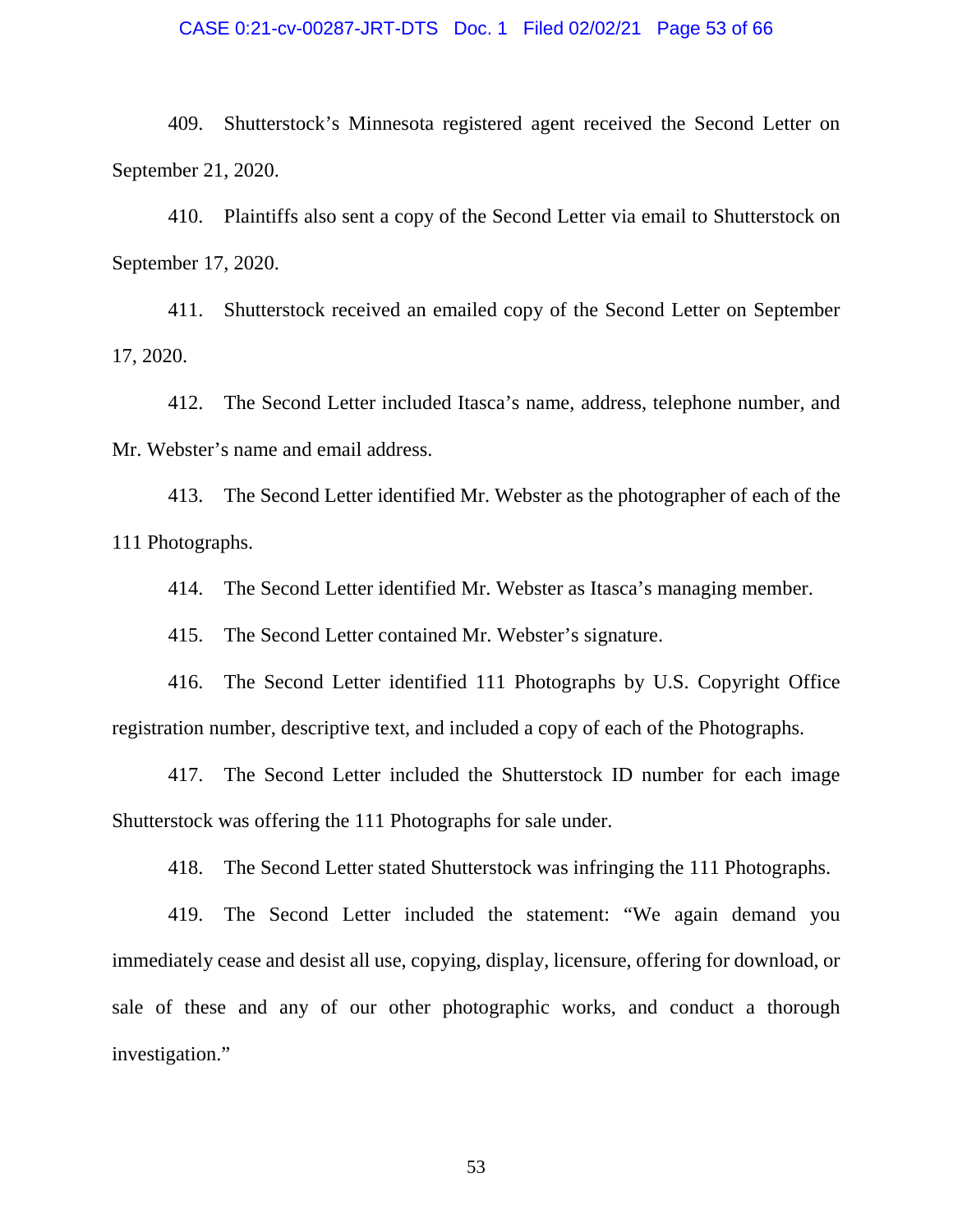#### CASE 0:21-cv-00287-JRT-DTS Doc. 1 Filed 02/02/21 Page 54 of 66

420. The Second Letter demanded Shutterstock identify everyone they licensed or sold the 111 Photographs to, along with their contact information and information about their profits in the Photographs.

421. The Second Letter placed Shutterstock on notice of a claim for copyright infringement and copyright management information violations, including damages, costs, and attorney's fees, and demanded Shutterstock preserve and retain all relevant records.

422. As of February 1, 2021, Shutterstock continues to copy and display each of the 111 Photographs—over 10 months after Shutterstock's receipt of the Second Letter.

423. By way of example, attached hereto as **Exhibit E** is a true and correct copy of one of the 111 Photographs (Ex. A, p. 5) continuing to be copied and displayed on Shutterstock's Website as of February 1, 2021—over 10 months after Shutterstock's receipt of the First Letter and over four months after Shutterstock's receipt of the Second Letter.

424. Shutterstock's resellers or partners continued to display the Photographs after receipt of the Second Letter.

425. By way of example, attached hereto as **Exhibit F** is a true and correct copy of one of the 111 Photographs (Ex. A, p. 48) continuing to be copied and displayed on the HelloRF website as of February 1, 2021—over 10 months after Shutterstock's receipt of the First Letter and over four months after Shutterstock's receipt of the Second Letter.

426. By way of example, attached hereto as **Exhibit G** is a true and correct copy of one of Plaintiffs' Photographs (Ex. A, p. 3) still being copied, displayed from, and served from web server(s) associated with HelloRF as of February 1, 2021.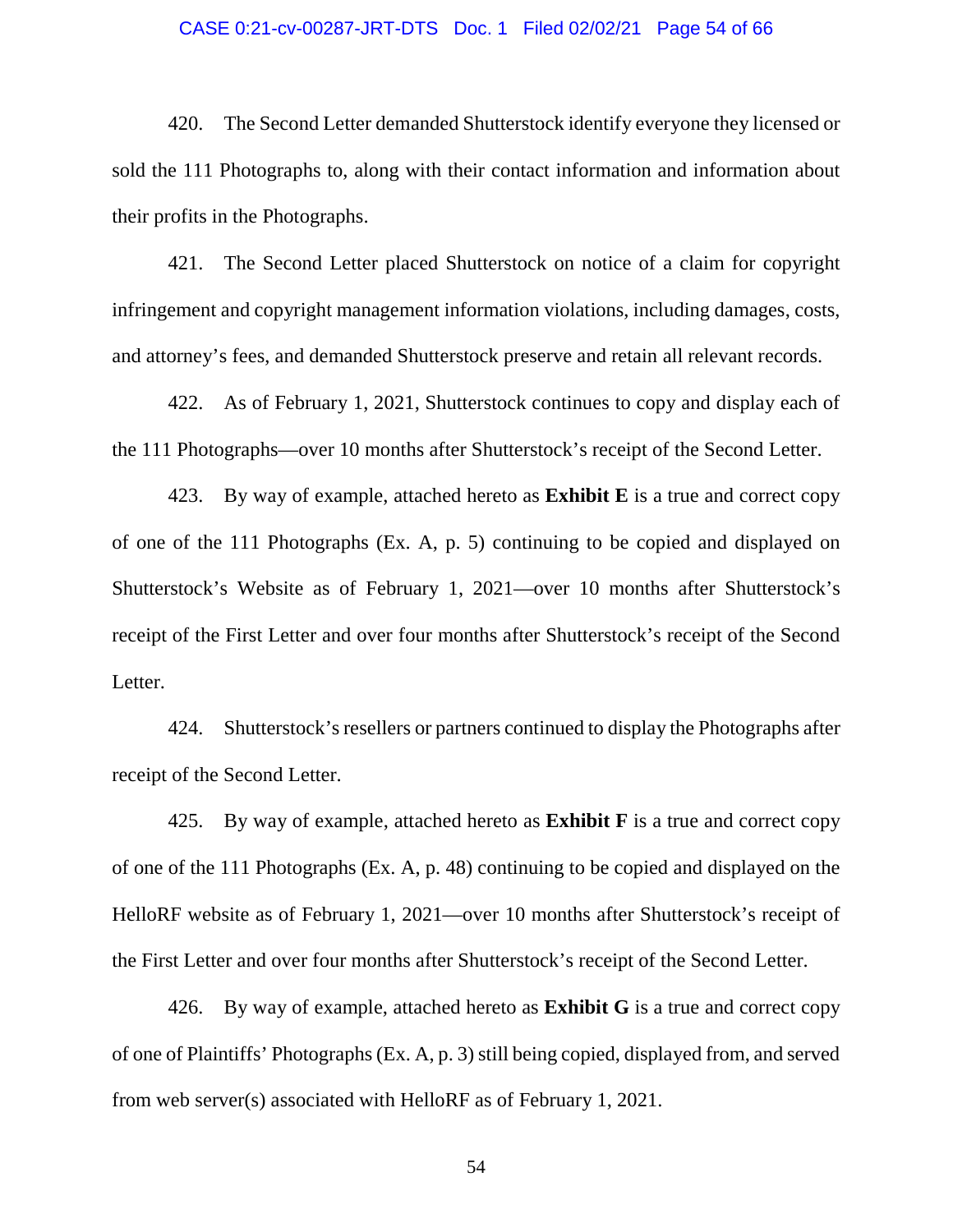### CASE 0:21-cv-00287-JRT-DTS Doc. 1 Filed 02/02/21 Page 55 of 66

427. By way of example, attached hereto as **Exhibit H** is a true and correct copy of one of Plaintiffs' Photographs (Ex. A, p. 56) being displayed on the Avopix website as of February 1, 2021, on the upper right side, with the Shutterstock ID "1356484259."

428. By way of example, Shutterstock continued to copy and serve a JPG file associated with Shutterstock ID 1310275612 as of February 1, 2021.

429. Shutterstock took no action prior to February 2, 2021 to cause any of the Photographs identified in Plaintiffs' March 2020, September 2020, or December 2020 letters to cease being served from <image.shutterstock.com>.

430. Shutterstock is aware that images served from  $\langle$ image.shutterstock.com> appear on third-party websites and in search engines like Google.

431. Plaintiffs' Photographs continued to be displayed on Bing, Google Images, and TinEye in association with Defendants' websites as of February 1, 2021.

432. Searches for Plaintiffs' Photographs on TinEye continue to display and promote those Photographs on the Shutterstock Website as of February 1, 2021.

### **VI. In late 2020, Shutterstock began infringing another one of Plaintiffs' Photographs**

433. On Election Day—November 3, 2020—Mr. Webster traveled throughout the Twin Cities metropolitan area capturing photographs at polling places and government buildings. At sunset, Mr. Webster traveled to the Minnesota State Capitol building in St. Paul and set up a camera to take a photograph (Ex. A, p. 112, hereafter the "Capitol Photo"), which was first published on or about November 8, 2020.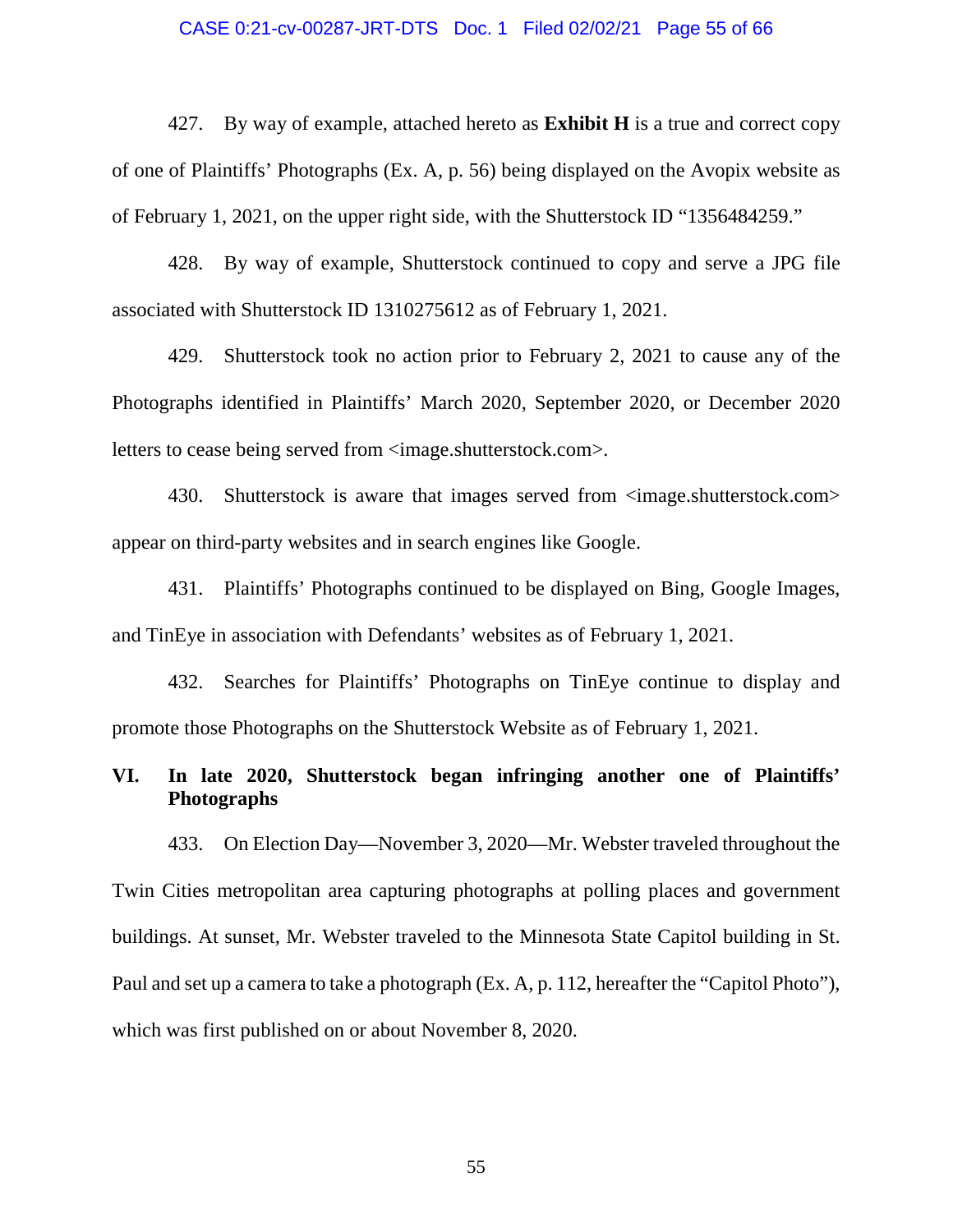#### CASE 0:21-cv-00287-JRT-DTS Doc. 1 Filed 02/02/21 Page 56 of 66

434. The Capitol Photo was captured using a \$9,999 mirrorless medium format digital camera with a \$2,299 lens.

435. Mr. Webster applied for copyright registration for the Capitol Photo on November 10, 2020 within a GRPPH. The registration was timely. The U.S. Copyright Office issued the registration under Reg. No. VA 2-229-733 (the "Capitol Registration") effective November 10, 2020.

436. On or about December 20, 2020, Mr. Webster discovered that the Capitol Photo was being displayed and offered for sale on the Shutterstock Website and app.

437. Shutterstock added their watermark over the Capitol Photo.

438. Shutterstock copied, used, displayed, offered for sale, offered for download, and offered for licensing the Capitol Photo.

439. At no point did Shutterstock ever have a license to the Capitol Photograph.

440. At no point did Shutterstock ever have the right to display the Capitol Photograph.

441. At no point did Shutterstock ever have the right to sell the Capitol Photograph.

442. Shutterstock allowed the Capitol Photograph to be edited.

443. Shutterstock provided PuzzlePix the purported right to sell global, perpetual licenses to the Capitol Photo.

444. PuzzlePix offered the licenses to the Capitol Photo for as little as \$3.15.

445. The Capitol Photograph as it was displayed on the Shutterstock Website was attributed to "Hane Street."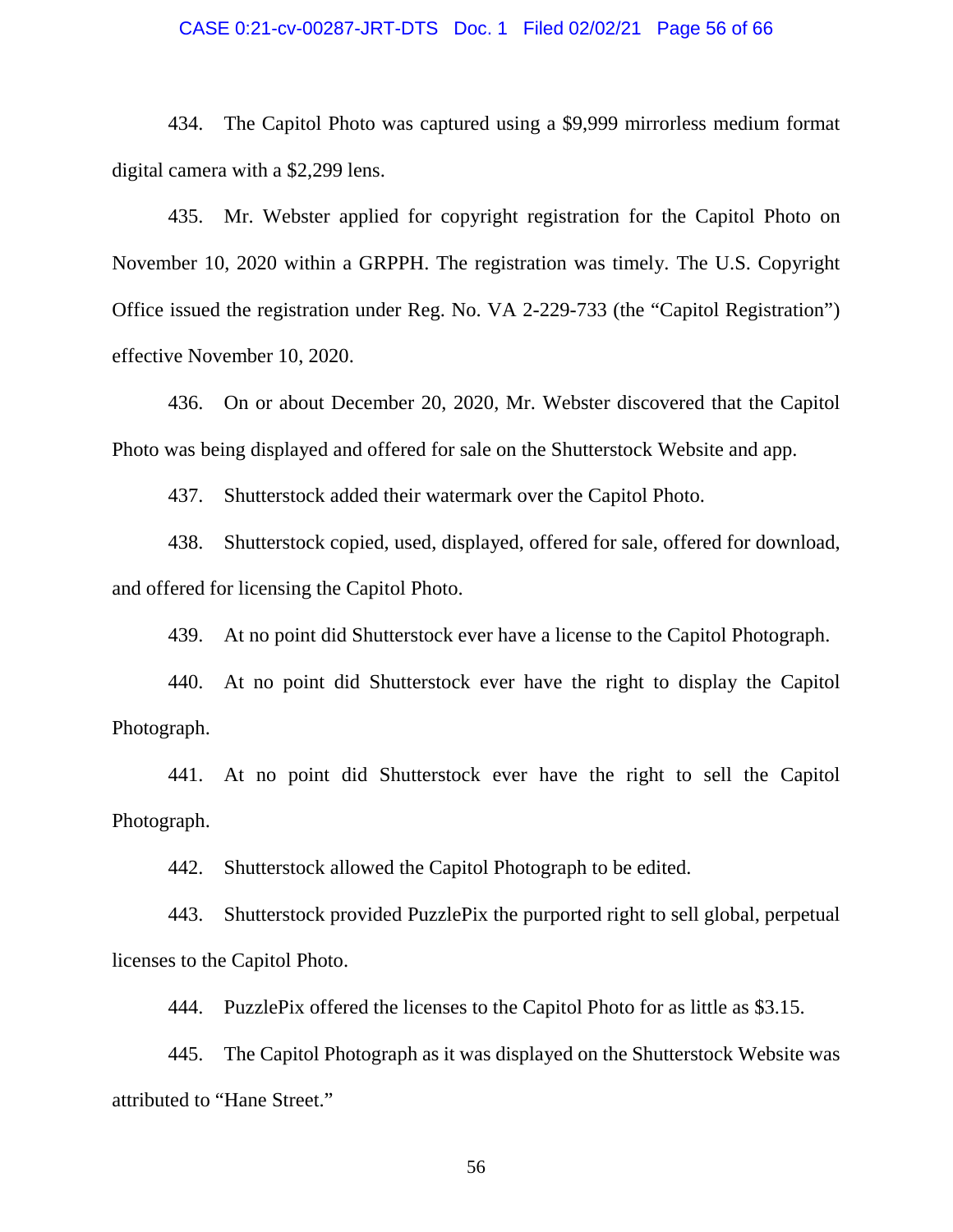### CASE 0:21-cv-00287-JRT-DTS Doc. 1 Filed 02/02/21 Page 57 of 66

446. Hane Street is the purported name of a Shutterstock "Contributor."

447. Each purported Shutterstock Contributor has what Shutterstock calls a "Portfolio" on the Shutterstock Website, which is said to display all of that Contributor's photography, along with a photograph of the Contributor, and additional information about the purported Contributor.

448. According to the Hane Street Portfolio on the Shutterstock Website, Hane Street uploaded at least 3,387 images to the Shutterstock Website. Shutterstock reviewed, approved, and accepted all of these 3,387 images, and offered them for licensure and sale.

449. The bulk of these photographs have been stolen from the true artist—and there were many red flags to suggest it. By way of example, many of the 3,387 "Hane Street" photographs offered for sale had dates and locations of the photographs underneath them. These dates and locations showed improbable or impossible travel, especially during a global pandemic, and instead revealed the images had been stolen:

- June 5, 2020 in Sacramento, California;
- $\bullet$  June 13, 2020 in Latvia;
- June 16, 2020 in both Germany and Taiwan at the same time;
- June 17, 2020 in Austria;
- June 20, 2020 in Germany;
- June 23 and 26, 2020 in Austria;
- $\bullet$  June 27, 2020 in Belgium;
- June 28, 2020 in both Taiwan and Toronto, Canada at the same time;
- July 1, 2020 in Taiwan;
- July 3, 2020 in South Carolina;
- July 5, 2020 in Austria;
- July 9, 2020 in Germany;
- July 16, 2020 in South Carolina again;
- July 21, 2020 in Austria;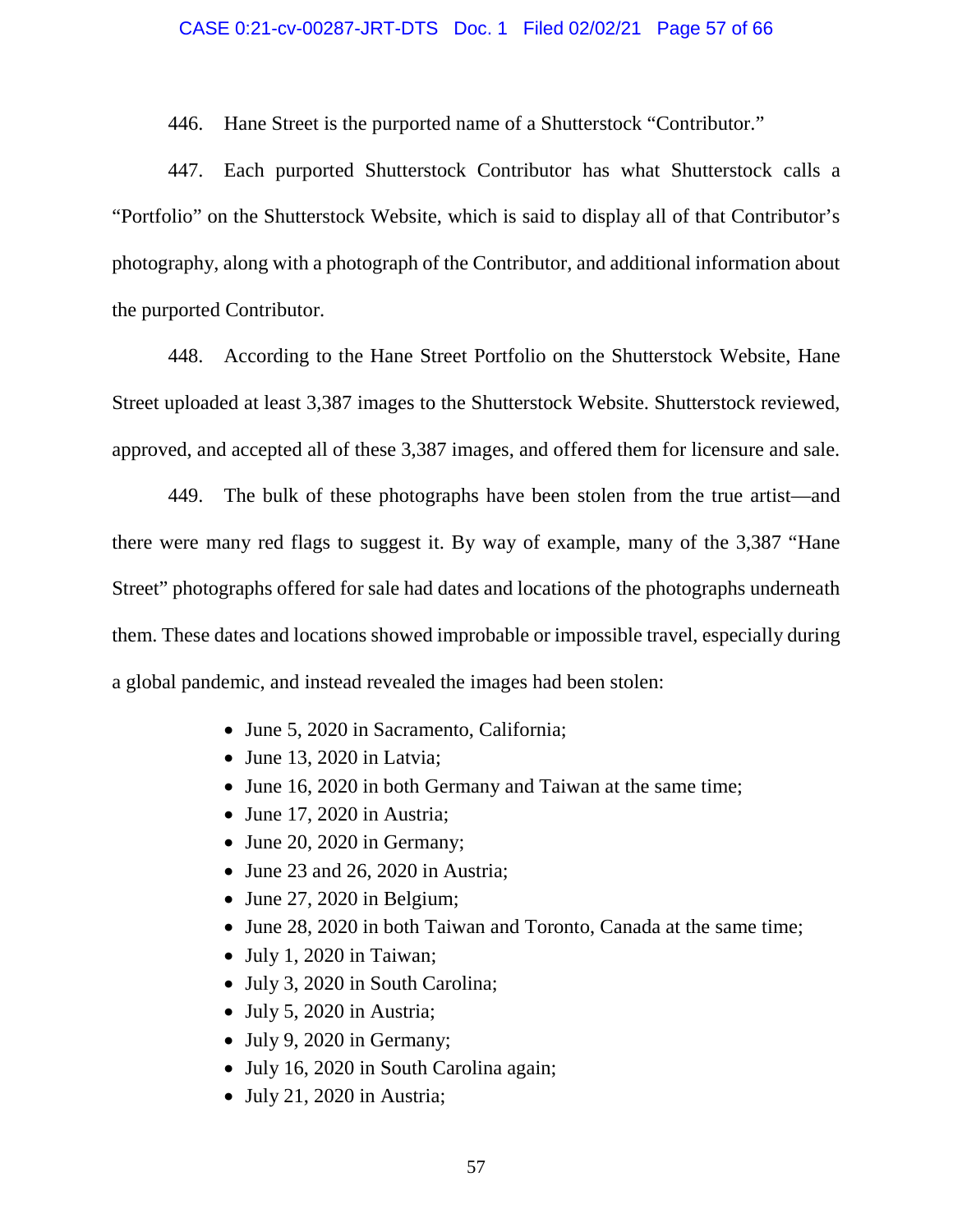- July 22, 2020 in both Germany and Taiwan at the same time;
- $\bullet$  July 24, 2020 in Germany;
- $\bullet$  July 25, 2020 in France;
- August 3, 2020 in both Australia, Taiwan, and Kyoto on the same day;
- August 6, 2020 in South Carolina again;
- August 9, 2020 in Japan.

450. Many of the photographs attributed to Hane Street had details that did not match the stated geographical location. For example, photographs said to have been taken in a coastal Taiwanese city depicted vehicles with license plates from Germany or Georgia (United States); photographs said to be taken in a coastal port city showed snowy mountainous terrain; and photographs said to be taken in Taiwan showed the Atlanta, Georgia skyline in the background.

451. There were many signs that Hane Street is a fake name, does not actually exist, and that all or most of the photographs attributed to Hane Street were infringements.

452. On the Hane Street Portfolio on the Shutterstock Website, Hane Street is depicted as being a woman smiling with falling snow in the background:



# **Hane Street**

Your true beauty can easily be enhanced by natural light. I will make sure to take you to a wonderful location that you will fall in love with. Share **◎ 日間** ⊕ Taiwan

453. This purported image of Hane Street is itself a stock photograph, and appears many times across the Internet, in advertisements for skin care products, an immigration consulting firm, and dermatologist.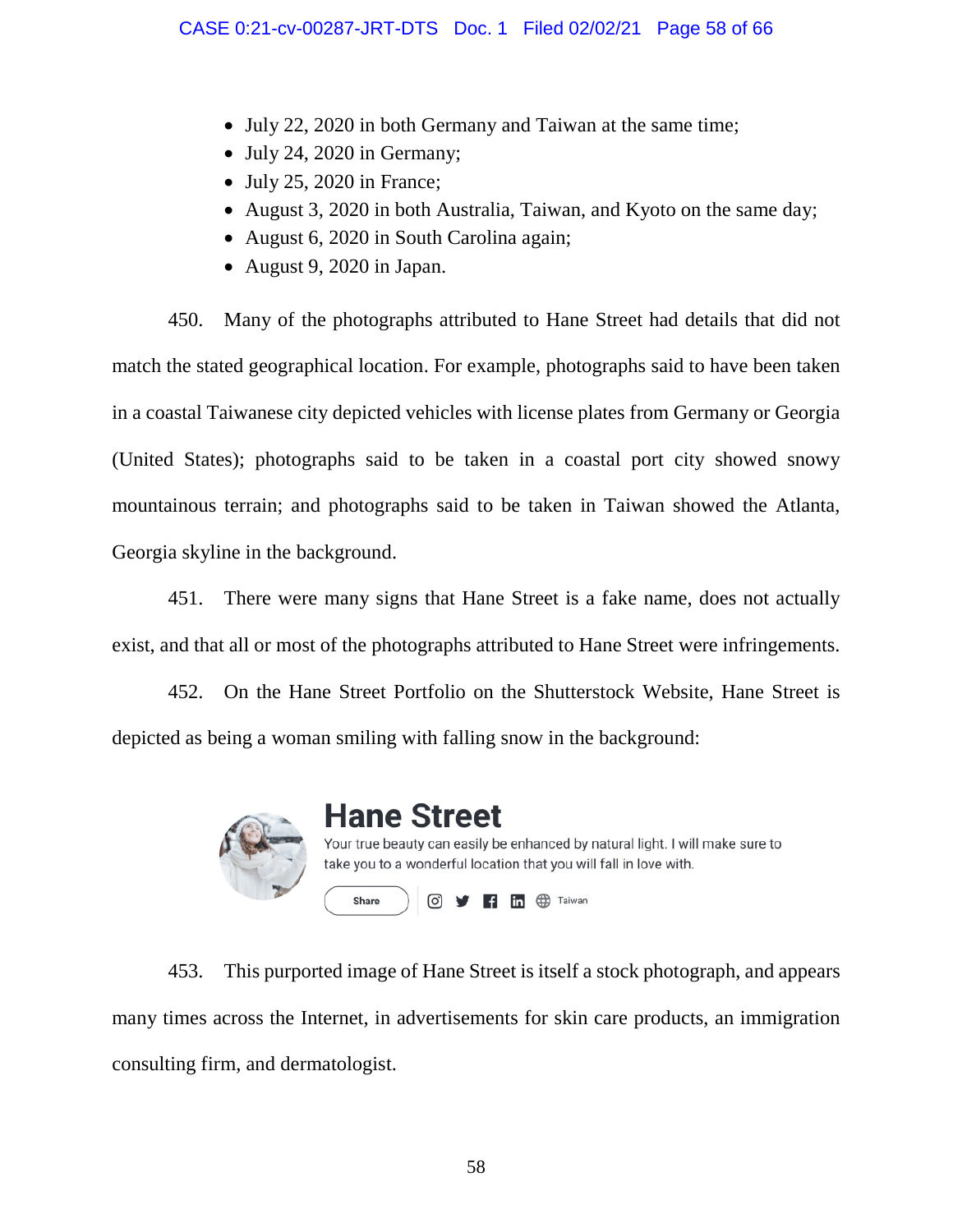#### CASE 0:21-cv-00287-JRT-DTS Doc. 1 Filed 02/02/21 Page 59 of 66

454. The Hane Street Shutterstock Portfolio links to a LinkedIn and Facebook profile—neither of which actually exist—and also links to <HANESTREET.COM>, a domain name that at no time prior to February 1, 2021 had ever been registered.

455. The Hane Street Shutterstock Portfolio states that Hane Street is in Taiwan. However, the Hane Street Shutterstock Portfolio contains a link to a Twitter account, @hanestreet, which identifies Hane Street as being in Bangladesh.

456. On or about December 21, 2020, Mr. Webster mailed two copies of a onepage letter with four-page enclosure by U.S. Certified Mail (the "Capitol Photo Letter") to:

> Letter No. 9: Shutterstock, Inc., Legal Department, 350 5th Ave., 21st Floor, New York, NY 10118; and

> Letter No. 10: Shutterstock, Inc., Sejal Patel, 350 5th Ave., 21st Floor, New York, NY 10118.

457. Both copies of the Capitol Photo Letter were delivered as addressed, and Plaintiffs received USPS Electronic Delivery Confirmation and USPS Certified Mail return receipts for both.

458. Shutterstock changed its DMCA Designated Agent registration with the U.S. Copyright Office on or about October 9, 2020. Shutterstock's DMCA Designated Agent address beginning October 9, 2020 to present is: Legal Department, Shutterstock, Inc., 350 5th Ave., 21st Floor, New York, NY 10118.

459. The Capitol Photo Letter was properly addressed to Shutterstock's DMCA Designated Agent.

460. Shutterstock's DMCA Designated Agent received the Capitol Photo Letter on December 28, 2020.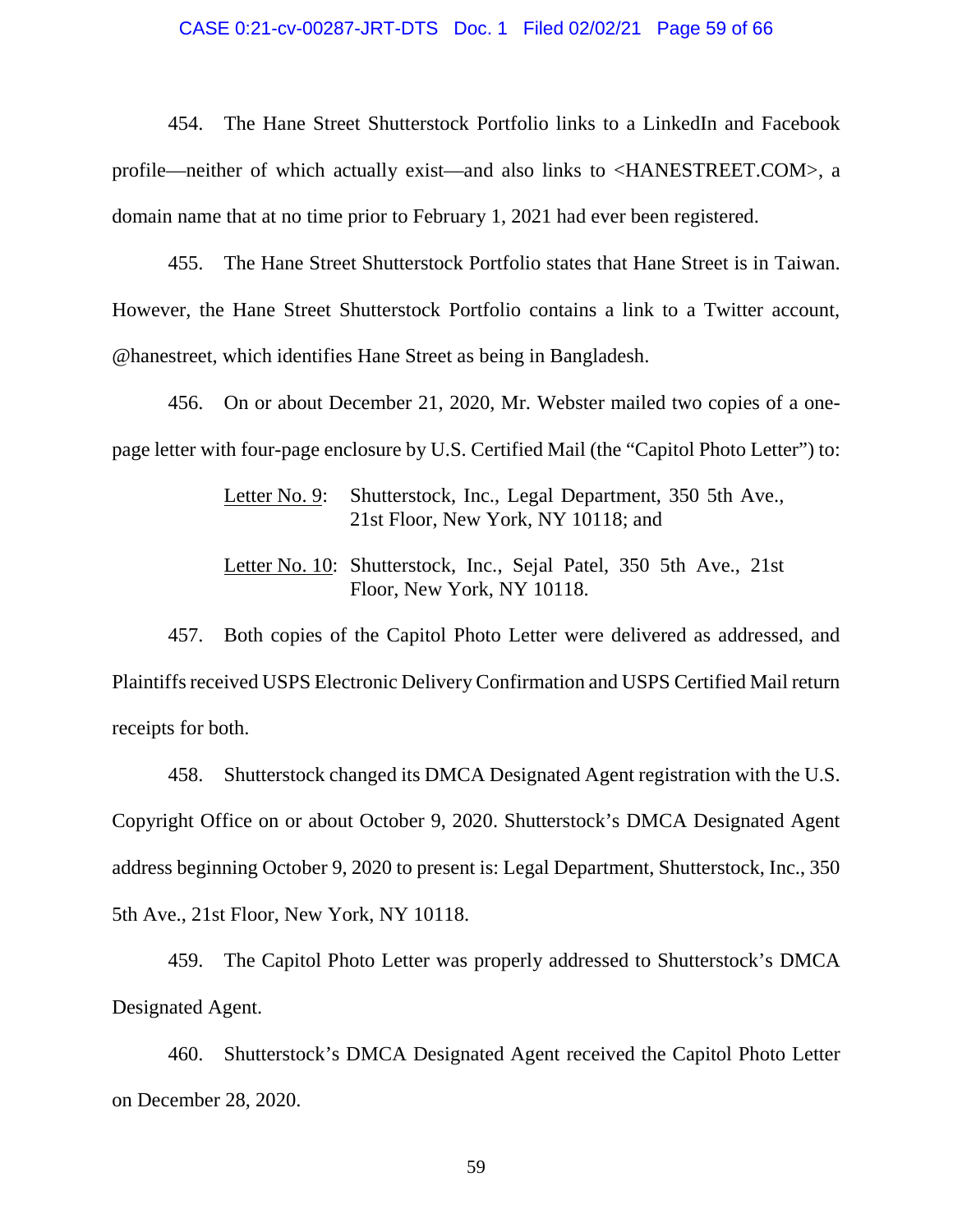#### CASE 0:21-cv-00287-JRT-DTS Doc. 1 Filed 02/02/21 Page 60 of 66

461. Shutterstock received the Capitol Photo Letter on December 28, 2020.

462. Shutterstock received a letter from Tony Webster on December 28, 2020.

463. Sejal Patel, or an authorized agent, received the Capitol Photo Letter on December 28, 2020.

464. The Capitol Photo Letter included Mr. Webster's name, address, phone number, and email address.

465. The Capitol Photo Letter was signed and dated by Mr. Webster.

466. The Capitol Photo Letter included the Shutterstock Detail Page URL and Shutterstock ID corresponding to Shutterstock's display of the Capitol Photo.

467. The Capitol Photo Letter demanded Shutterstock cease all use, copying, display of, and access to Shutterstock ID 1851646171.

468. As of February 1, 2021, Shutterstock is continuing to use, copy, display, offer for sale, offer for license, and offer for download the Capitol Photograph.

469. Attached hereto as **Exhibit I** is a true and correct screen capture dated February 1, 2021 showing the Capitol Photo being copied, used, and displayed on the Shutterstock Website—35 days after Shutterstock received a cease-and-desist demand.

470. Attached hereto as **Exhibit J** are true and correct screen captures dated February 1, 2021 showing the Capitol Photo in the Shutterstock Editor.

471. Attached hereto as **Exhibit K** is a true and correct screen capture dated February 1, 2021 showing Capitol Photo being copied, used, and displayed in the Shutterstock iPhone mobile application.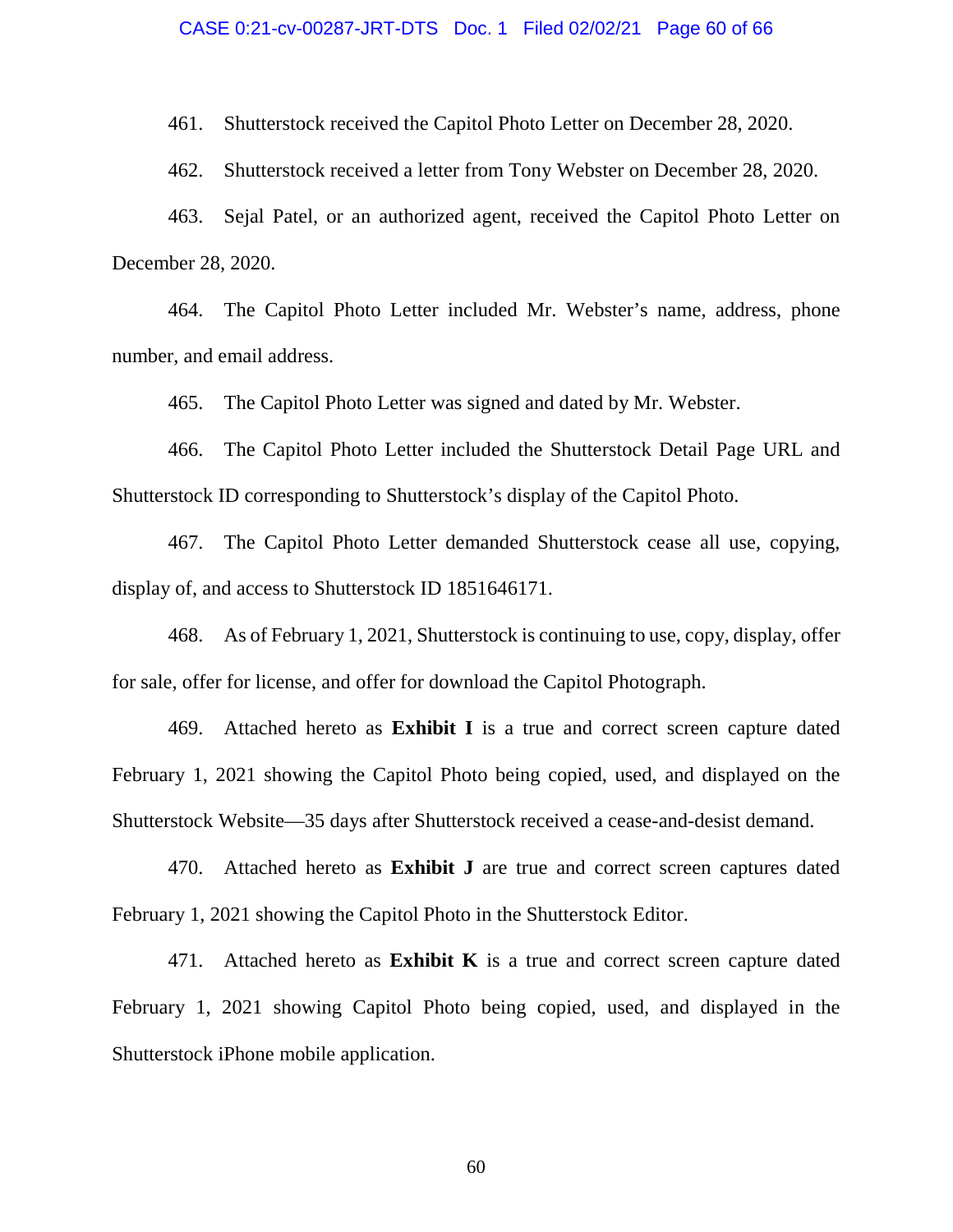#### CASE 0:21-cv-00287-JRT-DTS Doc. 1 Filed 02/02/21 Page 61 of 66

472. Attached hereto as **Exhibit L** is a true and correct screen capture dated February 1, 2021 showing Shutterstock continues to allow the Capitol Photo to be displayed on prospective customers' home and business walls via an augmented reality experience in the Shutterstock iPhone mobile application.

473. Attached hereto as **Exhibit M** is a true and correct screen capture dated February 1, 2021 showing the Capitol Photo being displayed at the URL <https://image.shutterstock.com/image-photo/minnesota-usa-november-3-2020-600w-1851646171.jpg>.

474. Attached hereto as **Exhibit N** is a true and correct screen capture dated February 1, 2021 showing the Capitol Photo being displayed on the PuzzlePix website.

475. Attached hereto as **Exhibit O** is a true and correct screen capture dated February 1, 2021 showing the Capitol Photo being displayed from HelloRF webserver(s).

476. Attached hereto as **Exhibit P** is a true and correct screen capture dated February 1, 2021, showing the Capitol Photo being displayed in Google Images with the 'licenseable' badge displayed, in connection with the Shutterstock Website.

477. Attached hereto as **Exhibit Q** is a true and correct screen capture dated February 1, 2021 showing the Capitol Photo still being offered by Shutterstock through its Adobe Photoshop plugin.

478. Shutterstock has sold "Hane Street" images to the Chicago Tribune, New York Daily News, The Active Times, International Railway Journal, JOC.com, and others.

479. Shutterstock continued to display Shutterstock ID 1851646171 as of February 1, 2021.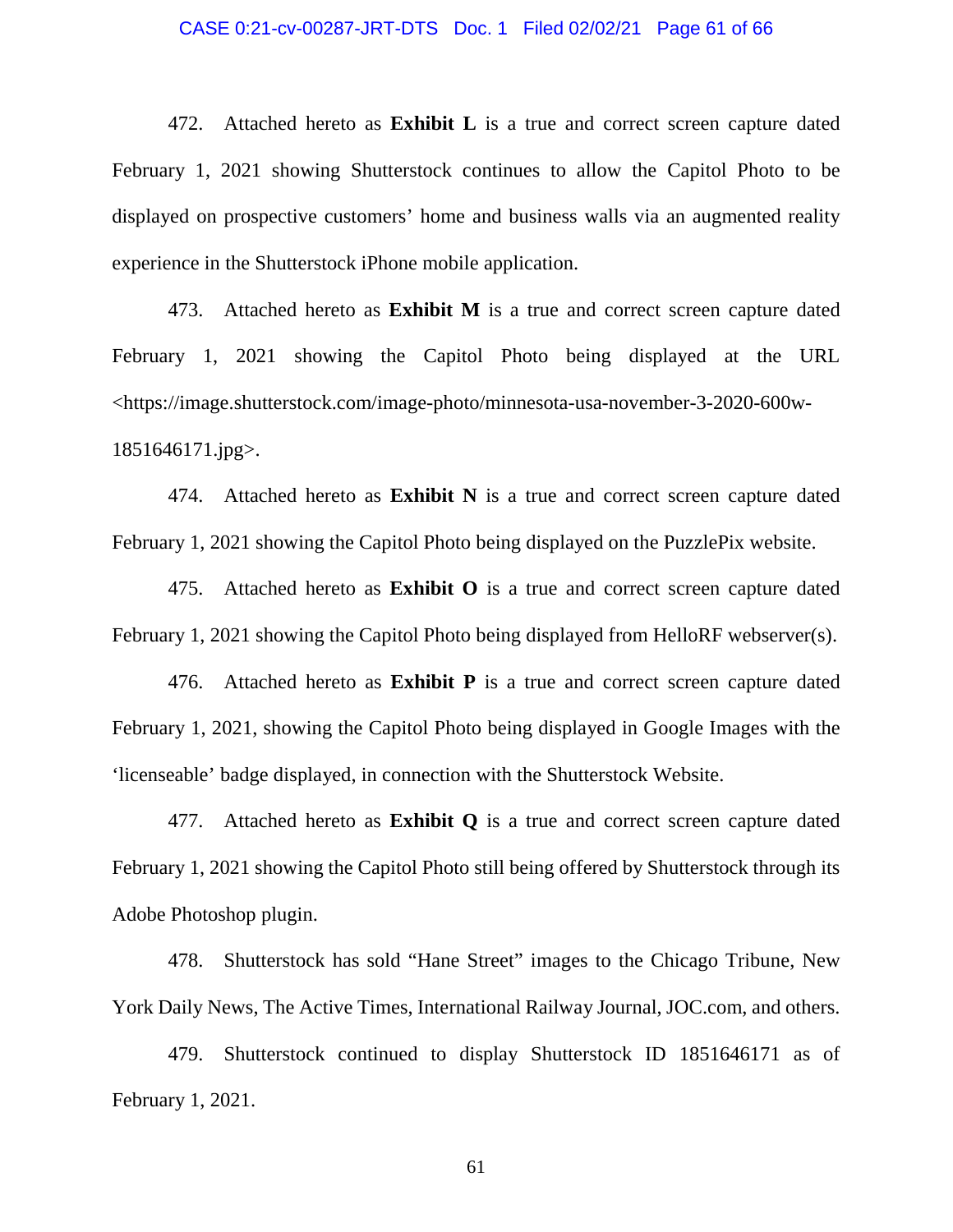480. Shutterstock allowed the purported "Hane Street" Contributor to upload even more images following Shutterstock's receipt of Mr. Webster's December 2020 letter.

### **VIII. Shutterstock's copyright infringement has permanently damaged Plaintiffs' rights in the Photographs**

481. As of February 1, 2021, Shutterstock continued to display all 112 Photographs in suit.

482. As of February 1, 2021, Shutterstock has still not informed Plaintiffs of who it distributed the Photographs in suit to.

483. As of February 1, 2021, Shutterstock has still not informed Plaintiffs of whether they have taken steps to ensure others have stopped copying, display, or use of the Photographs.

484. The value of Plaintiffs' Photographs has been permanently weakened by Shutterstock's actions as described in this complaint.

485. Plaintiffs' Photographs as they appeared in search engines has been deranked or completely unlisted due to the availability of the images on Shutterstock's Website.

### **CAUSES OF ACTION**

# **COUNT I Copyright Infringement (17 U.S.C. § 501)**

486. Plaintiffs incorporate by reference the allegations in the paragraphs above.

487. Defendants' conduct is in violation of United States copyright law and the exclusive rights held by Plaintiffs.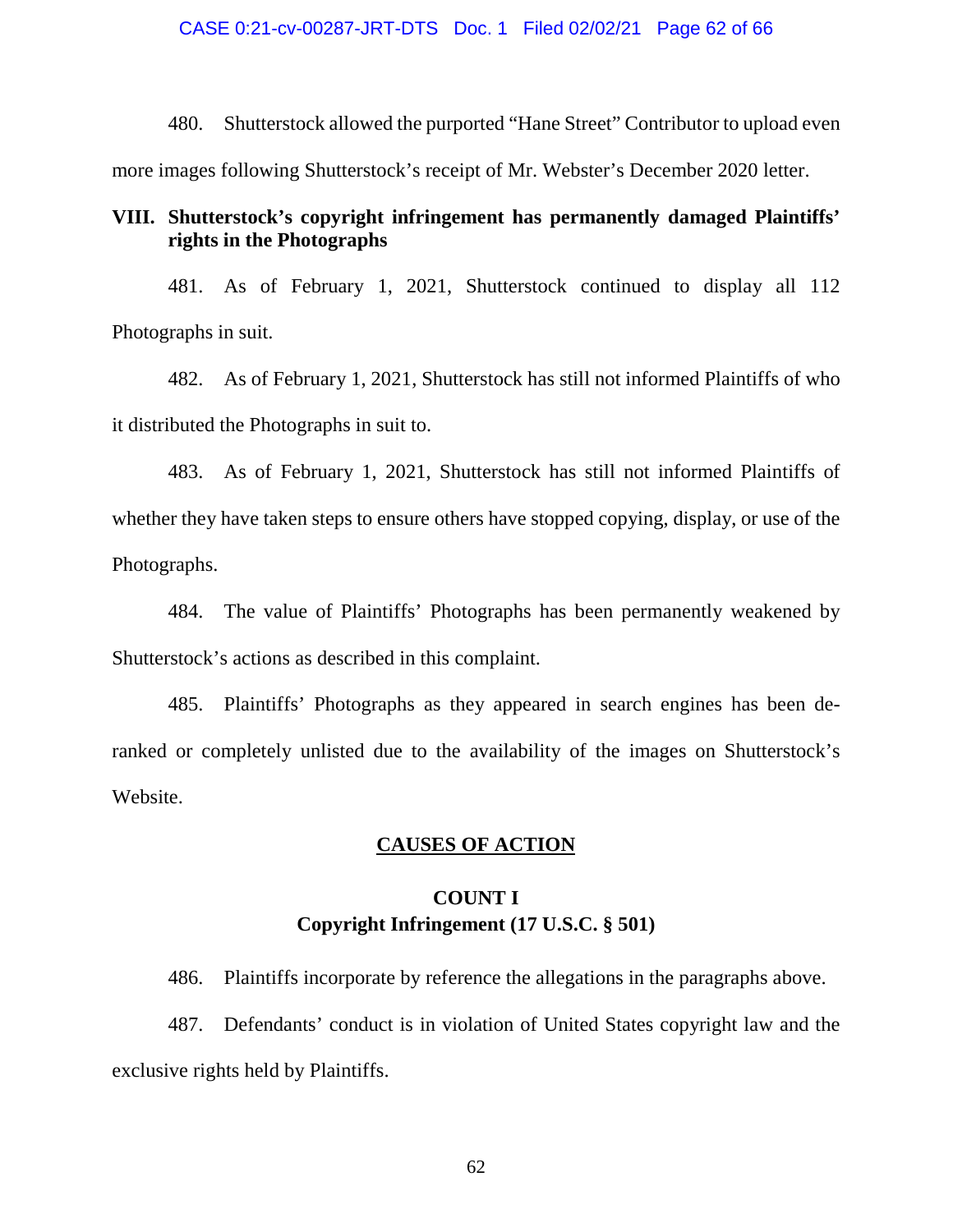#### CASE 0:21-cv-00287-JRT-DTS Doc. 1 Filed 02/02/21 Page 63 of 66

488. Defendants' continued unauthorized use of the Photographs after being notified by Plaintiffs that such use is unauthorized constitutes willful and intentional infringement of Plaintiffs' rights.

489. Defendants' infringement of these rights was and is willful.

490. As a result of Defendants' acts of copyright infringement, and the foregoing allegations, Plaintiffs have suffered damages in an amount to be determined at trial.

491. Defendants' continued unauthorized use of the Photographs has caused Plaintiffs irreparable harm, for which Plaintiffs have no adequate remedy at law.

492. Plaintiffs are entitled to actual or statutory damages under the Copyright Act at their election.

### **COUNT II**

### **False Copyright Management Information (17 U.S.C. § 1202(a))**

493. Plaintiffs incorporate by reference the allegations in the paragraphs above.

494. Defendants displayed and distributed Plaintiffs' Photographs with false metadata and false copyright management information.

495. Defendants' falsification of CMI was done knowingly and with an intent to induce, enable, facilitate, or conceal infringement.

496. Defendants' falsification of Plaintiffs' copyright management information constitutes violations of 17 U.S.C. § 1202(a).

### **COUNT III**

# **Removal or Alteration of Copyright Management Information (17 U.S.C. § 1202(b))**

497. Plaintiffs incorporate by reference the allegations in the paragraphs above.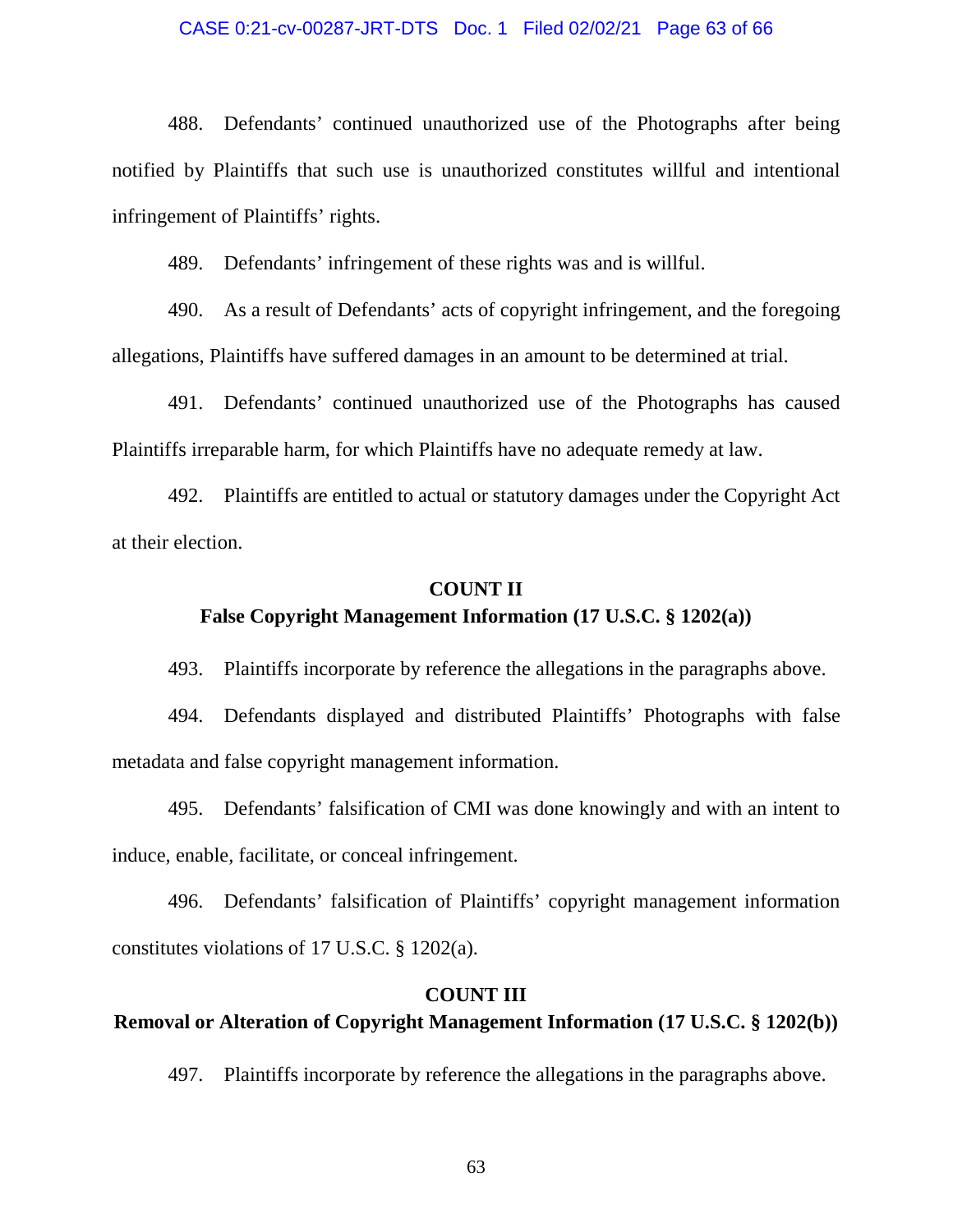#### CASE 0:21-cv-00287-JRT-DTS Doc. 1 Filed 02/02/21 Page 64 of 66

498. Defendants removed and altered Plaintiffs' CMI.

499. Defendants' removal and alteration of Plaintiffs' CMI was intentional.

500. Defendants distributed, displayed, and performed the Photographs knowing the CMI had been removed or altered without the authority of the copyright owner.

501. Defendants displayed and distributed Plaintiffs' Photographs with removed or altered metadata and false copyright management information.

502. Defendants had reasonable grounds to know that removal or alteration of CMI would induce, enable, facilitate, or conceal infringement,

503. Defendants' removal and alteration of Plaintiffs' copyright management information constitutes violations of 17 U.S.C. § 1202(b).

# **COUNT IV Contributory and Vicarious Copyright Infringement**

504. Plaintiffs incorporate by reference the allegations in the paragraphs above.

505. Defendants induced, caused, and materially contributed to the infringing acts of others by encouraging, inducing, allowing, and assisting others to copy and use Plaintiffs' copyrighted Photographs, including without limitation through the copying, display, and distribution of the Photographs to third-parties, some who in turn copied, used, and displayed the Photographs again.

506. Defendants had knowledge of the infringing acts relating to the Photographs and had the right and ability to control the infringing acts of those individuals or entities who infringed Plaintiffs' Photographs.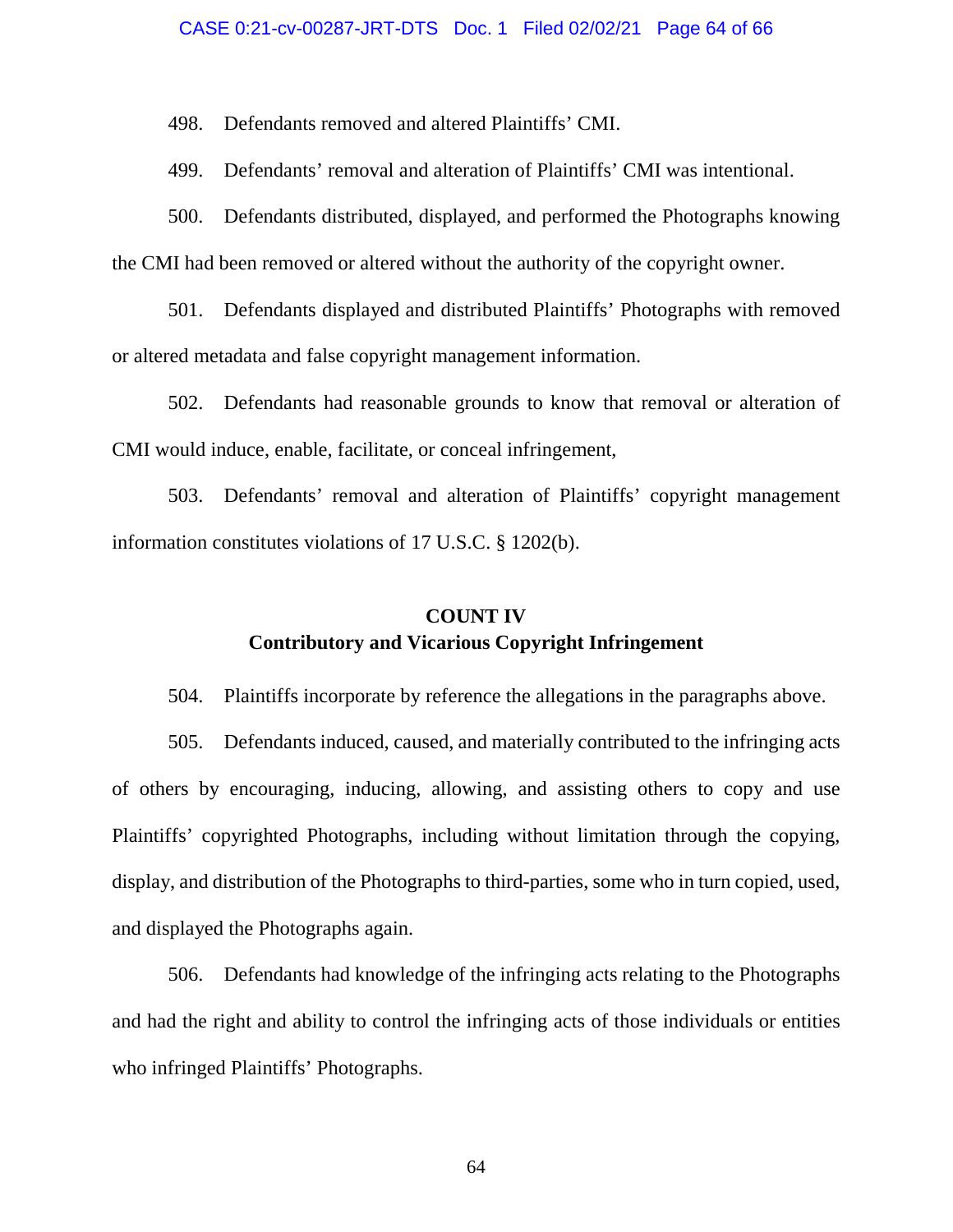#### CASE 0:21-cv-00287-JRT-DTS Doc. 1 Filed 02/02/21 Page 65 of 66

507. Defendants obtained a financial benefit from the infringing activities of individuals or entities who infringed Plaintiffs' copyright in the Photographs.

### **JURY TRIAL DEMAND**

508. Plaintiffs demand trial by jury on all issues so triable.

### **DEMAND FOR RELIEF**

WHEREFORE, Plaintiffs request judgment be entered against Defendants as follows:

A. Judgment in favor of Plaintiffs and against Defendants for copyright infringement, removal of copyright management information, and for vicarious and contributory infringement;

B. A finding that Defendant Shutterstock's infringement was willful;

C. An award of statutory damages against Defendant Shutterstock of \$30,000 per work infringed pursuant to 17 U.S.C. §§ 504-505;

D. An award of increased statutory damages against Defendant Shutterstock for willful infringement of \$150,000 per work infringed pursuant to 17 U.S.C. § 504(c)(2);

E. A finding that each of the Doe Defendants' infringements were willful;

F. An award of statutory damages against each Doe Defendant of \$30,000 per work infringed, per infringer, pursuant to 17 U.S.C. §§ 504-505;

G. An award of increased statutory damages against each Doe Defendant for willful infringement of \$150,000 per work, per infringer, pursuant to 17 U.S.C. § 504(c)(2);

H. A finding that Defendant Shutterstock's contributory and vicarious infringement was willful;